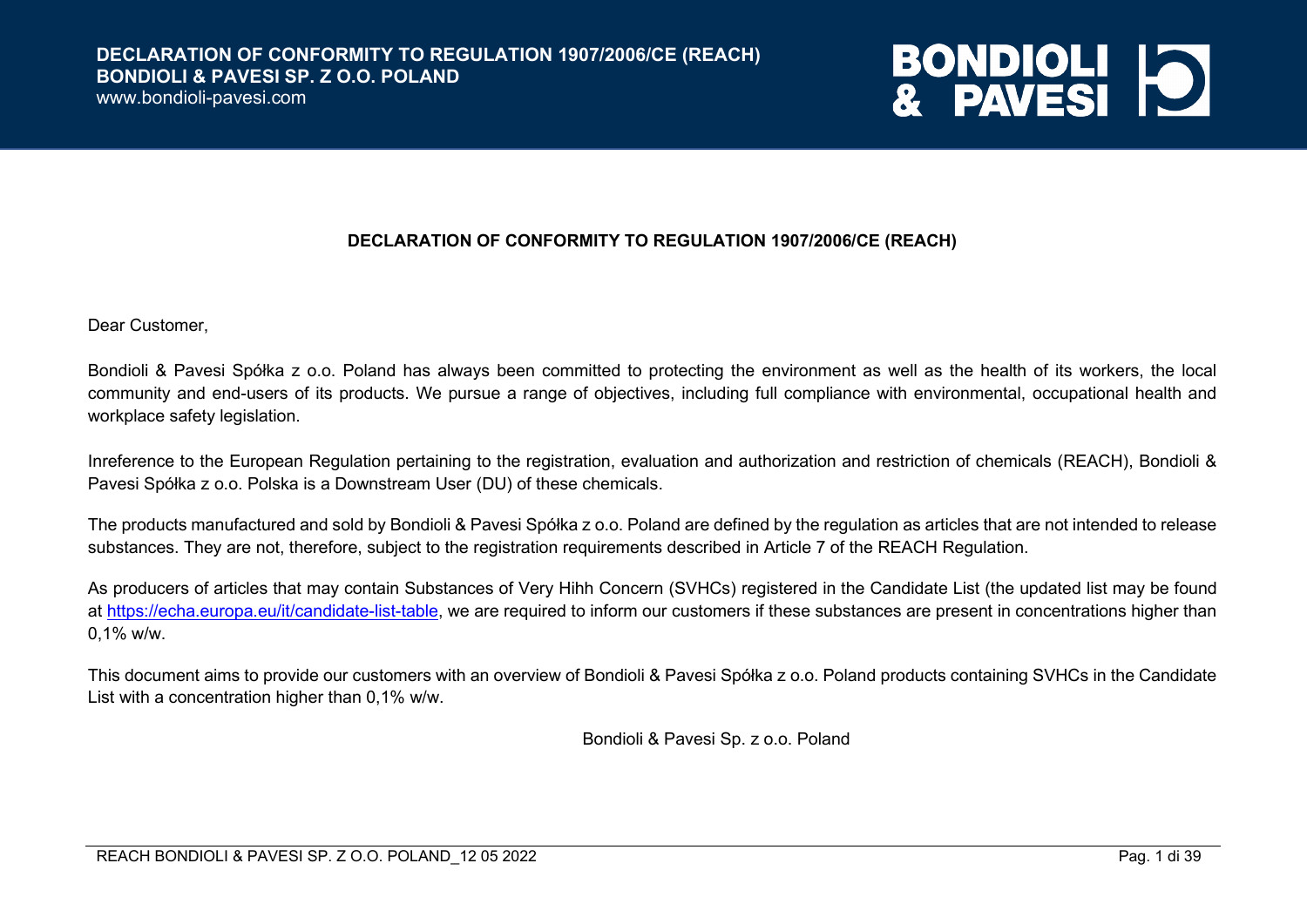#### www.bondioli-pavesi.com

| <b>DRIVE SHAFTS</b>                          |                      |                                      |             |               |
|----------------------------------------------|----------------------|--------------------------------------|-------------|---------------|
| <b>Article name</b>                          | Item number          | <b>SCIP number</b>                   | <b>SVHC</b> |               |
| Cardan joint drivelines<br>$(100$ series)    | 7/8################# | 87dfaa27-7edb-471a-b2dc-1365183f1a6b | Lead        | CAS 7439-92-1 |
| Cardan joint drivelines<br>(Global series)   | #G################   | 43d5d40e-baa1-40f7-8690-3cc759e8c069 | Lead        | CAS 7439-92-1 |
| Cardan joint drivelines<br>(SFT series)      | C/D################# | 4e1fd923-cd47-4425-9ce5-83cc01c6e1a6 | Lead        | CAS 7439-92-1 |
| Cardan joint drivelines<br>(SFT PLUS series) | #E################   | d2104976-7866-4d79-8eae-0ed8e1500e14 | Lead        | CAS 7439-92-1 |
| Cardan joint drivelines<br>(SFT PRO series)  | #F################   | 7c1883ad-690e-43ec-ac76-b8896fb56a20 | Lead        | CAS 7439-92-1 |
| Driveline with splined shaft Q2              | 8Q02###########      | 074e284e-2b2d-4a7d-9908-64860323dfba | Lead        | CAS 7439-92-1 |

| <b>CARDAN JOINTS</b>                       |               |                                      |             |               |
|--------------------------------------------|---------------|--------------------------------------|-------------|---------------|
| <b>Article name</b>                        | Item number   | <b>SCIP number</b>                   | <b>SVHC</b> |               |
| SFT Series double cardan joints            | ###DG######## | 9665c795-c8aa-423a-b2e8-fb110f0c8582 | Lead        | CAS 7439-92-1 |
| SFT Series single cardan joints            | ###GC#######  | c67ee056-0475-49c5-a58b-c5ccf2b43371 | Lead        | CAS 7439-92-1 |
| SFT Series flanged double cardan<br>joints | ###GF#######  | d0d29827-42ac-418a-b562-b8ed98a5406a | Lead        | CAS 7439-92-1 |
| SFT Series 50° Costant Velocity<br>joints  | ###GKK##K##   | 9c195fd2-a0dd-4dae-8b44-bbdbcf9d99c8 | Lead        | CAS 7439-92-1 |
| SFT Series 80° Costant Velocity<br>joints  | ###GWW##W###  | 2314bf41-2a7e-440e-a400-1e05f1c89644 | Lead        | CAS 7439-92-1 |
| 100 Series single cardan joints            | #1G########   | cee455da-fb77-4b32-b89a-8ee4cd875568 | Lead        | CAS 7439-92-1 |
| 100 Series 80° Costant Velocity<br>joints  | #1G#W##W###   | bea08d06-6e09-43a7-9cfa-d0b29a81bdc3 | Lead        | CAS 7439-92-1 |
| 100 Series double cardan joints            | #DG########   | 2aea2956-d35b-4a4a-9e58-468622feb1ef | Lead        | CAS 7439-92-1 |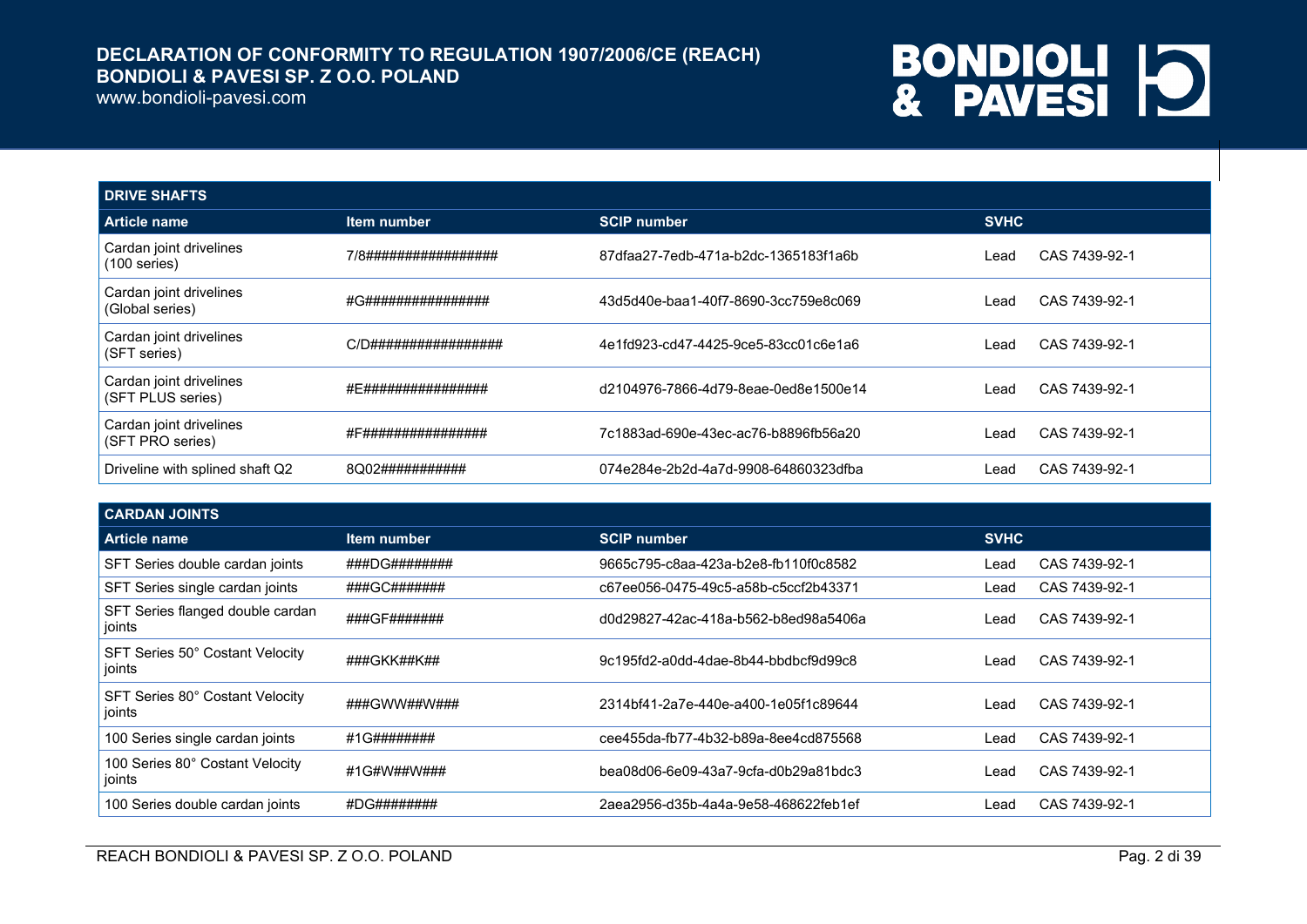www.bondioli-pavesi.com

| Global Series double cardan joints                | #G#DG######## | b5989284-76a4-4f23-9505-732b436fcdb6 | Lead | CAS 7439-92-1 |
|---------------------------------------------------|---------------|--------------------------------------|------|---------------|
| Global Series single cardan joints                | #G#GC#######  | 66cc671d-774f-4612-8342-80bbaa756982 | Lead | CAS 7439-92-1 |
| Global Series flanged double cardan<br>  joints   | #G#GF######   | 881c4af8-eaaf-478f-ad1c-b3e4fbb44e7d | ∟ead | CAS 7439-92-1 |
| Global Series 80° Costant Velocity<br>ioints      | #G#GWW##W###  | f4012073-f092-42cb-9b83-0c5ae63122e7 | Lead | CAS 7439-92-1 |
| 100 Series flanged double cardan<br>joints        | #GF########   | 02f36bb4-cecc-4939-b15b-b11eaf4c4ab0 | Lead | CAS 7439-92-1 |
| 650/660/670 Series 70° Costant<br>Velocity joints | 7G5#######    | 5be3477d-f572-43a0-ae31-5ec9e2e59bb5 | Lead | CAS 7439-92-1 |

| <b>CARDAN TUBES</b>          |              |                                      |             |               |  |
|------------------------------|--------------|--------------------------------------|-------------|---------------|--|
| Article name                 | Item number  | <b>SCIP number</b>                   | <b>SVHC</b> |               |  |
| Outer drive tube             | 237########  | f2450a42-6dee-403e-b1d7-2188a9601d94 | _ead        | CAS 7439-92-1 |  |
| Outer drive tube             | 537########  | 0c09587e-7bd9-4bfe-969b-1cdbb8bfbb6d | _ead        | CAS 7439-92-1 |  |
| Spline drive shaft with tube | 506T######   | 90779a0d-a293-4002-99e4-697a50af38b6 | _ead        | CAS 7439-92-1 |  |
| Spline drive shaft           | 527B######   | bf828e82-0313-4f93-8b93-4fc6cdcb2672 | _ead        | CAS 7439-92-1 |  |
| Tube with Greasing System    | 528######### | 85897034-366b-4b84-a2ed-0c1e5070c94d | _ead        | CAS 7439-92-1 |  |

| <b>TORQUE LIMITERS</b>                                    |                |                                      |             |               |  |
|-----------------------------------------------------------|----------------|--------------------------------------|-------------|---------------|--|
| <b>Article name</b>                                       | Item number    | <b>SCIP number</b>                   | <b>SVHC</b> |               |  |
| Ratchet torque limiters                                   | 60####### (LN) | 7d625e0d-ccd9-4dc8-90c2-a4a11b2b9da4 | Lead        | CAS 7439-92-1 |  |
| Overruning clutches RA                                    | 60####### (RA) | eadeead7-274a-44b4-9015-4924fc23a87d | Lead        | CAS 7439-92-1 |  |
| Shear bolt torque limiters LB                             | 6060######     | f4629538-0b4f-43f7-aac3-f9135321c0a7 | ∟ead        | CAS 7439-92-1 |  |
| Friction torque limiters FK                               | 60K#######     | ebf8e7f5-9ff5-4f2b-b873-dc311e9c78f4 | Lead        | CAS 7439-92-1 |  |
| Ratchet torque limiters SA                                | 61#######      | 128abf04-9300-45fb-b42e-89ad4da28a04 | ∟ead        | CAS 7439-92-1 |  |
| Friction torque limiters with<br>overrunning clutches FNT | 658#######     | b38b2155-45ac-4cfa-9e8a-ad0a174ae578 | Lead        | CAS 7439-92-1 |  |
| Friction torque limiters FN                               | 659#######     | 0f3f5866-b868-41be-9846-b03e46915086 | ∟ead        | CAS 7439-92-1 |  |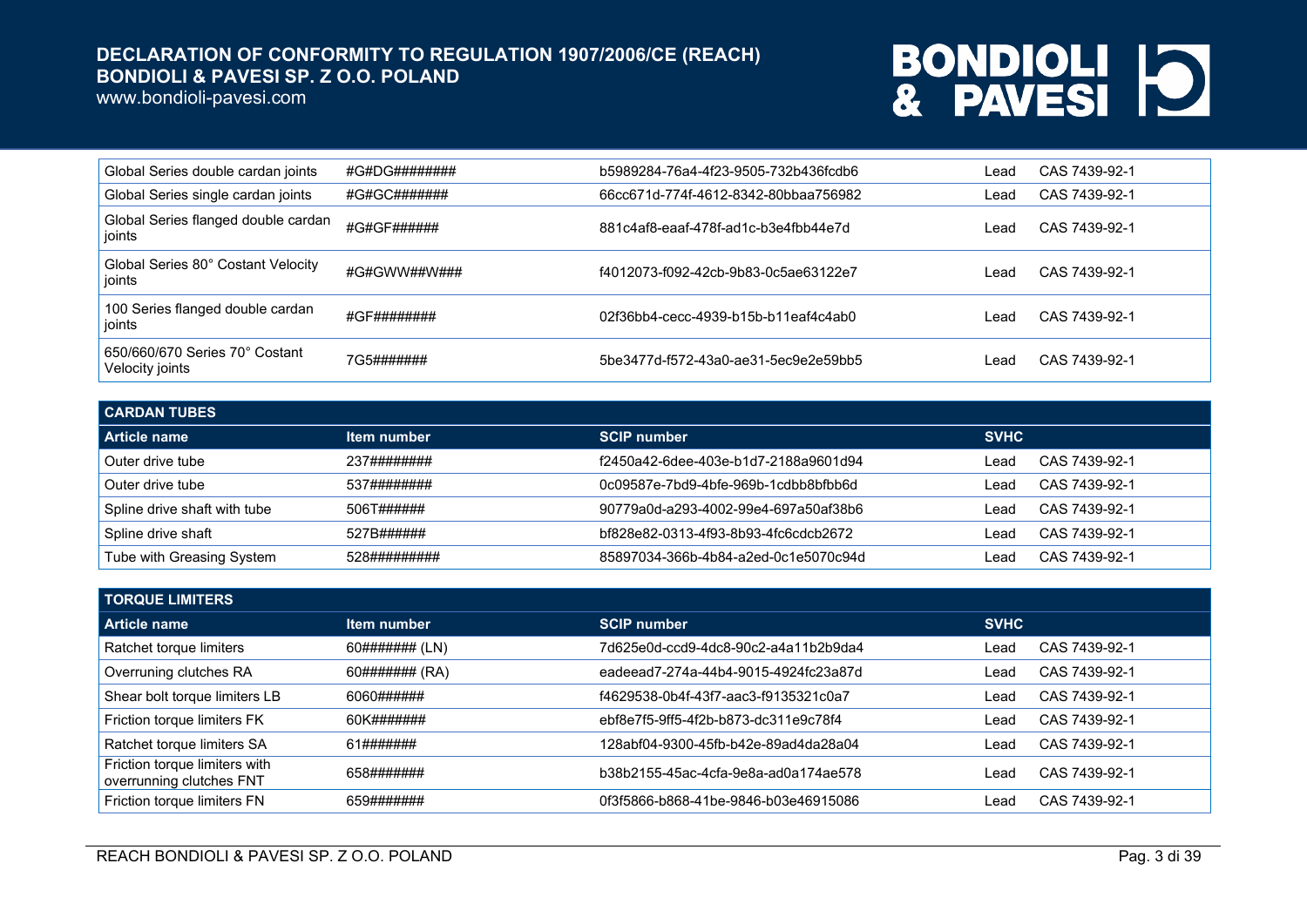www.bondioli-pavesi.com

| Friction torque limiters FV                                | 661#######    | 716f3e23-2998-46b5-8bb7-0b0ec5134ee4 | Lead  | CAS 7439-92-1 |
|------------------------------------------------------------|---------------|--------------------------------------|-------|---------------|
| Friction torque limiters FT                                | 663#######    | 50a3a272-1511-4c4c-9a38-7706e26d4fc3 | Lead. | CAS 7439-92-1 |
| Friction torque limiters with<br>overrunning clutches FNV  | 665#######    | 2d41a932-6daf-4269-ad50-f49e325fd9da | _ead  | CAS 7439-92-1 |
| Friction torque limiters with<br>overrunning clutches FFNV | 667#######    | b3a15b7e-9664-4c35-9932-f39cab3d043b | _ead  | CAS 7439-92-1 |
| Automatic ratchet torque limiters SR                       | 6C########    | 4505af20-535e-42bf-b7ec-ed9dd3630060 | _ead  | CAS 7439-92-1 |
| Ratchet torque limiters SN/LS                              | 6M########    | 080658e6-7ad7-49d5-bf34-7434394eec42 | Lead. | CAS 7439-92-1 |
| Automatic torque limiters LR                               | 6W09999###    | b4a09fee-9750-44fc-9026-0f3989c802af | Lead  | CAS 7439-92-1 |
| Ratchet torque limiters                                    | BR60G######## | 1dc95016-9ab4-43ac-8843-9dde434f36d0 | _ead  | CAS 7439-92-1 |

| I SAFETY SHIEDLS             |                |                                      |             |               |  |
|------------------------------|----------------|--------------------------------------|-------------|---------------|--|
| Article name                 | Item number    | <b>SCIP number</b>                   | <b>SVHC</b> |               |  |
| Input connection shields SFT | 395########    | ad0e04db-caa1-4127-9185-fa7f0bd65102 | ∟ead        | CAS 7439-92-1 |  |
| Complete shield              | 4#S########### | 819c4f5e-27f9-4491-a4d0-5534171a7397 | ∟ead        | CAS 7439-92-1 |  |
| Complete shield              | 4F#########    | 9c7b627f-939a-4188-9c65-1bebe6df3225 | ∣ead        | CAS 7439-92-1 |  |

| <b>CARDAN JOINTS SPARE PARTS</b>      |              |                                      |             |               |  |
|---------------------------------------|--------------|--------------------------------------|-------------|---------------|--|
| Article name                          | Item number  | <b>SCIP number</b>                   | <b>SVHC</b> |               |  |
| Yokes with grease fitting             | 203######    | fa14bb24-fa6d-4b3e-ae6e-d1c4780fb7e9 | Lead        | CAS 7439-92-1 |  |
| Yokes with grease fitting             | 204######    | 9ac6a395-301e-481b-aa08-9aee96a1c5ca | Lead        | CAS 7439-92-1 |  |
| Yokes for 50° costant velocity joints | 2080#####    | 4efdcdb2-d76b-4be6-9cf3-cf4bbc5cb959 | Lead        | CAS 7439-92-1 |  |
| Yokes with grease fitting             | 211######    | 56a6821a-e48b-422a-9699-19bd67ee0eee | Lead        | CAS 7439-92-1 |  |
| Yokes with grease fitting             | 212######    | 97ff3f87-6699-4221-97b2-ef916c0f64c0 | Lead        | CAS 7439-92-1 |  |
| Yokes with grease fitting             | 213######    | 613d9bc3-37f5-457e-8d0d-97a9a9cf4bf3 | Lead        | CAS 7439-92-1 |  |
| Yokes for 45° costant velocity joints | 2180N#####   | bcd030a3-5ab9-46e1-8e54-84ce928dbe57 | Lead        | CAS 7439-92-1 |  |
| Grease fittings                       | 348######### | 5cc43fdb-abbc-4846-8329-0a27c257f2f5 | Lead        | CAS 7439-92-1 |  |
| Grease nipple                         | 349#######   | 73f4928b-6267-48fd-bf1f-24f13c50bd25 | Lead        | CAS 7439-92-1 |  |
| Cross Kits, Cross kits                | 412######### | f0c40f91-7414-46f6-80ef-19257084202c | Lead        | CAS 7439-92-1 |  |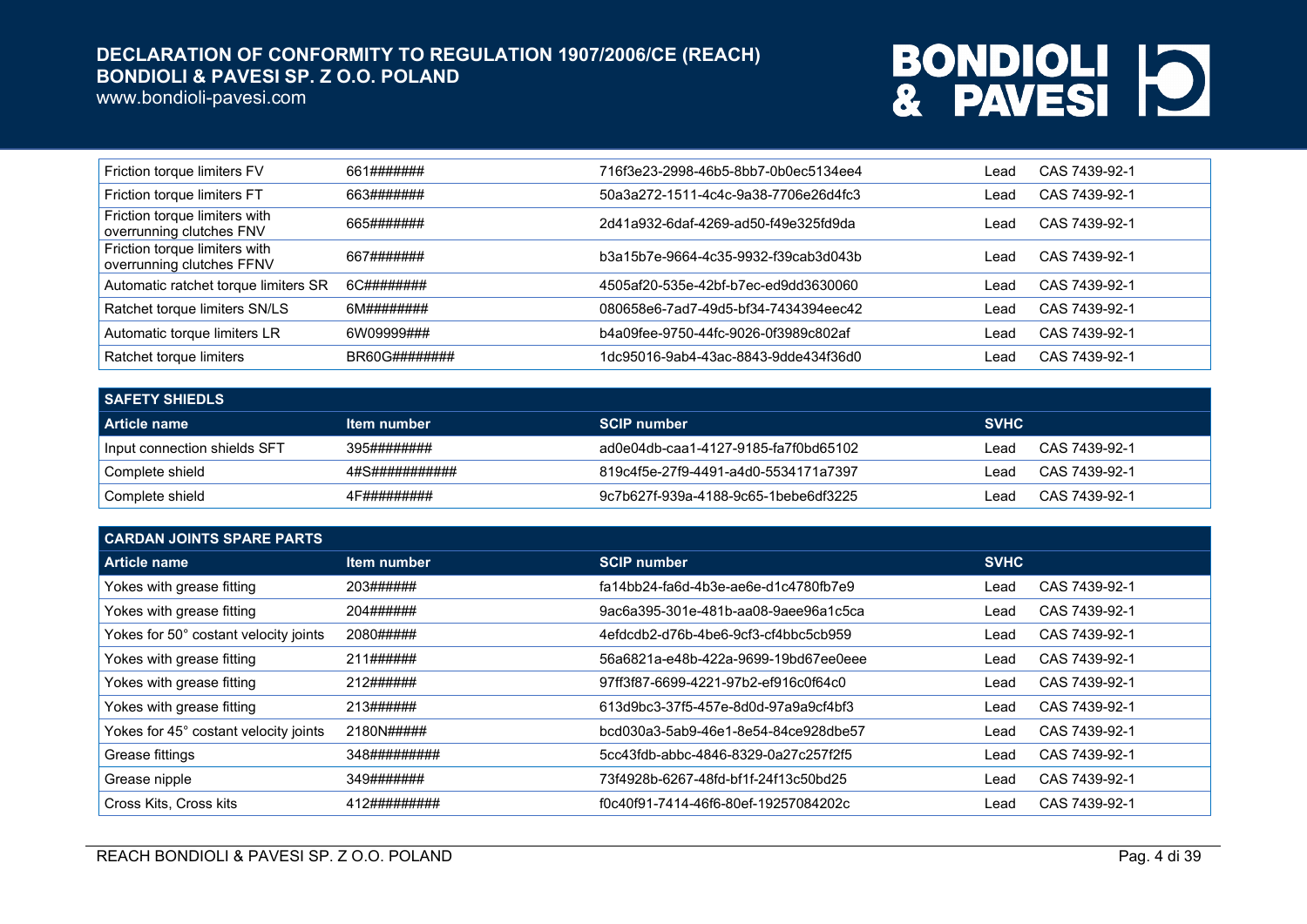www.bondioli-pavesi.com

| Push-pin                              | 40#000###R## | c19d8329-c2c4-4ef8-b737-082a878fda31  | Lead | CAS 7439-92-1 |
|---------------------------------------|--------------|---------------------------------------|------|---------------|
| Push pin yokes                        | 5070######   | 19be5167-0b7d-4355-a065-32b1e7b14448  | Lead | CAS 7439-92-1 |
| Yokes with bushing                    | 508#######   | 932e2d36-1ca2-473a-9990-d8ba64abc088  | Lead | CAS 7439-92-1 |
| Push pin yokes                        | 510#######   | 77 cec9c3-136e-491e-97dd-41f78dcc9448 | Lead | CAS 7439-92-1 |
| Central body 80° CV joint             | 5110######   | 4eb29555-9469-4503-b663-1d3b5d700e2c  | Lead | CAS 7439-92-1 |
| Central body 70° CV joint             | 512#######   | 09252bdf-6aa1-4230-a744-6acb40e150d6  | Lead | CAS 7439-92-1 |
| Yokes with bushing                    | 52A#######   | 80592cae-6d2e-4bf4-8d8a-ec4151f8054f  | Lead | CAS 7439-92-1 |
| Yokes with bushing and tube           | 570#######   | ab6e8762-1b7d-47c1-b14f-f9b44af5b52f  | Lead | CAS 7439-92-1 |
| Push pin yokes                        | 5721#####    | 273acb78-0b84-4084-a7b3-a35dc592226e  | Lead | CAS 7439-92-1 |
| Yokes for 75° costant velocity joints | 5730N#####   | 704b3319-9c9e-4ed5-a138-aadbd75b1772  | Lead | CAS 7439-92-1 |

| <b>TORQUE LIMITERS SPARE PARTS .</b> |                    |                                      |             |               |  |
|--------------------------------------|--------------------|--------------------------------------|-------------|---------------|--|
| Article name                         | <u>Item number</u> | <b>SCIP number</b>                   | <b>SVHC</b> |               |  |
| Cap nut                              | 3300000###         | 7c68c109-7ee3-43f2-9d56-42eb147bfc3a | ∟ead        | CAS 7439-92-1 |  |
| Bolts and cap nuts                   | 432000140R08       | a1b0ca2f-85c2-4986-8169-0ada8147ddf3 | _ead        | CAS 7439-92-1 |  |
| Hub with push pin                    | 513#########       | 1927e72f-5627-435c-8241-845ef21f7d9d | _ead        | CAS 7439-92-1 |  |

| <b>I MISCELLANEUS SPARE PARTS</b> |              |                                      |             |               |  |
|-----------------------------------|--------------|--------------------------------------|-------------|---------------|--|
| l Article name                    | Item number  | <b>SCIP number</b>                   | <b>SVHC</b> |               |  |
| Direct greasing retrofit          | 436010001    | b96e0c62-24d7-43ef-9156-4b083f5d1042 | ∟ead        | CAS 7439-92-1 |  |
| Kit shaft                         | 436010013    | db624b55-88d5-48c8-8e66-b0b919ff3a4e | ∟ead        | CAS 7439-92-1 |  |
| ' Spline drive shaft adapter      | 531######### | 6fb04f40-71b0-4cd0-bc83-4267cf63e426 | _ead        | CAS 7439-92-1 |  |

| <b>GEARBOXES</b> |              |                                      |             |               |
|------------------|--------------|--------------------------------------|-------------|---------------|
| Article name     | Item number  | <b>SCIP number</b>                   | <b>SVHC</b> |               |
| Gearboxes S1000  | S1########## | 31bbc34d-0f46-4f63-81a6-82e22401746b | Lead        | CAS 7439-92-1 |
| Gearboxes S2000  | S2########## | fdbd1849-bdd0-462e-be1d-2960abd56945 | Lead        | CAS 7439-92-1 |
| Gearboxes S3000  | S3########## | db11f652-98f1-4cff-829e-cc38eaa33513 | Lead        | CAS 7439-92-1 |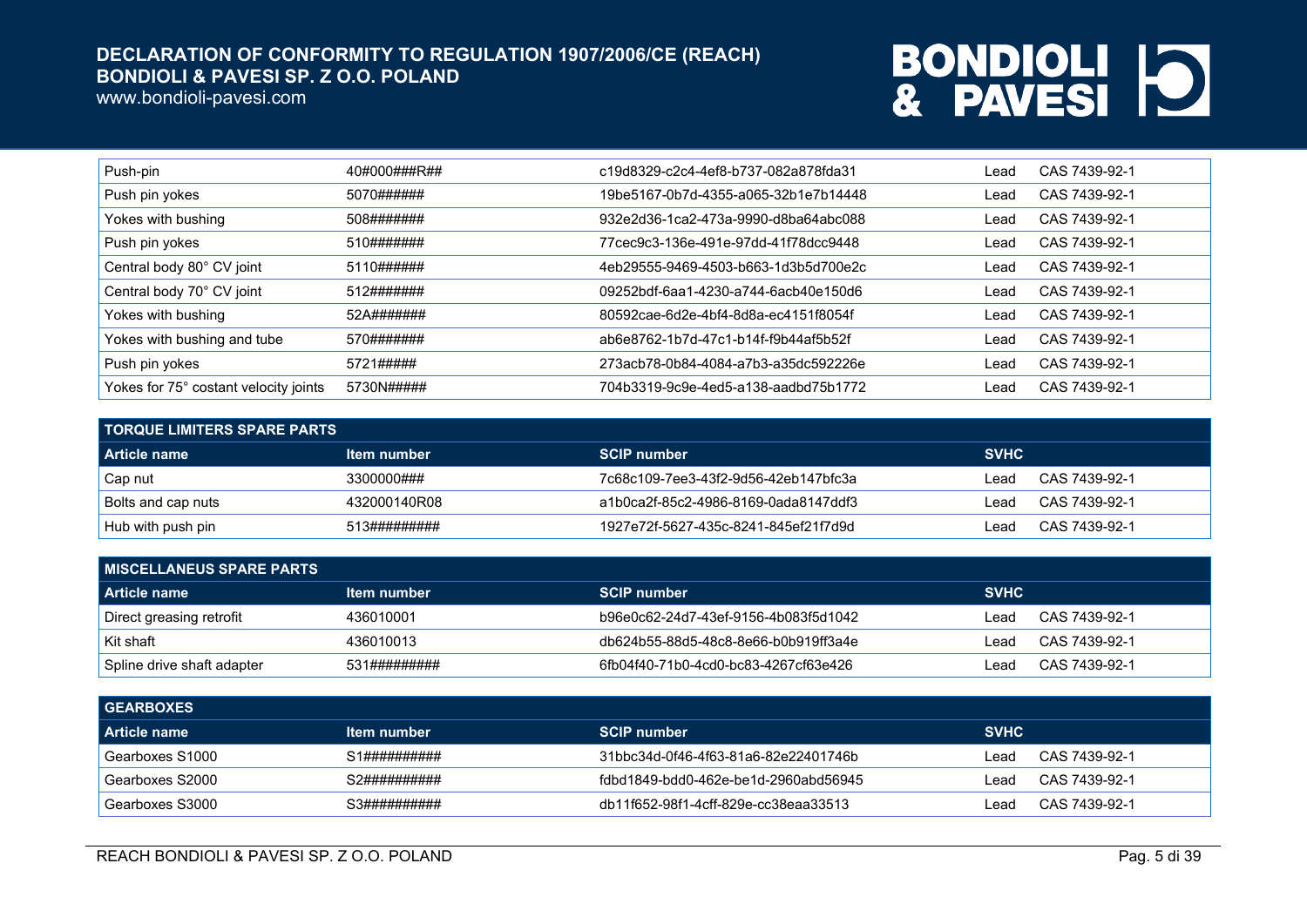www.bondioli-pavesi.com

| <sup>I</sup> Gearboxes S4000 | 34########## | 508bb59c-cbd9-449c-b3a9-d5a7b9920ba1 | Lead | CAS 7439-92-1 |
|------------------------------|--------------|--------------------------------------|------|---------------|
| Gearboxes S5000              | 35########## | 6f86baf4-82d5-432b-bec9-46ffdd46a4a8 | _ead | CAS 7439-92-1 |
| <sup>I</sup> Gearboxes S8000 | S8########## | 169a7e79-dd0c-418b-908b-01d6cb8eff8c | ead  | CAS 7439-92-1 |

| <b>SECONDARY GEARBOXES</b> |               |                                      |             |               |
|----------------------------|---------------|--------------------------------------|-------------|---------------|
| Article name               | Item number   | <b>SCIP number</b>                   | <b>SVHC</b> |               |
| Gearbox subassembly        | 4898354###    | 2fc674ee-3379-4e36-89eb-04a7b07b4f11 | ∣ead        | CAS 7439-92-1 |
| Secondary gearbox          | 4908133###### | be6df6d4-1c48-4200-be9c-b3860b69d8c4 | ead         | CAS 7439-92-1 |

| <b>CLUTCHS, HUBS AND CRANKS</b> |               |                                      |             |               |  |
|---------------------------------|---------------|--------------------------------------|-------------|---------------|--|
| Article name                    | Item number   | <b>SCIP number</b>                   | <b>SVHC</b> |               |  |
| Hub for crank arm               | 4908135###### | c0a2223b-cd36-46c4-b962-9d937c66ab81 | Lead        | CAS 7439-92-1 |  |
| Hub for crank arm               | 4908148###### | e9f4cf8b-cd64-48b5-8263-a6e8e74bfe7a | Lead        | CAS 7439-92-1 |  |
| Hub for crank arm               | 4908237###### | 4fb005ad-0676-488e-8f41-29bfb8128dcc | Lead        | CAS 7439-92-1 |  |
| Clutch kit with pulley          | 4908506###### | aa618399-84a1-43ef-b694-4d928994a7fb | Lead        | CAS 7439-92-1 |  |
| Crank arm                       | 49710#####    | 21a81a08-23ef-43b5-8e30-6f8d99a3052f | Lead        | CAS 7439-92-1 |  |
| Idraulic friction               | 6440######    | 66582663-c200-43fa-9e47-e8045b79abd9 | Lead        | CAS 7439-92-1 |  |

| <b>GEARBOXES KITS</b>         |               |                                      |             |               |
|-------------------------------|---------------|--------------------------------------|-------------|---------------|
| Article name                  | Item number   | <b>SCIP number</b>                   | <b>SVHC</b> |               |
| Kit for Gearbox S2070         | 4902070###### | 7ccce7fa-17fb-45dd-8f21-5c7df251d3b0 | _ead        | CAS 7439-92-1 |
| Support kit for Gearbox S2072 | 490207200000R | 6cf1081c-f303-4356-b9d2-1facabda17e8 | _ead        | CAS 7439-92-1 |
| Kit for gearbox S5251         | 4905251###### | dccbc80b-d69f-4a26-ba70-ca978b13fac7 | _ead        | CAS 7439-92-1 |
| Kit for gearbox S8224         | 4908224###### | f0e1be27-ca6d-4720-8a9b-5b9d99c2e519 | ∟ead        | CAS 7439-92-1 |
| Kit for gearbox 8488          | 4908488###### | 6c7996dc-63a9-4890-b8c7-e83c9ff1a22a | _ead        | CAS 7439-92-1 |
| Plugs spare part kit          | 497000056R    | 1e9158da-5c48-4f4b-883c-75325565a51a | _ead        | CAS 7439-92-1 |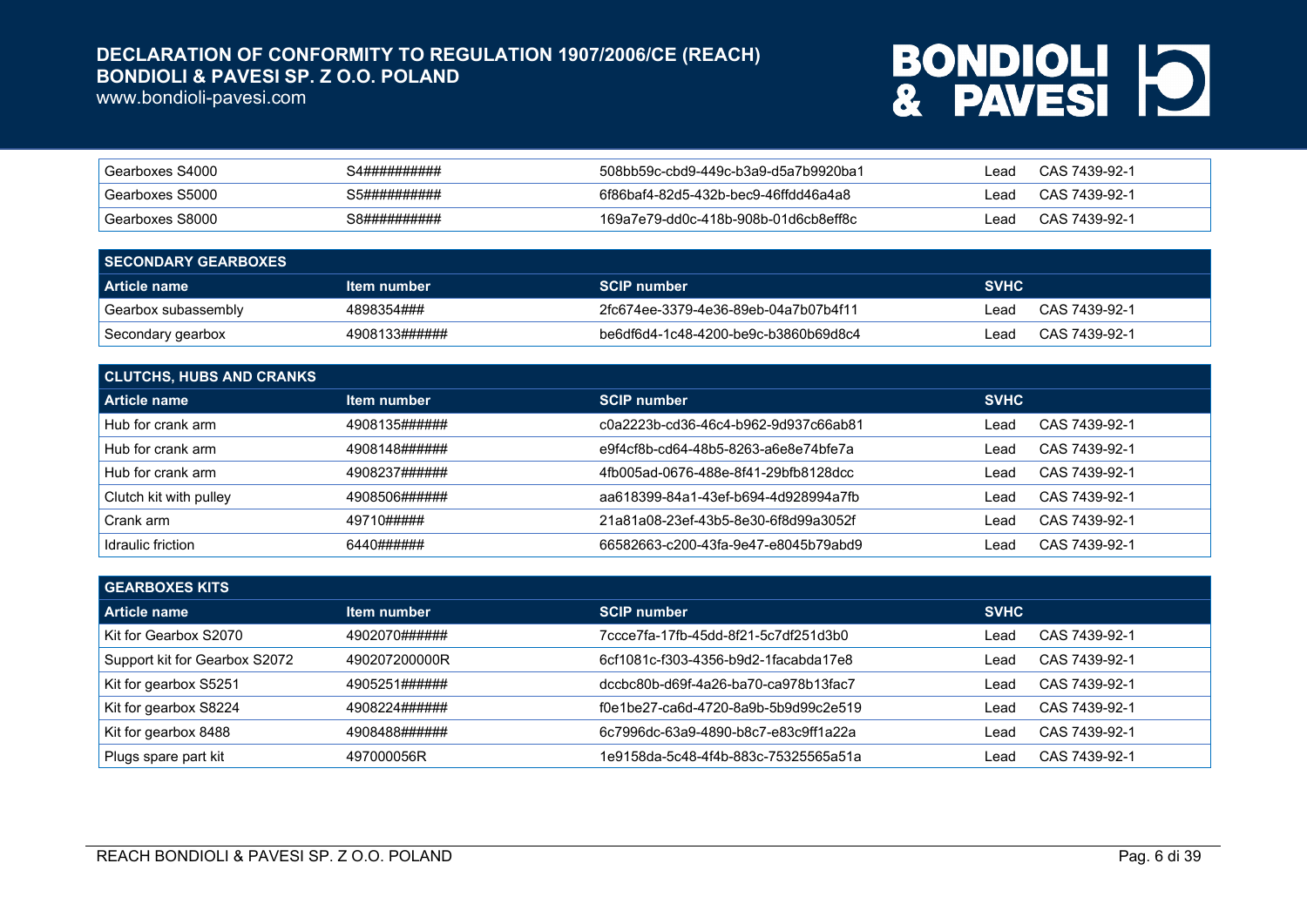www.bondioli-pavesi.com

| <b>COUPLING SYSTEMS</b> |                |                                      |             |               |
|-------------------------|----------------|--------------------------------------|-------------|---------------|
| l Article name          | Item number    | <b>SCIP number</b>                   | <b>SVHC</b> |               |
| Coupling joints         | 488########### | cfbfbd7f-ece6-44d3-82e9-f6c56b87d653 | ∟ead        | CAS 7439-92-1 |
| Link shaft              | 490000002###   | ced18a34-a154-4ec8-8856-2106a2614445 | ∟ead        | CAS 7439-92-1 |
| Link shaft              | 4908409#####   | c79e8d6b-fe2f-46da-bbf0-60af22fae632 | ∟ead        | CAS 7439-92-1 |
| Link shaft              | 581#######     | dc80aa33-d69f-4805-a769-3fbb0af6b684 | ∟ead        | CAS 7439-92-1 |

| <b>GEARBOXES SPARE PARTS</b> |                          |                                      |             |               |  |
|------------------------------|--------------------------|--------------------------------------|-------------|---------------|--|
| <b>Article name</b>          | Item number              | <b>SCIP number</b>                   | <b>SVHC</b> |               |  |
| Caste nut                    | 29820#####               | 0304ac1e-64a7-4390-bbce-53a843109c7f | Lead        | CAS 7439-92-1 |  |
| Aluminium plugs              | 373#######               | 53793dc6-7d5c-42b6-bc93-1b1c2748715f | Lead        | CAS 7439-92-1 |  |
| Brass plugs                  | 373####### - Brass plugs | 0c6f75e1-18e2-40fa-8002-dee91d7d8c2d | Lead        | CAS 7439-92-1 |  |
| Steel plugs                  | 373####### - Steel plugs | 8ddcf3b4-46d0-4bd1-aff2-aab8f82e58dc | Lead        | CAS 7439-92-1 |  |
| Hydraulic fittings           | 377000####               | 550409d0-006c-480f-9db9-628ce1820599 | Lead        | CAS 7439-92-1 |  |
| Hydraulic fittings           | 387000####               | 071c657d-136c-4309-ab50-a68c98374b3e | Lead        | CAS 7439-92-1 |  |
| Rotary feedthrough           | DO6K00000M14######       | 9cf4b9fe-7b06-46cd-963f-238bb98e8f7d | Lead        | CAS 7439-92-1 |  |

| <b>GEARBOXES</b> |               |                                      |                       |
|------------------|---------------|--------------------------------------|-----------------------|
| Article name     | Item number   | <b>SCIP number</b>                   | <b>SVHC</b>           |
| Gearboxes S8102  | S8102######## | 0bc21ede-d55f-482b-93e7-896230ac55c5 | CAS 7439-92-1<br>Lead |
| Gearboxes S5000  | S5#########   | b6e92a8a-4597-4af4-9264-73c091496b16 | CAS 7439-92-1<br>Lead |
| Gearboxes S3050  | S3050######## | 667fa83f-c70c-4a07-aa0d-034c4260ed0a | CAS 7439-92-1<br>Lead |
| Gearboxes S2000  | S20########## | 0a9ee8c4-a770-495a-a0be-859f901519c0 | CAS 7439-92-1<br>Lead |
| Gearboxes S8000  | S8########### | 386db231-f5d2-4068-ae9b-1201c4630e1c | CAS 7439-92-1<br>Lead |

| <b>COUPLING</b> |                |                                      |             |               |
|-----------------|----------------|--------------------------------------|-------------|---------------|
| Article name    | Item number    | SCIP number                          | <b>SVHC</b> |               |
| Shaft Coupling  | 488########### | 45041008-23f0-4482-9e42-ad2644475810 | Lead        | CAS 7439-92-1 |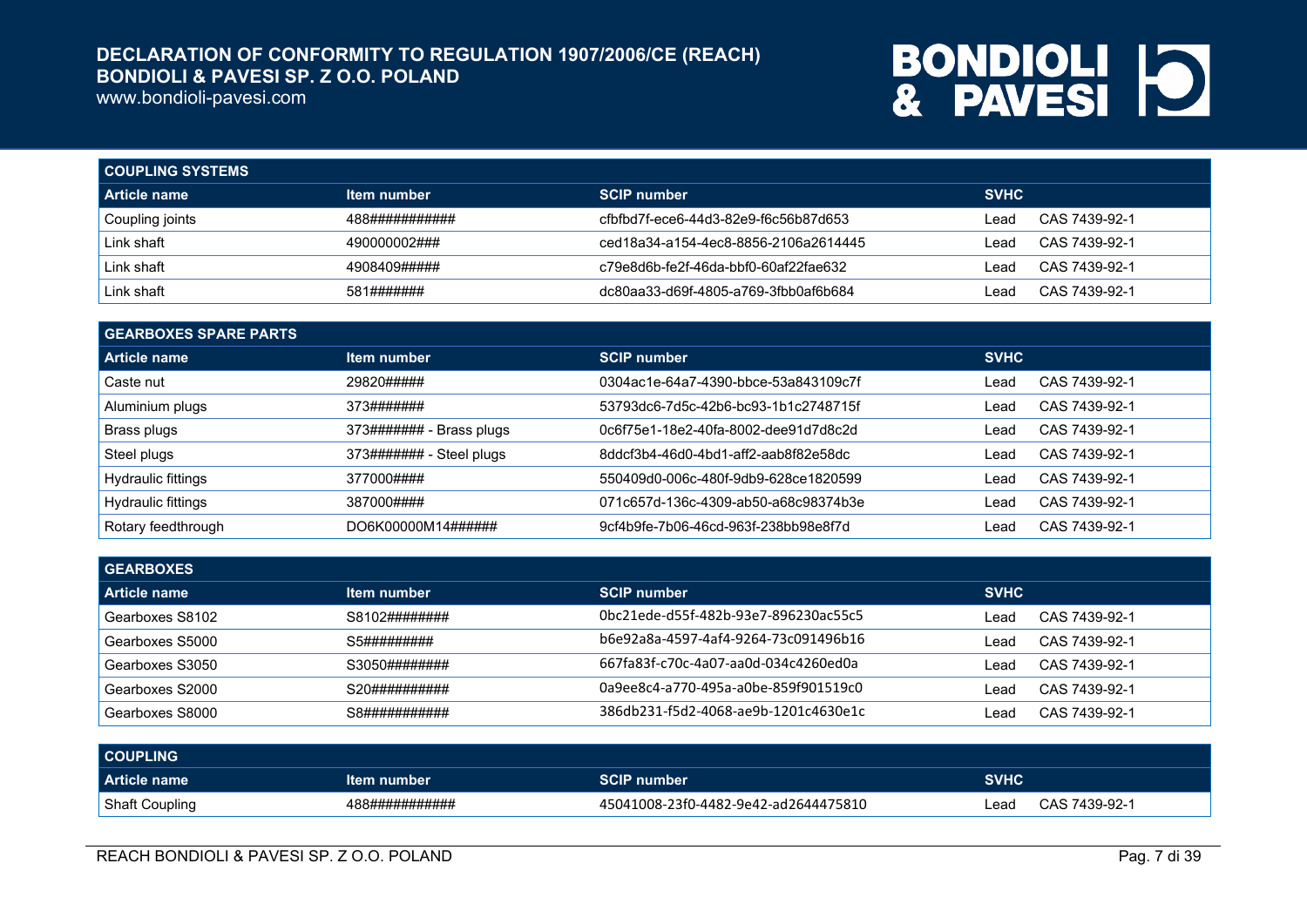www.bondioli-pavesi.com

| <b>GEARBOX SUBASSEMBLIES</b> |                    |                                      |             |               |  |
|------------------------------|--------------------|--------------------------------------|-------------|---------------|--|
| Article name                 | <u>Item number</u> | <b>SCIP number</b>                   | <b>SVHC</b> |               |  |
| Gearbox Subassemblies 49784  | 49784#####         | c7bb859f-ac70-480e-8109-129f7e256e37 | ead         | CAS 7439-92-1 |  |
| Spare Part Kits 49081        | 49081########      | b753d44d-15f7-465e-8048-376b054cea9e | Lead        | CAS 7439-92-1 |  |

| <b>AXIAL PISTON PUMPS</b> |                                    |                                      |             |               |
|---------------------------|------------------------------------|--------------------------------------|-------------|---------------|
| <b>Article name</b>       | Item number                        | <b>SCIP number</b>                   | <b>SVHC</b> |               |
| A <sub>3</sub>            | HPA3##############                 | 6df55dff-839f-44fe-8c74-8e724d28e195 | Lead        | CAS 7439-92-1 |
| A <sub>4</sub>            | HPA4##############                 | a93e1387-3a50-4e71-a523-d1ad1fc98616 | Lead        | CAS 7439-92-1 |
| A <sub>6</sub>            | HPA6##############                 | 802c18a8-641b-4b80-8121-7c4203b5341d | Lead        | CAS 7439-92-1 |
| HMA0                      | HMA0###########                    | 2fdb5bcd-3164-4c71-8f2a-9dff661a2962 | Lead        | CAS 7439-92-1 |
| HMA1                      | HMA1##############                 | cfa40a70-b28f-4e6d-bd9d-5f360fcae881 | Lead        | CAS 7439-92-1 |
| HMA <sub>2</sub>          | HMA2##############                 | 953bb87f-d900-47b0-b647-52adb95dfa92 | Lead        | CAS 7439-92-1 |
| <b>HMAD</b>               | HMAD##############                 | 76d58bbf-a649-4c43-8612-b4c50264c9f2 | Lead        | CAS 7439-92-1 |
| HMP0                      | HMP0##############                 | 5df01eda-09d9-46be-b2da-e561c435f090 | Lead        | CAS 7439-92-1 |
| HMP1                      | HMP1##############                 | d9ec39ca-36dd-4c6b-bbf4-973c522df474 | Lead        | CAS 7439-92-1 |
| <b>HMPF</b>               | HMPF##############                 | dc3a0a2e-cc10-4ff3-9efa-ac00e0283b91 | Lead        | CAS 7439-92-1 |
| <b>HMPL</b>               | HMPL##############                 | 6d8a4d31-02a4-42cb-a1c3-f6c26171f972 | Lead        | CAS 7439-92-1 |
| <b>HMPS</b>               | HMPS#############                  | 945355ab-39e1-4821-9d64-5b04e800577e | Lead        | CAS 7439-92-1 |
| <b>HMPZ</b>               | HMPZ##############                 | 465c7933-f830-4e37-9a26-55bf925e4360 | Lead        | CAS 7439-92-1 |
| <b>HMW</b>                | HMWC1# # # # # # # # # # # # # # # | f6a574fe-bc8f-4ce0-9c93-e178063ad6cc | Lead        | CAS 7439-92-1 |
| M4AP                      | HP398#############                 | 5483367e-a52e-4c15-a755-8ae9c3c3bf0f | Lead        | CAS 7439-92-1 |
| M4PV                      | HP308#############                 | a678d015-5e33-44d2-b89c-996a12e4e7f0 | Lead        | CAS 7439-92-1 |
| M4PV                      | HP309#############                 | 33cb4f92-6608-435e-b40c-8b9774f7627d | Lead        | CAS 7439-92-1 |
| M4PV                      | HP312#############                 | c0e09d03-5448-4d86-9aa8-2542e6309390 | Lead        | CAS 7439-92-1 |
| M4PV                      | HP314#############                 | 0111f203-ee5b-4633-a1f1-0929e8c17cca | Lead        | CAS 7439-92-1 |
| M4PV                      | HP349#############                 | f0148f3d-65c3-45d2-bd09-2676cacd973a | Lead        | CAS 7439-92-1 |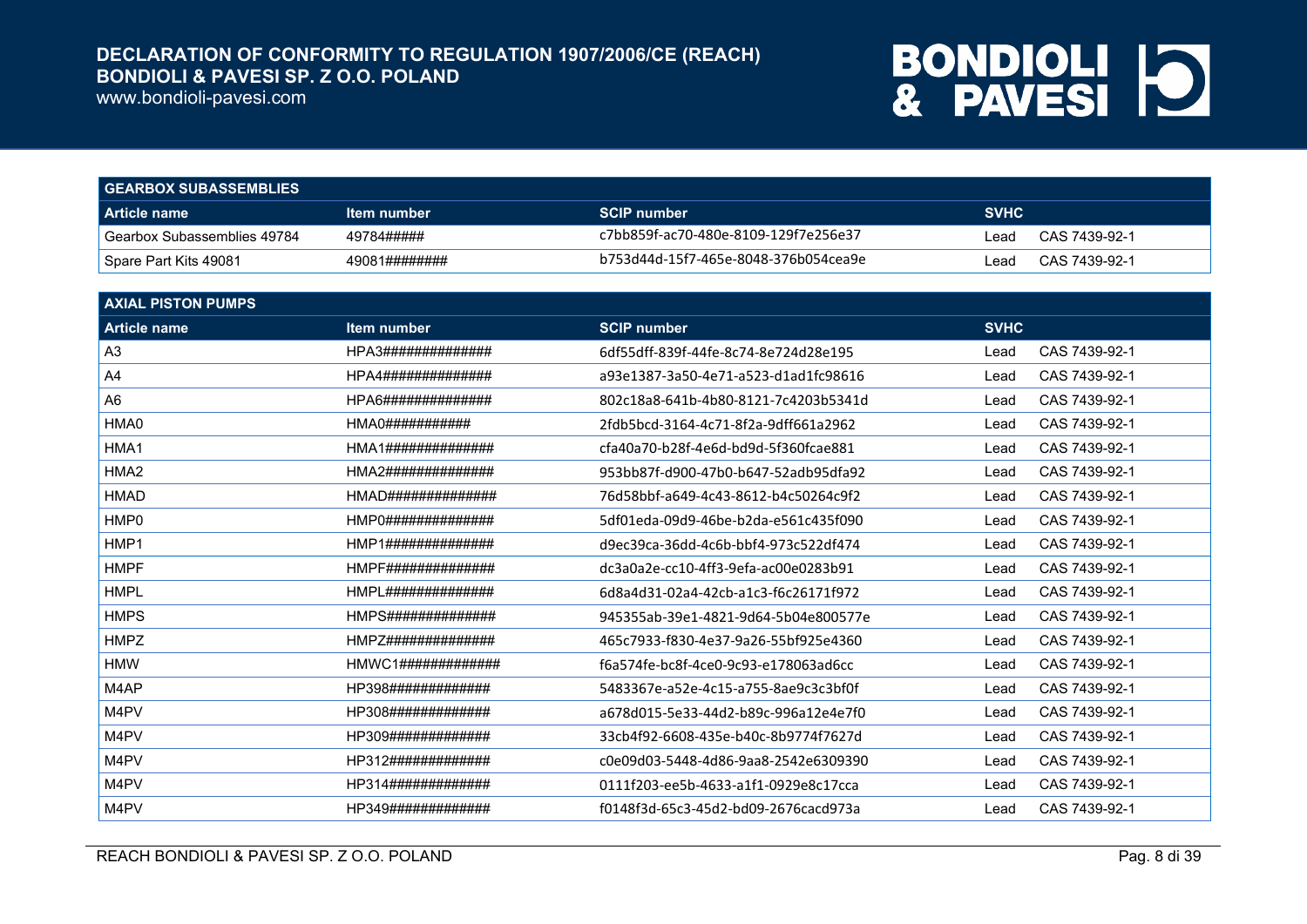www.bondioli-pavesi.com

| M4PV                   | HP354############# | 7bc49dab-b2d4-4f33-ac40-29847c675f40 | Lead | CAS 7439-92-1 |
|------------------------|--------------------|--------------------------------------|------|---------------|
| M4PV                   | HP357############# | 6e85eba6-4d23-4fce-a2bd-eafd24167d42 | Lead | CAS 7439-92-1 |
| M4PV                   | HP360############# | 29be72d6-4a6d-40f3-bec1-2d5c64762653 | Lead | CAS 7439-92-1 |
| M4PV                   | HP364############# | 5e615848-603b-4656-b85e-5d0c23b07b2f | Lead | CAS 7439-92-1 |
| M4PV                   | HP390############# | fcaef3cc-f6f7-4ca1-a138-8157b7c06e1e | Lead | CAS 7439-92-1 |
| M4PV                   | HP393############# | 4c9de7d0-5e72-493b-b0e9-f5817a4e7ecd | Lead | CAS 7439-92-1 |
| M6PV                   | HP307############# | 82b2aaaa-e3fa-431c-af6f-d835399eca23 | Lead | CAS 7439-92-1 |
| M6PV                   | HP367############# | ef749368-04ef-41e6-a1c5-4f0c746de295 | Lead | CAS 7439-92-1 |
| M6PV                   | HP381############# | 7d892c42-066e-4570-9325-07e2c2db6f08 | Lead | CAS 7439-92-1 |
| <b>NT10</b>            | HP334############# | c066aead-29a9-417f-8650-6f0af90c9158 | Lead | CAS 7439-92-1 |
| <b>NT10</b>            | HP335############# | 469ee346-de72-414c-abf9-dd731dd08b9c | Lead | CAS 7439-92-1 |
| <b>NT12</b>            | HP319############# | 487b4765-fb08-46b8-97c5-d4ed3fd5bb28 | Lead | CAS 7439-92-1 |
| P <sub>2</sub>         | HPP2############## | 56b6cc04-12ef-41a6-a3ec-895d1d6d2cd7 | Lead | CAS 7439-92-1 |
| <b>P4</b>              | HPP4############## | 2f535114-05eb-4ac3-a544-c8872dd78049 | Lead | CAS 7439-92-1 |
| P <sub>5</sub>         | HPP5############## | 26cf8fbe-46f1-4339-824c-c7320d22994e | Lead | CAS 7439-92-1 |
| P <sub>6</sub>         | HPP6############## | c2215f0e-ab95-434d-bb23-b53833156c18 | Lead | CAS 7439-92-1 |
| P7                     | HPP7############## | f1f6d347-48ab-490c-a168-7d413575b3c4 | Lead | CAS 7439-92-1 |
| P <sub>8</sub>         | HPP8#############  | 0af78592-e798-40d8-b7d1-8de1956e17c0 | Lead | CAS 7439-92-1 |
| P <sub>9</sub>         | HPP9#############  | 0e0665b6-2c1f-40c6-a50b-74283cb7eb22 | Lead | CAS 7439-92-1 |
| Compact Group          | HP304############# | 20877889-b54e-4b45-9db5-6932b235df13 | Lead | CAS 7439-92-1 |
| <b>Compact Group</b>   | HP305############# | d7c9afdc-3b30-4a7e-97f2-9840dd7e8efc | Lead | CAS 7439-92-1 |
| Pumps with belt pulley | HP311############# | 1ef4ca8d-f634-456a-af75-9ac083ffce00 | Lead | CAS 7439-92-1 |

| <b>AXIAL PISTON MOTORS</b> |                    |                                      |             |               |  |
|----------------------------|--------------------|--------------------------------------|-------------|---------------|--|
| l Article name             | <u>Item number</u> | <b>SCIP number</b>                   | <b>SVHC</b> |               |  |
| <b>BA</b>                  | HMBF############## | 24062a53-bb41-484e-afcb-707e2bd4edcb | Lead        | CAS 7439-92-1 |  |
| BA                         | HPBA############## | 43841345-bb0e-4d9f-ad66-9213b5f2f16d | ∟ead        | CAS 7439-92-1 |  |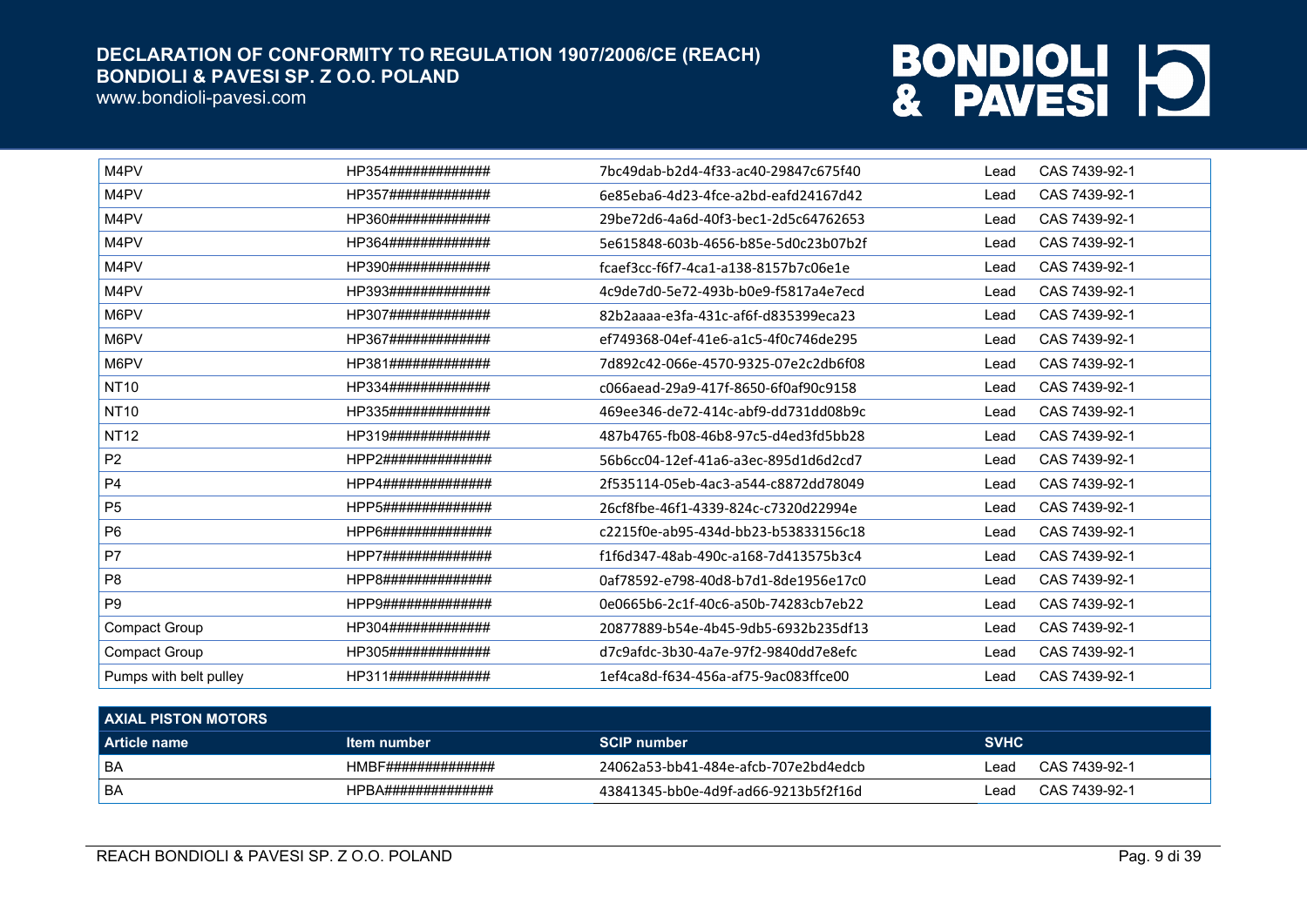www.bondioli-pavesi.com

| M <sub>0</sub>            | HMM0############## | 45a160ba-aa48-4ea3-8c5a-b223be38954a | Lead | CAS 7439-92-1 |
|---------------------------|--------------------|--------------------------------------|------|---------------|
| M4MF                      | HP313############# | b35d3b24-3b7b-4c89-96f3-4426be2dada0 | Lead | CAS 7439-92-1 |
| M4MF                      | HP315############# | 0da50ffc-a322-4505-987a-f8d4c290a4d7 | Lead | CAS 7439-92-1 |
| M4MF                      | HP355############# | 53486e44-4a51-4433-ac18-56dbab2c6e80 | Lead | CAS 7439-92-1 |
| M4MF                      | HP358############# | 588478fd-20e5-4c07-ade5-881d9095a5c7 | Lead | CAS 7439-92-1 |
| M4MF                      | HP361############# | 4bffb0a5-6e88-4abf-b19d-fadcc33ffa51 | Lead | CAS 7439-92-1 |
| M4MF                      | HP365############# | dc5e4df1-f258-442d-99f6-5a32c428cbc5 | Lead | CAS 7439-92-1 |
| M4MF                      | HP391############# | 1a33ea75-7749-4e29-9ee8-91ee7487e4db | Lead | CAS 7439-92-1 |
| M4MF                      | HP394############# | bd7ed322-07e4-4a15-898f-c74374c69f57 | Lead | CAS 7439-92-1 |
| M4MV                      | HP356############# | abca7db5-b2fd-4d96-b4f0-bfa06d193f61 | Lead | CAS 7439-92-1 |
| M4MV                      | HP359############# | 721d0bc5-38a0-474d-afa1-7cafc9b6b22d | Lead | CAS 7439-92-1 |
| M4MV                      | HP363############# | 845a97a5-896f-426c-9243-e53d4e416ea5 | Lead | CAS 7439-92-1 |
| M4MV                      | HP366############# | a0ce0527-18f1-4f69-b9b7-feb93db658ec | Lead | CAS 7439-92-1 |
| M4MV                      | HP392############# | 2b7a1b1c-4abf-46ac-b669-de447d435757 | Lead | CAS 7439-92-1 |
| M5MF                      | HP376############# | 99303132-56c0-4eec-93b4-f4a27113986c | Lead | CAS 7439-92-1 |
| M5MF                      | HP386############# | 9371d482-3c76-41e1-89fd-e26c8431d77c | Lead | CAS 7439-92-1 |
| M5MV                      | HP377############# | 75002a5f-d9fc-4b18-9c7d-8116f6e4dc74 | Lead | CAS 7439-92-1 |
| M5MV                      | HP387############# | 26fc3433-7e0f-4a83-a1f6-02891c45f30c | Lead | CAS 7439-92-1 |
| M7                        | HPM7############## | 12e07845-07ac-42cc-875d-c6d4f70f0cdd | Lead | CAS 7439-92-1 |
| M <sub>8</sub>            | HPM8############## | a8eb589e-d083-4f0a-a23e-48168df6ed49 | Lead | CAS 7439-92-1 |
| V <sub>3</sub>            | HPV3############## | 2deb55a9-4b87-4b8e-aa18-2f73092b4595 | Lead | CAS 7439-92-1 |
| V <sub>4</sub>            | HPV4############## | b34ea011-a56c-498d-a235-34c5dfa98d91 | Lead | CAS 7439-92-1 |
| <b>Bow Thruster motor</b> | HP303############# | 5af089fd-ef17-4cd9-bcaa-e4fcbc57e82d | Lead | CAS 7439-92-1 |
| Cartridge motor           | HP399############# | d99617e5-89c4-49e1-8099-774401986f1f | Lead | CAS 7439-92-1 |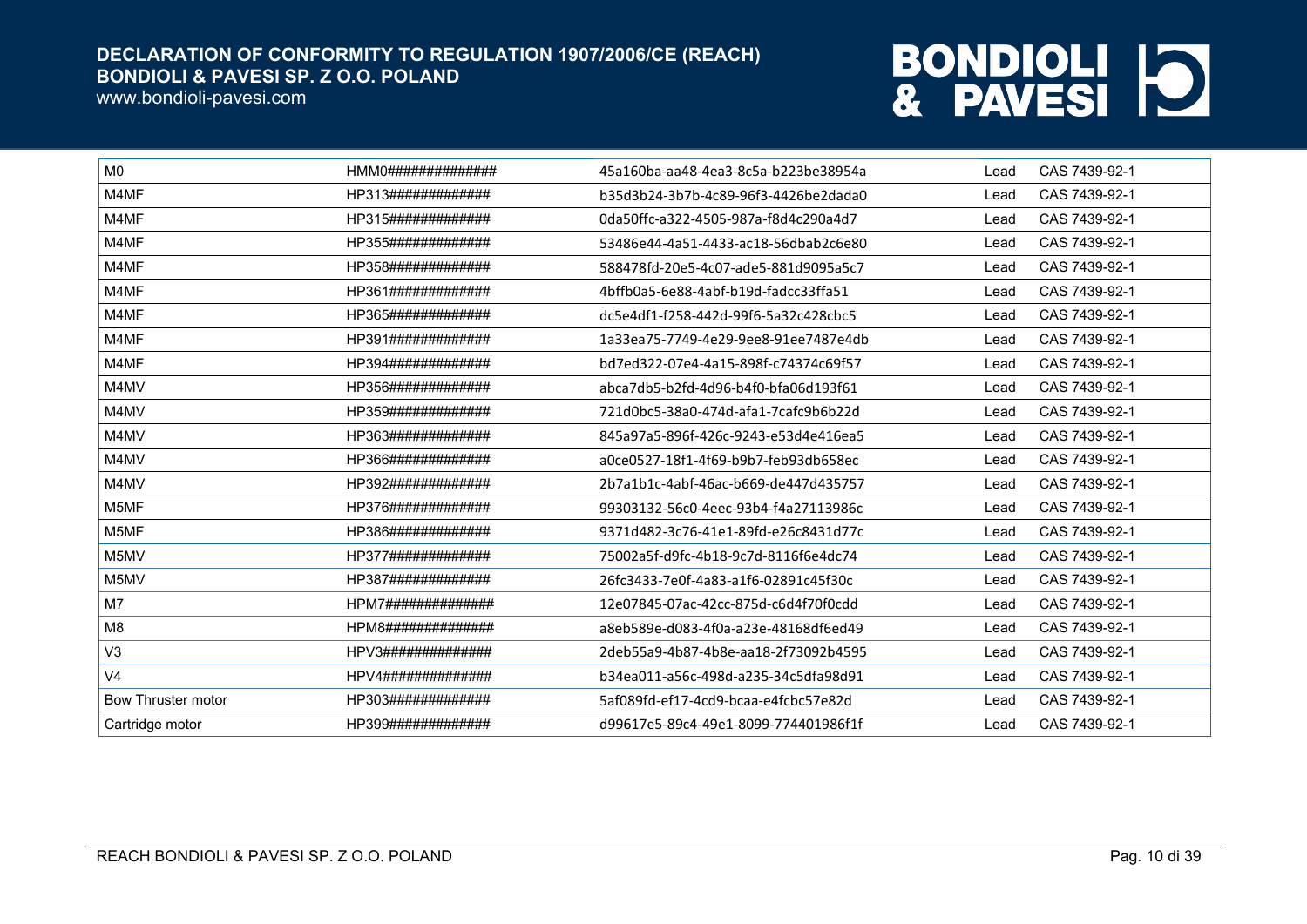www.bondioli-pavesi.com

| <b>COUPLING SYSTEMS</b>                          |                    |                                      |             |               |
|--------------------------------------------------|--------------------|--------------------------------------|-------------|---------------|
| <b>Article name</b>                              | Item number        | <b>SCIP number</b>                   | <b>SVHC</b> |               |
| Belt pulley supports                             | HP301############# | 3f6a9dba-be68-4c00-9036-6b39adf8c2f2 | Lead        | CAS 7439-92-1 |
| Bellhousing                                      | HMF26########      | 8b0df65b-a0ba-4502-a01e-84862ffa97f2 | Lead        | CAS 7439-92-1 |
| Hub                                              | HMF25########      | fd3b2019-6908-49db-b7df-007c7a8721b8 | Lead        | CAS 7439-92-1 |
| Kit hub + nylon flange                           | HMFFM#######       | 15605392-146b-4581-b806-d97904dd2c6c | Lead        | CAS 7439-92-1 |
| Kit KAS 42                                       | HMFKAS42S8P40GBH01 | 8fff629e-0470-4b69-a2cc-4a1716a534c9 | Lead        | CAS 7439-92-1 |
| Kit KEA                                          | HMFKE############# | a751b0f4-5b3d-48f2-bfaa-9f283a5178e5 | Lead        | CAS 7439-92-1 |
| Kit SAE + belt pulley shaft                      | HMFH4500####       | be72f87f-0f9b-474a-b92f-cfd3839b0246 | Lead        | CAS 7439-92-1 |
| PTO rigid coupling systems (4233<br>series)      | HMFH4233D##        | 7de5059a-4963-4859-adb6-60a73e8755b4 | Lead        | CAS 7439-92-1 |
| PTO rigid coupling systems (for elect.<br>Motor) | HMFL############## | 8e8055dc-e565-4363-84e9-68ba0f340840 | Lead        | CAS 7439-92-1 |
| PTO Rigid coupling systems (Hub,<br>Sleeve)      | HMFKM#######       | 8c091de2-e6d7-4913-95d4-0e8b1bfa0e92 | Lead        | CAS 7439-92-1 |
| PTO rigid coupling systems (KPS)                 | HMFKPS############ | 4bace73c-b08e-40b3-ae5c-2bfdd08d6cd6 | Lead        | CAS 7439-92-1 |
| Rigid coupling systems _ A series                | HMFA########       | 8e55a349-2f84-4085-9098-4daa4d6eb357 | Lead        | CAS 7439-92-1 |
| Rigid coupling systems E series                  | HMFE##########     | 41117dec-f672-475a-aa16-f6f67cfbaf7c | Lead        | CAS 7439-92-1 |

| <b>DO VALVES</b> |                       |                                      |             |               |
|------------------|-----------------------|--------------------------------------|-------------|---------------|
| Article name     | ltem number           | <b>SCIP number</b>                   | <b>SVHC</b> |               |
| <b>DO VALVES</b> | $HMWDO5701\#$ ####### | 6c1dbd01-135e-4c8f-91b2-1f5d60bd37e3 | Lead        | CAS 7439-92-1 |

| I ELECTRONIC CONTROL UNITS & TELEHANDLER KIT |                    |                                      |             |               |  |
|----------------------------------------------|--------------------|--------------------------------------|-------------|---------------|--|
| <b>Article name</b>                          | Item number        | <b>SCIP number</b>                   | <b>SVHC</b> |               |  |
| ECU SC                                       | HPEE2############# | 5924c700-627f-4fb9-8844-c01e82b06519 | ∟ead        | CAS 7439-92-1 |  |
| <b>ECU SSPRO</b>                             | HPEES############# | 41e51b99-9b73-4d5c-b8c8-6ae85f9083d7 | ∟ead        | CAS 7439-92-1 |  |
| Telehandler Kit                              | HPFK############## | 7da3b57e-f24c-4a2f-8def-916ad26c1f73 | ∟ead        | CAS 7439-92-1 |  |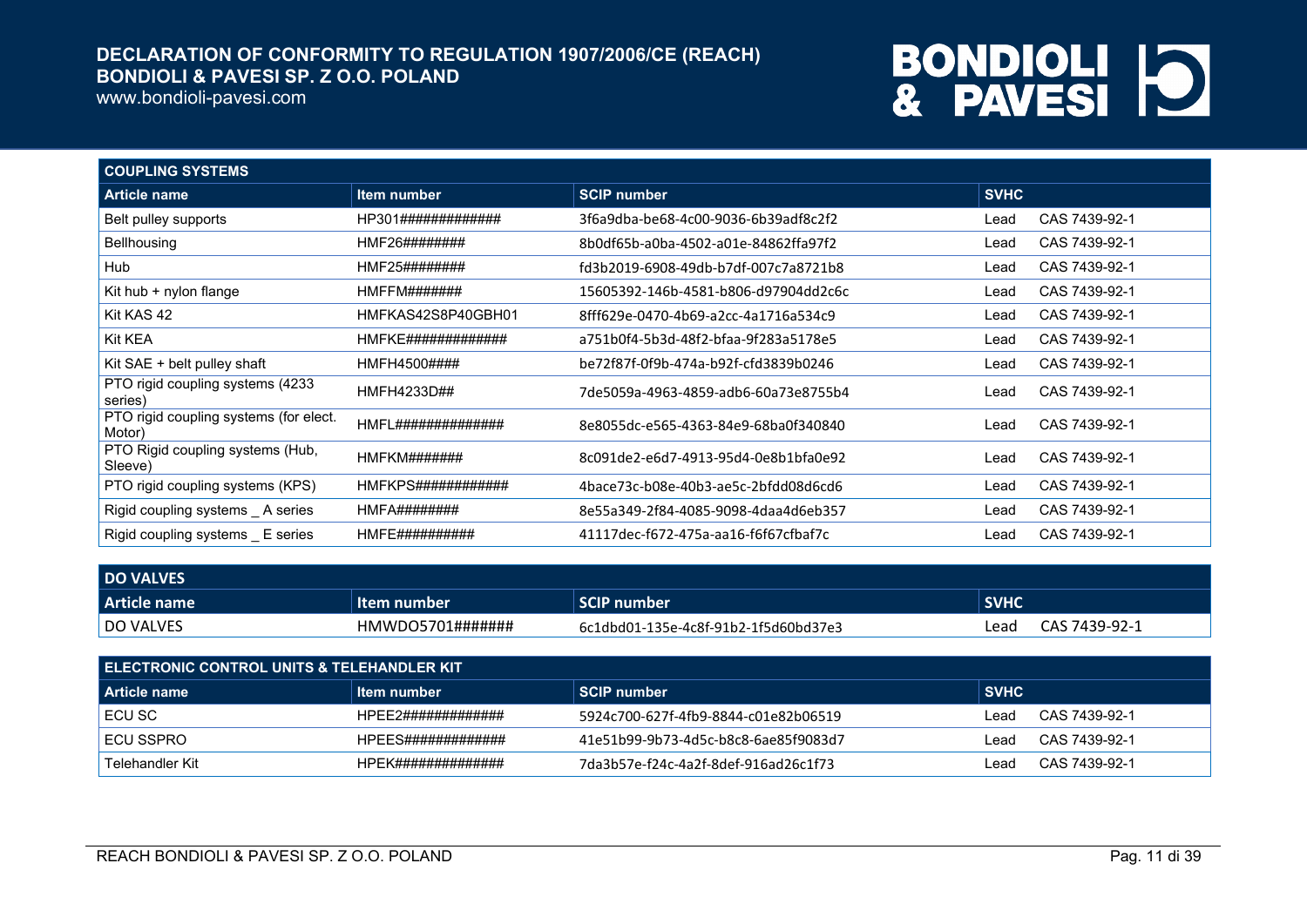www.bondioli-pavesi.com

| <b>FEEDING UNITS</b> |                           |                                      |             |               |  |
|----------------------|---------------------------|--------------------------------------|-------------|---------------|--|
| Article name         | Item number               | <b>SCIP number</b>                   | <b>SVHC</b> |               |  |
| Feeding unit         | HPU00#############        | b1f54fb3-10ee-4beb-970b-39946558647b | Lead        | CAS 7439-92-1 |  |
| Feeding unit         | HPUAA#############        | 6f5bcf8d-9684-4f99-8542-d052ab974bdb | Lead        | CAS 7439-92-1 |  |
| Feeding unit         | HPUAC#############        | dcb3bf76-469d-472d-a606-6fdf090c0fa0 | Lead        | CAS 7439-92-1 |  |
| Feeding unit         | HPUCC#############        | 5ee26b2f-1100-4d05-820e-52989ded8115 | Lead        | CAS 7439-92-1 |  |
| Feeding unit         | <b>HPUIC#############</b> | d85f48e0-b483-451a-9a18-78849048f3e5 | Lead        | CAS 7439-92-1 |  |
| Feeding unit         | HPULC#############        | f5d5eae1-0e7d-4aa8-bd8d-fd38865a8a45 | Lead        | CAS 7439-92-1 |  |

| <b>GEAR PUMPS &amp; FLOW DIVIDERS</b> |                    |                                      |             |               |  |
|---------------------------------------|--------------------|--------------------------------------|-------------|---------------|--|
| l Article name                        | Item number        | SCIP number                          | <b>SVHC</b> |               |  |
| HPLP                                  | HPLP############## | dff44a51-08c9-44e3-a988-c0546be5d695 | _ead        | CAS 7439-92-1 |  |
| <b>HPGP</b>                           | HPGP############## | 9b3fd09b-2a48-4392-9dee-dc364c6b39ce | _ead        | CAS 7439-92-1 |  |
| <b>HPXP</b>                           | HPXP############## | b94da35a-5ff8-42bb-81f8-ca2e92b518d1 | _ead        | CAS 7439-92-1 |  |
| <b>HPZP</b>                           | HPZP############## | 8eab1813-2667-4f32-80be-30ac93722439 | _ead        | CAS 7439-92-1 |  |
| Flow dividers                         | HPLD############## | 04902ebb-d3bf-46b4-a5af-1b3196afe802 | ead         | CAS 7439-92-1 |  |

| <b>GEAR MOTORS</b>  |                    |                                      |             |               |  |
|---------------------|--------------------|--------------------------------------|-------------|---------------|--|
| <b>Article name</b> | Item number        | <b>SCIP number</b>                   | <b>SVHC</b> |               |  |
| <b>HPLM</b>         | HPLM############## | 40a424b1-3ca9-4052-9ebf-adf87f4bd6dd | ∟ead        | CAS 7439-92-1 |  |
| <b>HPGM</b>         | HPGM############## | 6c0ee40a-2860-4966-88e7-1d5fcbbd62d7 | ∟ead        | CAS 7439-92-1 |  |
| <b>HPZM</b>         | HPZM############## | 3b88e2c9-b30d-4266-a514-93d1c1bb1aa4 | ∟ead        | CAS 7439-92-1 |  |

| SERVOCONTROLS, GRIPS  |                    |                                      |             |               |  |
|-----------------------|--------------------|--------------------------------------|-------------|---------------|--|
| l Article name        | ltem number        | <b>SCIP number</b>                   | <b>SVHC</b> |               |  |
| Hydraulic manipulator | HP3HJ############# | d90f62a3-d722-4fdd-be11-27fa56acf861 | ∟ead        | CAS 7439-92-1 |  |
| Hydraulic manipulator | HP3HT############# | f85c7c7f-2b3b-4a6b-88e5-66b80f5e3db6 | ∟ead        | CAS 7439-92-1 |  |
| Electronic Joystick   | HPEG############## | 525c1735-de06-4603-b892-70d759aa0c46 | _ead        | CAS 7439-92-1 |  |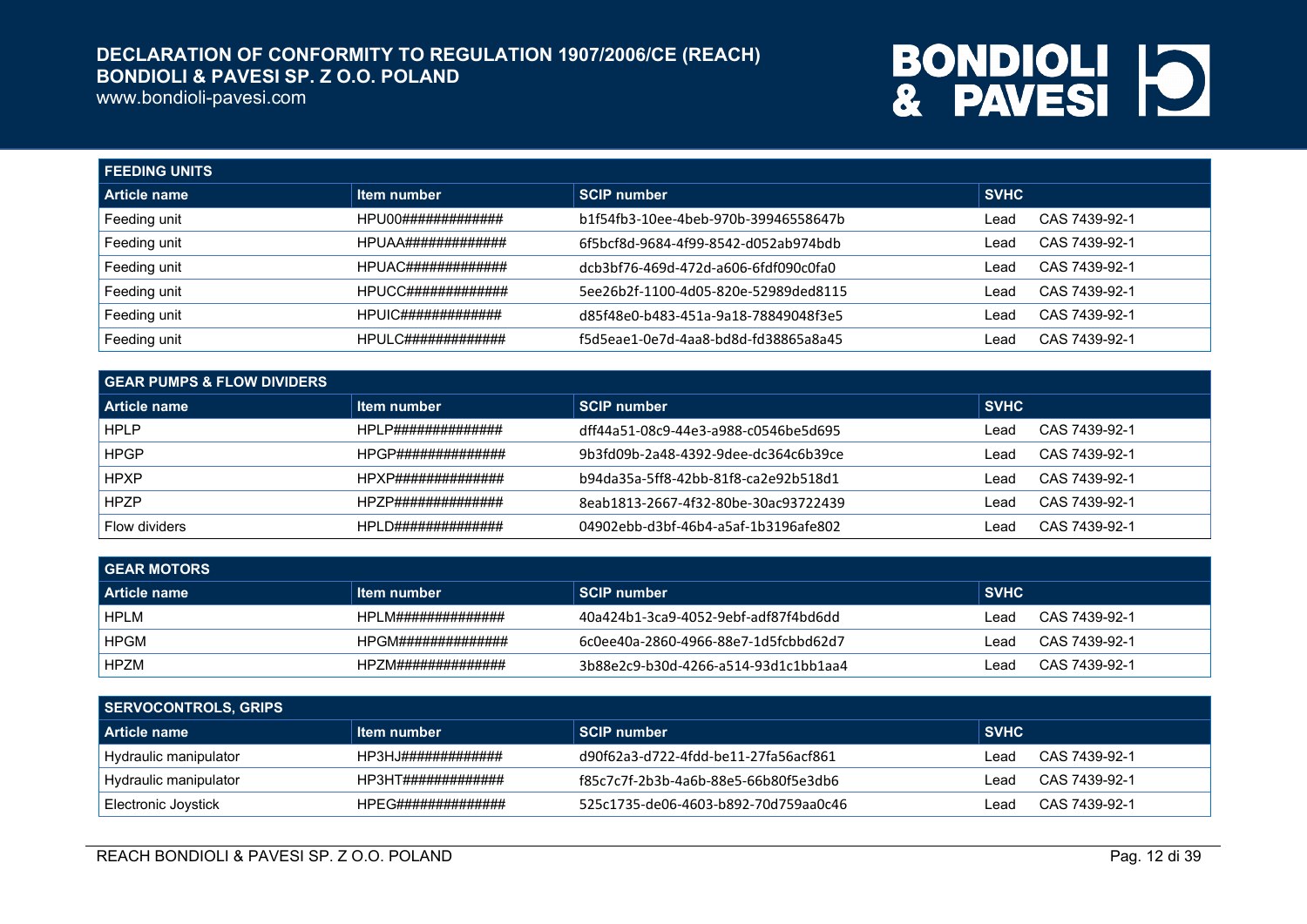www.bondioli-pavesi.com

 $\Gamma$ 

| Electronic Joystick       | HPFJ############## | 997e5cb6-5911-46c2-b31d-649697ba271f | Lead | CAS 7439-92-1 |
|---------------------------|--------------------|--------------------------------------|------|---------------|
| Single axis servo control | HPCS############## | a8a2a3f0-4178-4308-8fd8-18a6290a1cb9 | Lead | CAS 7439-92-1 |
| Double axis servo control | HPCJ############## | cc6e2415-0681-4f60-a1bb-353b24966b86 | ∟ead | CAS 7439-92-1 |
| Three axis servo control  | HPCD############## | 13010bf9-0a69-4e04-9264-840d5d5407f1 | Lead | CAS 7439-92-1 |
| Servo controls with pedal | HPCF############## | 3d6e0eb2-f66f-42f8-8bb5-7c31b393ec0b | Lead | CAS 7439-92-1 |
| ∣ Grips i                 | HPC1############## | aec73ffc-f5e4-4529-b0e9-539e9f2cdd62 | Lead | CAS 7439-92-1 |

| <b>SPARE PARTS &amp; ACCESSORIES</b> |                    |                                      |             |               |  |
|--------------------------------------|--------------------|--------------------------------------|-------------|---------------|--|
| <b>Article name</b>                  | Item number        | <b>SCIP number</b>                   | <b>SVHC</b> |               |  |
| Adapter                              | HPC29############# | ff17c144-7374-47ee-a056-a781ee3eec4e | Lead        | CAS 7439-92-1 |  |
| Adapter                              | HPC41############# | 9b21bc85-9291-4b9e-be59-682b887fb55c | Lead        | CAS 7439-92-1 |  |
| Assembling kit for predisposed pumps | HPLKA############# | aa839049-5bed-4e4e-9ce8-f465ee90911e | Lead        | CAS 7439-92-1 |  |
| <b>Ball joint</b>                    | HP287############# | 526898a0-e5f1-4ecb-9316-3a3d9bfa6ad1 | Lead        | CAS 7439-92-1 |  |
| Bearing                              | HP270############# | ef70f9f3-be69-4a5a-af8a-df8122b2dc10 | Lead        | CAS 7439-92-1 |  |
| <b>Bushing</b>                       | HP214############# | e9637640-17a5-46fc-ae07-b8332ea9f403 | Lead        | CAS 7439-92-1 |  |
| <b>Bushing</b>                       | HP216############# | 0d04afea-ce4a-4e03-b5cd-c753bcf177b7 | Lead        | CAS 7439-92-1 |  |
| <b>Bushing</b>                       | HPL21############# | 3d963ae8-e2c5-409a-b212-76df968f7b5f | Lead        | CAS 7439-92-1 |  |
| <b>Bushing</b>                       | HPLS############## | 500fa670-2309-4bfb-98b8-27ce47e13502 | Lead        | CAS 7439-92-1 |  |
| Bypass solenoid                      | HP550############# | 7ca10079-4ff9-4291-a253-874cf897b504 | Lead        | CAS 7439-92-1 |  |
| Cartridge valve                      | HP513############# | a6fa65c8-8ba2-4af6-90cf-de4f44705961 | Lead        | CAS 7439-92-1 |  |
| Cast Iron Housing                    | HPL22############# | 6698b829-28b4-4025-bbcd-80ee80308d7b | Lead        | CAS 7439-92-1 |  |
| Centering spring                     | HP218############# | 78a74652-a8f2-4743-8078-0aa64b19288e | Lead        | CAS 7439-92-1 |  |
| Connecting kit                       | HP478############# | 379c6536-0bb8-4aec-b3c2-c2dd0ed320f2 | Lead        | CAS 7439-92-1 |  |
| Connecting rod                       | HP253############# | dadad20d-abe9-45b4-bb70-38a24bdc8fc6 | Lead        | CAS 7439-92-1 |  |
| Connector, switch                    | HP554############# | 765da209-6832-4544-b229-461ab9fc8bfc | Lead        | CAS 7439-92-1 |  |
| Control group                        | HP411############# | 98c1e8ce-7607-471c-9e9f-c26219af8737 | Lead        | CAS 7439-92-1 |  |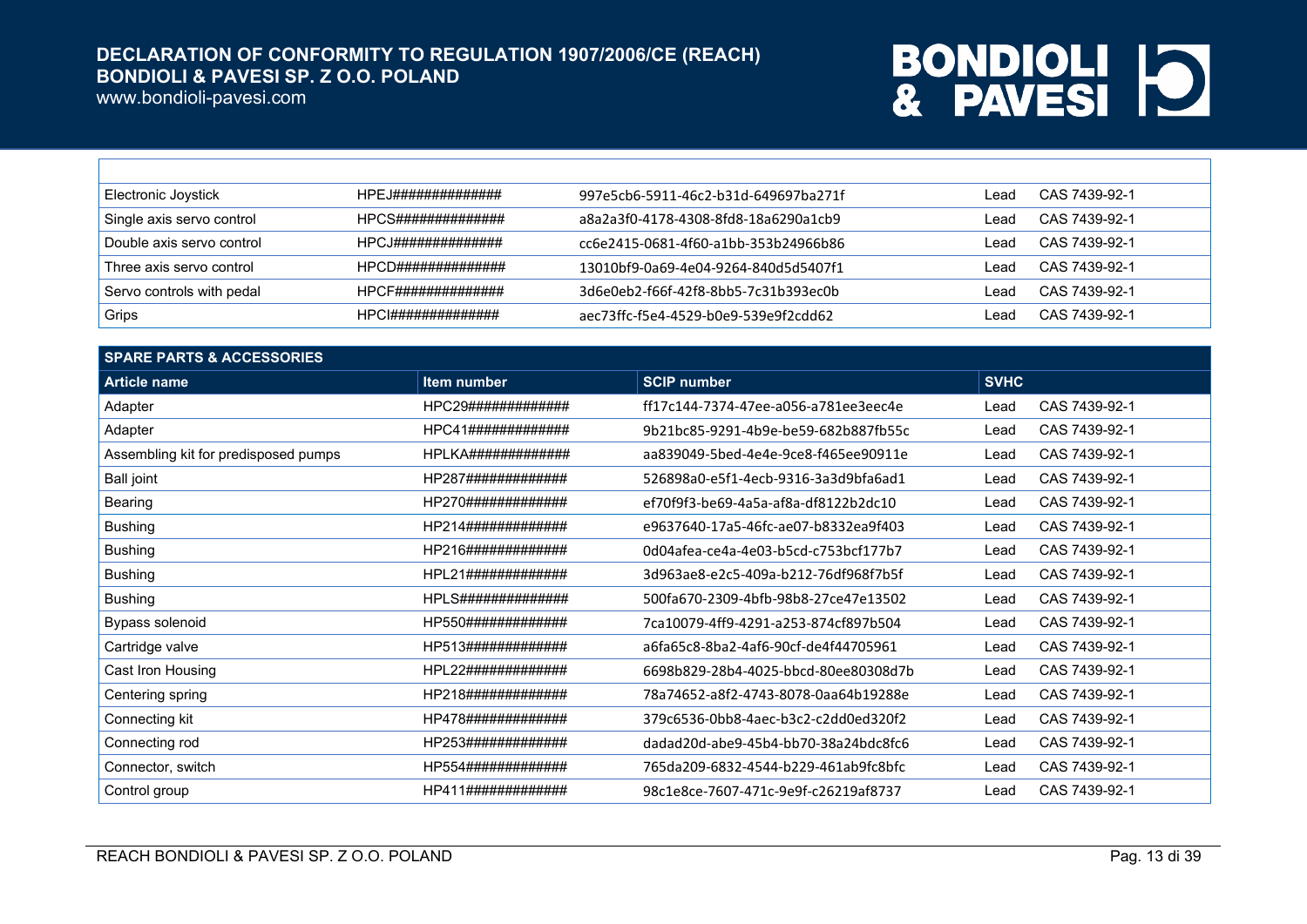www.bondioli-pavesi.com

| Control group                        | HP413#############  | fbd6d7e2-7f3b-4b90-8e00-f801a3661150 | Lead | CAS 7439-92-1 |
|--------------------------------------|---------------------|--------------------------------------|------|---------------|
| Control group                        | HPC44#############  | 64400f21-492e-4671-8555-7865831586da | Lead | CAS 7439-92-1 |
| Conversion kit and other small parts | HPC45#############  | b965a92f-0d77-4409-9595-4adc3545c254 | Lead | CAS 7439-92-1 |
| Counter rotation                     | HPC46#############  | 3d3db3d3-238c-4d28-a7a6-d5cdedc1b0cc | Lead | CAS 7439-92-1 |
| Cover                                | HP414############   | 3da57746-3f42-4bf9-a93b-ffe03291f616 | Lead | CAS 7439-92-1 |
| <b>Cylinder Block</b>                | HP112#############  | 7980f805-7d16-4a2f-91af-134a81e56882 | Lead | CAS 7439-92-1 |
| <b>Cylinder Block</b>                | HP212############   | a3cf3adc-ebf6-479a-905b-3bbbbd1c03a0 | Lead | CAS 7439-92-1 |
| <b>Cylinder Block</b>                | HP408#############  | 7007bca9-d1ea-4fa2-a14c-2f4f0066acd9 | Lead | CAS 7439-92-1 |
| <b>DU</b>                            | HPL51############   | 9edbed91-f46b-46be-b6ae-ddfbbac1c8d5 | Lead | CAS 7439-92-1 |
| Ducts and pipe connections           | HP295#############  | 91b7c3d3-e0b5-4167-aa45-b2b303a256e0 | Lead | CAS 7439-92-1 |
| Electrovalve                         | HP590#############  | 8bef2aab-6867-4901-a627-99d99080d6c9 | Lead | CAS 7439-92-1 |
| Electrovalve                         | HPC47#############  | ca77ada5-0157-4701-a04d-0976bf162402 | Lead | CAS 7439-92-1 |
| Electrovalve                         | HP450#############  | ded6dfec-05a3-4c79-b46d-50c0aa5790e6 | Lead | CAS 7439-92-1 |
| Feeding pump                         | HP446############## | 4f5ee12d-3113-402c-ba56-6b5fbe0c83c9 | Lead | CAS 7439-92-1 |
| <b>Filter E084-78</b>                | HMRE08478#          | 6d8cfd62-ad21-4084-a561-9362ac58ceb9 | Lead | CAS 7439-92-1 |
| Filter E158-268                      | HMRE158268#         | 0cef2885-bb40-442f-afa8-f732bf8a6d93 | Lead | CAS 7439-92-1 |
| Filter E198-168                      | HMRE198168#         | 4d1d734a-89ea-4377-bbc1-5e9f24dd6f47 | Lead | CAS 7439-92-1 |
| Filter support                       | HP473#############  | 5717c0d1-268e-4290-85f6-1a8030ecf0b7 | Lead | CAS 7439-92-1 |
| Flange                               | HP457#############  | 72e263df-9404-4a3c-9a3d-da5e7e0ebf32 | Lead | CAS 7439-92-1 |
| Flange                               | HPL20#############  | 198ba39c-70e7-44c4-a60f-8e462cace9e3 | Lead | CAS 7439-92-1 |
| Flow regulator                       | HP412#############  | 22492f6b-99a2-448a-80b8-18d555b5a8e8 | Lead | CAS 7439-92-1 |
| Friction servocontrol                | HP432#############  | b9ecaa5b-38e3-4668-ba7d-10d10cc96aeb | Lead | CAS 7439-92-1 |
| Grips acc.                           | HPC48#############  | a34132ed-2f4e-4c00-9202-9c48a2631a45 | Lead | CAS 7439-92-1 |
| Housing assembly M4MF                | HP416#############  | 63b309a3-ea6a-4bd7-87e0-2df7b05a2db9 | Lead | CAS 7439-92-1 |
| Housing assembly M5MV                | HP417#############  | 0f6bb3a2-9b16-4de7-9e17-b94665742fba | Lead | CAS 7439-92-1 |
| Housing assembly P2, M4PV, M6PV      | HP426#############  | ea170f4f-e55b-41ed-aa42-0d1c31e8eda9 | Lead | CAS 7439-92-1 |
| Housing assembly P8                  | HP425#############  | c9422208-b271-4892-b2df-8b722034feb8 | Lead | CAS 7439-92-1 |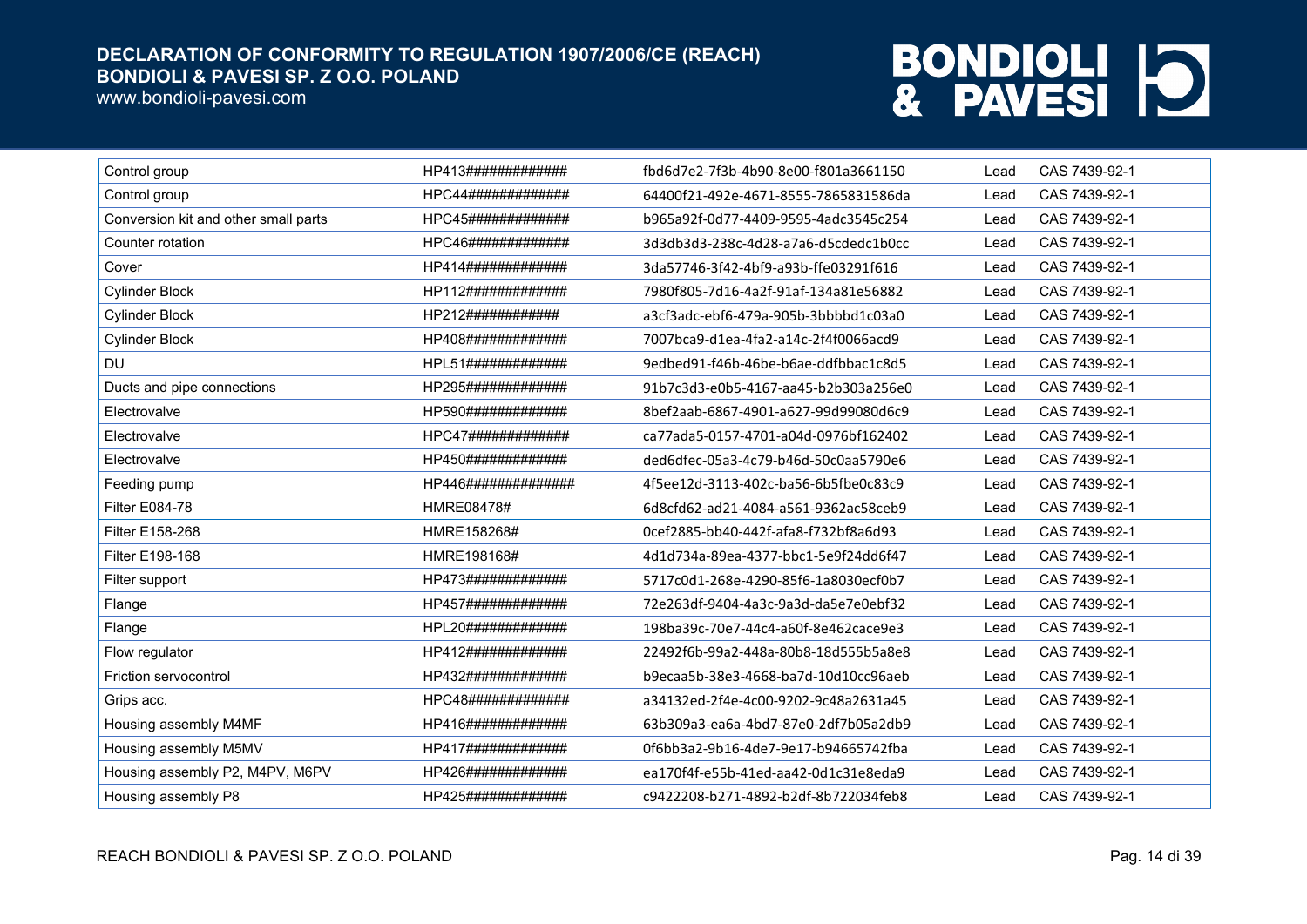www.bondioli-pavesi.com

| Housing assembly SPECIAL CGS28 | HP424#############   | d06ab95d-8df1-46d6-9f38-6b3c3251c6ef | Lead | CAS 7439-92-1 |
|--------------------------------|----------------------|--------------------------------------|------|---------------|
| Joint                          | HP250#############   | 395d9f85-e340-4e61-bb6f-c7376212b075 | Lead | CAS 7439-92-1 |
| Joint                          | HP576#############   | 9b0ed4df-cad6-494f-9505-cd830aa149d8 | Lead | CAS 7439-92-1 |
| Max. valve                     | HP586#############   | 76493c1c-54ac-4d2f-aaf0-fbbaae7090dc | Lead | CAS 7439-92-1 |
| Nipples and screws             | HP276#############   | 261e4001-a47a-4281-b82e-f76dbc494037 | Lead | CAS 7439-92-1 |
| <b>Nut</b>                     | HP246#############   | 407f8f35-a156-4256-8df8-29523668de27 | Lead | CAS 7439-92-1 |
| Nut                            | HP529#############   | be57e37a-5241-4650-82e2-1c5f56e171a0 | Lead | CAS 7439-92-1 |
| Oil seal support               | HP292#############   | e2c018cb-ef2c-4118-b49d-1a966a111d35 | Lead | CAS 7439-92-1 |
| Orifice, flow limiters         | HP290#############   | cf9cf6a5-0ea4-484c-a21b-f832090c3d0e | Lead | CAS 7439-92-1 |
| Pedal kit                      | HP538#############   | f441c2a2-3fc6-4efe-abd5-27cd152f6d3b | Lead | CAS 7439-92-1 |
| Pin                            | HP261#############   | ef643d1e-5283-47b8-ad9d-7e7fefc21a30 | Lead | CAS 7439-92-1 |
| Pin                            | HP289#############   | 122b8062-941f-4da2-b478-d577f8e081b1 | Lead | CAS 7439-92-1 |
| Pin                            | HP574############### | c3b4ea70-8872-4fae-bfd9-9a9d7d4c6d32 | Lead | CAS 7439-92-1 |
| Pin                            | HPC24#############   | 52ea3e92-a0ca-4f7a-90d3-165d82686ff8 | Lead | CAS 7439-92-1 |
| Piston                         | HP272#############   | f1657359-e473-4579-92b8-4d48f0d4d344 | Lead | CAS 7439-92-1 |
| Plate                          | HP262#############   | 6c989e83-92de-4018-89a5-f8de8f62f2fe | Lead | CAS 7439-92-1 |
| Plate, cond, screw kit         | HPL40#############   | d5a2c821-9be1-4456-abf1-d161e62f0459 | Lead | CAS 7439-92-1 |
| Plug                           | HP293#############   | 56167747-ca2f-4575-b2c7-d4ce56c55194 | Lead | CAS 7439-92-1 |
| Plug                           | HP580#############   | 92e54a4c-2548-4e2e-9ed6-648b66a40db8 | Lead | CAS 7439-92-1 |
| Pred. Z43                      | HP454#############   | f0aa6389-d3c1-4b3d-bd08-110cd95c7d2a | Lead | CAS 7439-92-1 |
| Pressure reducer               | HP451#############   | ece7b5c5-ac06-4870-bf48-f51f947f6212 | Lead | CAS 7439-92-1 |
| Pressure reducer               | HP591#############   | 9f0e8a09-a8fc-4935-a2b2-1269406f2a18 | Lead | CAS 7439-92-1 |
| Regulator group                | HP467#############   | a27ca3d7-a301-490e-880b-286626d4771e | Lead | CAS 7439-92-1 |
| Regulator group                | HPC42#############   | 3efdbdc2-34a3-4a02-901e-61286ab7f129 | Lead | CAS 7439-92-1 |
| Reinforced ring                | HPL29#############   | a0fa28b8-a8c8-4949-8aca-57eb78e09eca | Lead | CAS 7439-92-1 |
| Resin-coated sensor            | HP55401300##         | a5fe177a-3a48-4bf7-a87d-1d2695fcab47 | Lead | CAS 7439-92-1 |
| Retrofitting spring            | HP407#############   | 7e49ed62-f869-49c8-ae6b-faaefe3346f2 | Lead | CAS 7439-92-1 |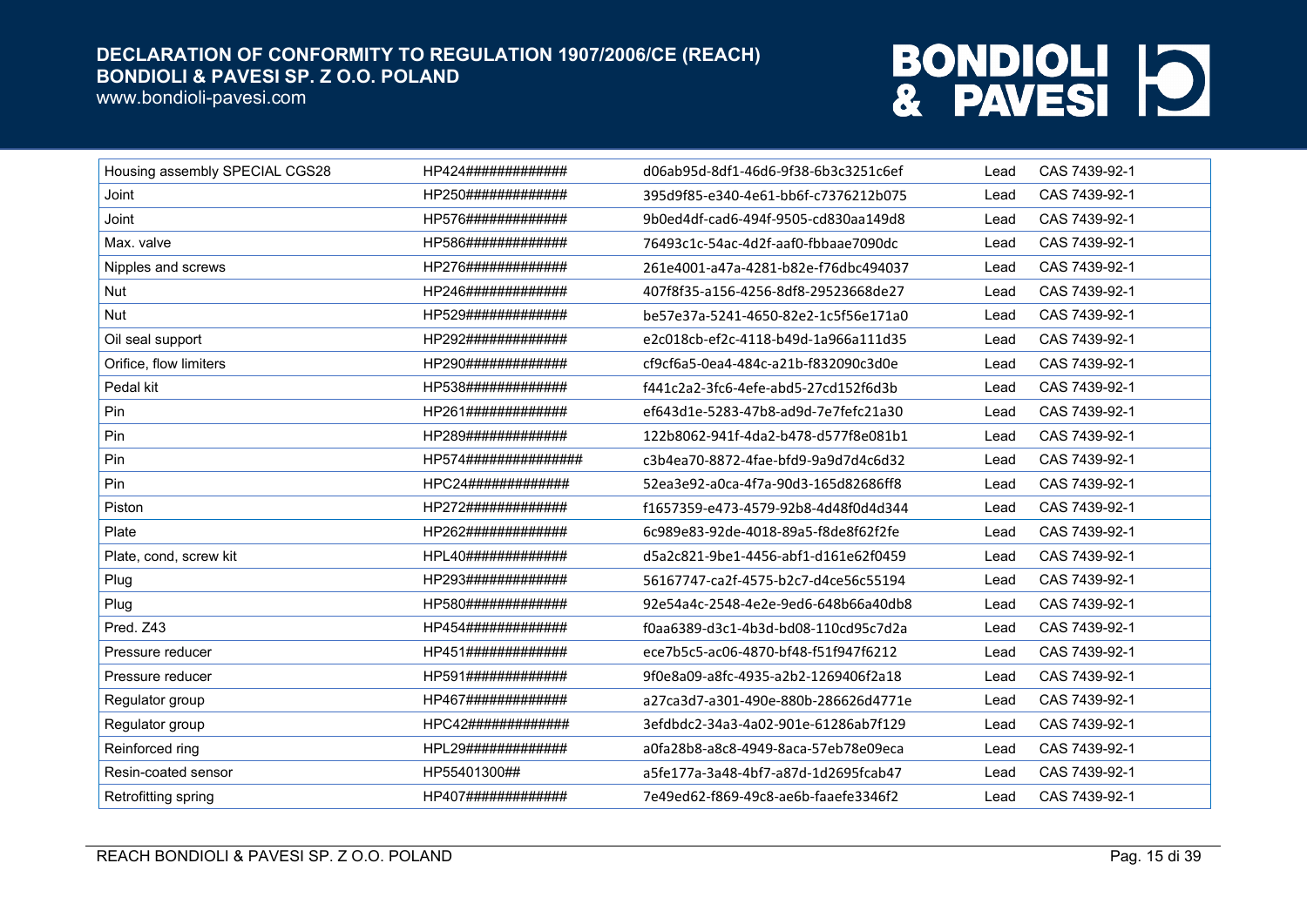www.bondioli-pavesi.com

| Roller cage                            | HP430############# | 1c498cd9-cb7c-4965-9833-d3770e5bba04 | Lead | CAS 7439-92-1 |
|----------------------------------------|--------------------|--------------------------------------|------|---------------|
| Rotating group                         | HP466############# | f7f1e03a-49f6-4c2c-92ca-1933e689827d | Lead | CAS 7439-92-1 |
| SAE A pred                             | HP455############# | d65d1b97-69f0-4347-b21b-c91ac699c671 | Lead | CAS 7439-92-1 |
| SAE B pred                             | HP456############# | 541e890d-e8dd-4067-9c6e-d2882b040988 | Lead | CAS 7439-92-1 |
| SAE C pred                             | HP458############# | 6612675d-2e08-4627-b4cd-b3cf16c3f54d | Lead | CAS 7439-92-1 |
| <b>Screw</b>                           | HP251############# | 9fcfa67e-56d8-4c02-8e6e-5aa134a83e0f | Lead | CAS 7439-92-1 |
| Screw                                  | HP298############# | 018746e0-a416-4924-a1ab-efcc630ba5f8 | Lead | CAS 7439-92-1 |
| Screw                                  | HP593############# | 4f5416a3-b204-4537-937a-df51744b127c | Lead | CAS 7439-92-1 |
| Seal kit                               | HP486############# | fe5a3912-b1bd-453c-8848-38be02cf67ba | Lead | CAS 7439-92-1 |
| Seal kit                               | HPL48############# | 13971a6c-d321-4964-a629-bdccc7f50f8a | Lead | CAS 7439-92-1 |
| Sensor                                 | HP442############# | a9e6472d-2c78-4f37-b412-11dd087b1ffa | Lead | CAS 7439-92-1 |
| Sensor                                 | HPE50############# | fa768857-c153-469c-b3ad-1faaa2a37f59 | Lead | CAS 7439-92-1 |
| Sensor                                 | HPE55############# | ef8d3e06-cfc5-492e-9e15-98ceb0513fc4 | Lead | CAS 7439-92-1 |
| Servo flow reducer                     | HP472############# | dfc74360-3cf3-4892-9695-065d19d75a00 | Lead | CAS 7439-92-1 |
| Servo group                            | HP471############  | 8eadbebb-437c-4e9c-b4d9-8d4feb7f25d1 | Lead | CAS 7439-92-1 |
| Servo piston                           | HP441############# | f23c244a-434c-40cc-bd75-cc1352ac7bfb | Lead | CAS 7439-92-1 |
| Servo piston P6                        | HPS13######        | 2f58a47d-5d0f-48a1-aa5c-b562c049256f | Lead | CAS 7439-92-1 |
| Shaft                                  | HP404############# | 97032af2-f552-4bea-9c57-0704a77b801b | Lead | CAS 7439-92-1 |
| <b>Small Parts</b>                     | HP243############# | 92100e8c-99ea-4394-91f6-440ed9e6d6e3 | Lead | CAS 7439-92-1 |
| <b>Small Parts</b>                     | HP499############# | 0b027ff8-2429-4de6-aabd-cadb86942dbf | Lead | CAS 7439-92-1 |
| <b>Small Parts</b>                     | HPL00############# | 6915df44-f140-4265-99bc-345cb9613b91 | Lead | CAS 7439-92-1 |
| Spare Parts for HM products_HMW series | HMW26############# | 82aeeb6a-3c09-4f0a-b0af-883128e9f75a | Lead | CAS 7439-92-1 |
| Spare Parts for HM products HMW series | HMW27############# | 87b1ad89-aedb-4be6-8a0a-c970657a3261 | Lead | CAS 7439-92-1 |
| Spare Parts for HM products_HMW series | HMW29############# | d6e54c5c-db8f-4178-84b8-e189133d81bf | Lead | CAS 7439-92-1 |
| Swashplate                             | HP438############# | 727aa041-c165-4d9a-ba44-b1bc762c766a | Lead | CAS 7439-92-1 |
| Swashplate pusher                      | HP470############# | 89472393-ec61-4ab8-8f97-f8954ff03e2f | Lead | CAS 7439-92-1 |
| Swashplate roller bearing              | HP409############# | c2b14f36-baf4-4422-8f00-a0db89e6681d | Lead | CAS 7439-92-1 |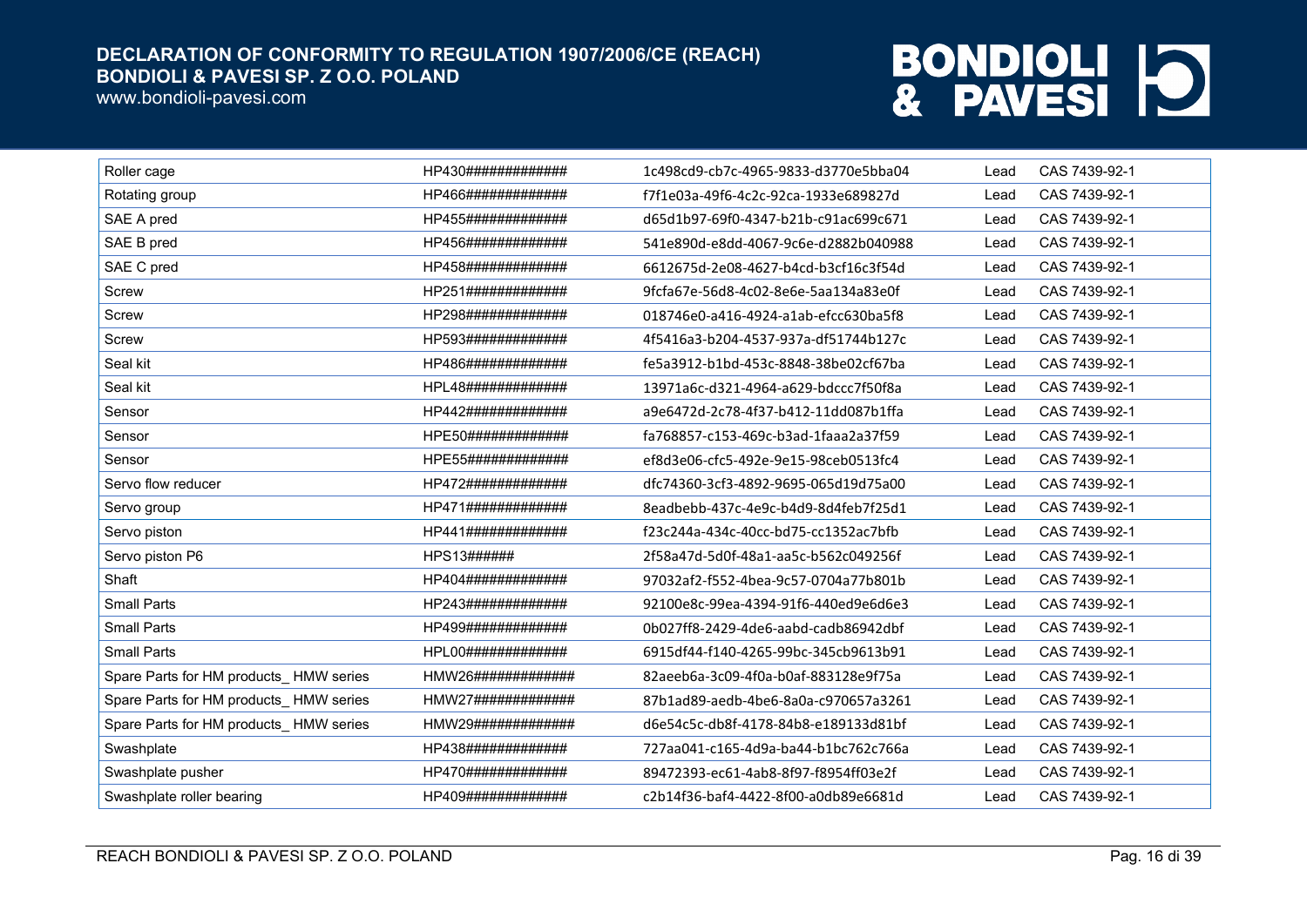www.bondioli-pavesi.com

| Ultrasonic sensor | HPE5U#########     | 723197e5-d9d2-42fa-808b-f8cc7bfd4b78 | Lead | CAS 7439-92-1 |
|-------------------|--------------------|--------------------------------------|------|---------------|
| Valve             | HP481############# | ad01780c-6f01-4e59-891f-0c4e5a304b10 | Lead | CAS 7439-92-1 |
| Valve             | HPL59############# | ee15e0e2-82b4-43c5-9eb3-fc0503e4c752 | Lead | CAS 7439-92-1 |
| Valve plate       | HP264############# | 014beeaf-ded7-47e5-9a11-2f6b6f4f8ea9 | Lead | CAS 7439-92-1 |
| Valve plate       | HP434############# | b23df8de-5c4f-4af5-8db8-ead35b5a4da8 | Lead | CAS 7439-92-1 |
| Valve plate       | HP435############# | a966332d-6c8e-4aff-9731-4e468ef2b74b | Lead | CAS 7439-92-1 |
| Valve Plate       | HP164############# | 600d9983-479f-439b-b343-1330c751906d | Lead | CAS 7439-92-1 |
| Valve plate       | HPS03######        | 24dcde32-f6d5-4757-8e82-3b65a35eb424 | Lead | CAS 7439-92-1 |
| Valve Plate       | HPWP2############# | fc77cff3-a348-4f8f-b663-bbc16cc76e27 | Lead | CAS 7439-92-1 |
| Valve plug        | HP482############# | 5cd7004e-bdc1-4b2d-b0f4-c1b857614907 | Lead | CAS 7439-92-1 |

| <b>COMPLETE PRODUCTS</b>                          |                     |                                      |             |               |
|---------------------------------------------------|---------------------|--------------------------------------|-------------|---------------|
| <b>Article name</b>                               | Item number         | <b>SCIP number</b>                   | <b>SVHC</b> |               |
| Complete product - bywire valves -<br><b>BW05</b> | DO6D04############# | 08c091a7-3893-48af-82ab-72b94f36341d | Lead        | CAS 7439-92-1 |
| Complete product - bywire valves -<br><b>BW14</b> |                     | 09947316-0788-4732-a8bc-13269a1a3acd | Lead        | CAS 7439-92-1 |
| Complete product - bywire valves -<br>BW05        | DO6D40############  | 2833e9e2-d298-4671-ba5c-52a447dce6c2 | Lead        | CAS 7439-92-1 |
| Complete product - bywire valves -<br>BW05        | DO6D5T############  | 7b49c476-16a7-4f20-82ef-46cb4f1a989f | Lead        | CAS 7439-92-1 |
| Complete product - bywire valves -<br><b>BW05</b> | DO6D5X############# | 0f1685bf-4c42-4775-8b48-06aa398fab72 | Lead        | CAS 7439-92-1 |
| Complete product - bywire valves -<br><b>BW05</b> | DO6D44############  | f5c0e184-7d21-4979-b886-49bb166746aa | l ead       | CAS 7439-92-1 |
| Complete product - bywire valves -<br><b>BW10</b> | DO6D09############# | d328ab8b-83d4-4de3-be86-606474ecece9 | Lead        | CAS 7439-92-1 |
| Complete product - bywire valves -<br><b>BW16</b> | DO6D95############# | f8a63643-e5ef-4e18-bfec-3c0cf1e901a8 | Lead        | CAS 7439-92-1 |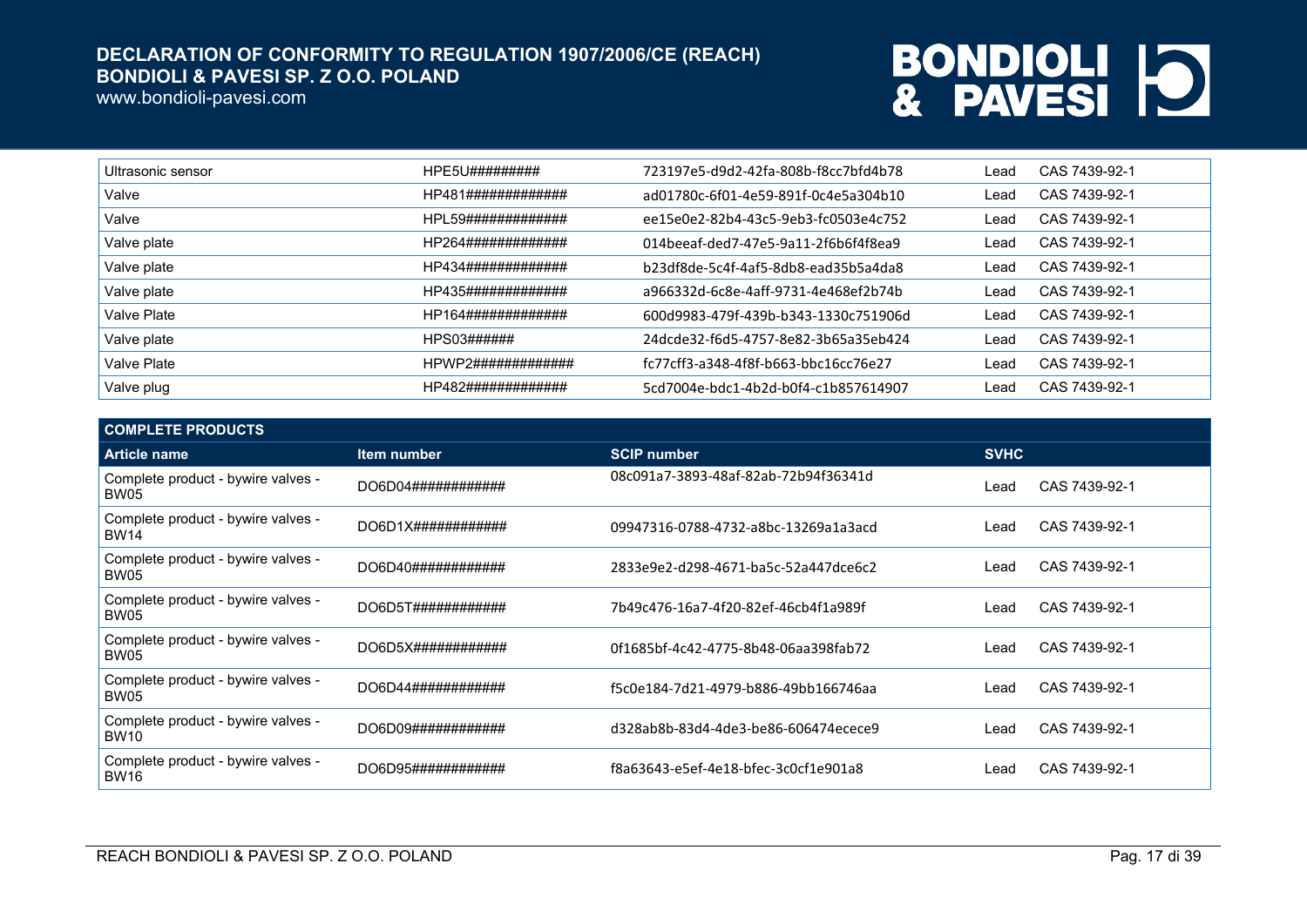www.bondioli-pavesi.com

| Complete product - bywire valves -<br><b>PRESSPAPER</b> | DO6D9E############  | 73cedcb1-8bac-409c-acfd-908e447cfa0b | Lead | CAS 7439-92-1 |
|---------------------------------------------------------|---------------------|--------------------------------------|------|---------------|
| Complete product - bywire valves -<br><b>FAN DRIVE</b>  | DO6DF2############  | 1edbdd3b-24f7-464e-ba12-6d7f98ec6475 | Lead | CAS 7439-92-1 |
| Complete product - bywire valves -<br>mixed BW          | DO6D10############  | 88390dee-fc70-449b-9c47-8a72039ee5ec | Lead | CAS 7439-92-1 |
| Complete product - bywire valves -<br>mixed BW          | DO6D45############  | b0a49407-472a-461d-9154-da665c7b9d7f | Lead | CAS 7439-92-1 |
| Complete product - bywire valves -<br>mixed BW          | DO6D5E############  | 2c4f531c-3a22-4469-8583-6a0753cc75b3 | Lead | CAS 7439-92-1 |
| Complete product - bywire valves -<br>mixed BW          | DO6D5P############  | b6e5aab7-bc84-4e85-a4e2-a02c91b0f9a6 | Lead | CAS 7439-92-1 |
| Complete product - bywire valves -<br>mixed BW          | DO6D9P############  | 5146dcdf-b9d0-4a64-bcac-8be44a94b2c7 | Lead | CAS 7439-92-1 |
| Complete product - bywire valves -<br>special           | DO6DE5############# | 8d670ae4-f517-419d-b147-f8e12ed72568 | Lead | CAS 7439-92-1 |
| Complete product - bywire valves -<br>mixed BW          | DO6D94############  | 4501cb7b-85b2-44fa-b016-46854ae31a07 | Lead | CAS 7439-92-1 |
| Complete product - bywire valves -<br>mixed BW          | DO6D49############  | 56eb59b1-f9d7-4270-a6e0-40c371d0332a | Lead | CAS 7439-92-1 |
| Complete product -<br>conventional Valves - DNC65       | DO6D65############  | cf22b5b0-3937-44b3-8c53-0355861be6ef | Lead | CAS 7439-92-1 |
| Complete product -<br>conventional Valves - ML          | DO6DE#############  | 29ba950b-ec2e-4b01-8457-2e7e7f667b5b | Lead | CAS 7439-92-1 |
| Complete product -<br>conventional Valves - DNC75       | DO6D75############  | 6e71a986-b719-43cd-b5e0-d3f4322fd86b | Lead | CAS 7439-92-1 |
| Complete product -<br>conventional Valves - DNC160      | DO6D97############# | 707affa6-4715-4515-bede-d4cc60fd334f | Lead | CAS 7439-92-1 |
| Complete product -<br>conventional Valves - LSC90       | DO6D9L############  | 7e7405f2-70ad-4893-bf01-ecd9f2d70fbf | Lead | CAS 7439-92-1 |
| Complete product -<br>conventional Valves - MDT         | DO6DC#############  | 44909656-e53f-4789-ad93-f6f55c532eda | Lead | CAS 7439-92-1 |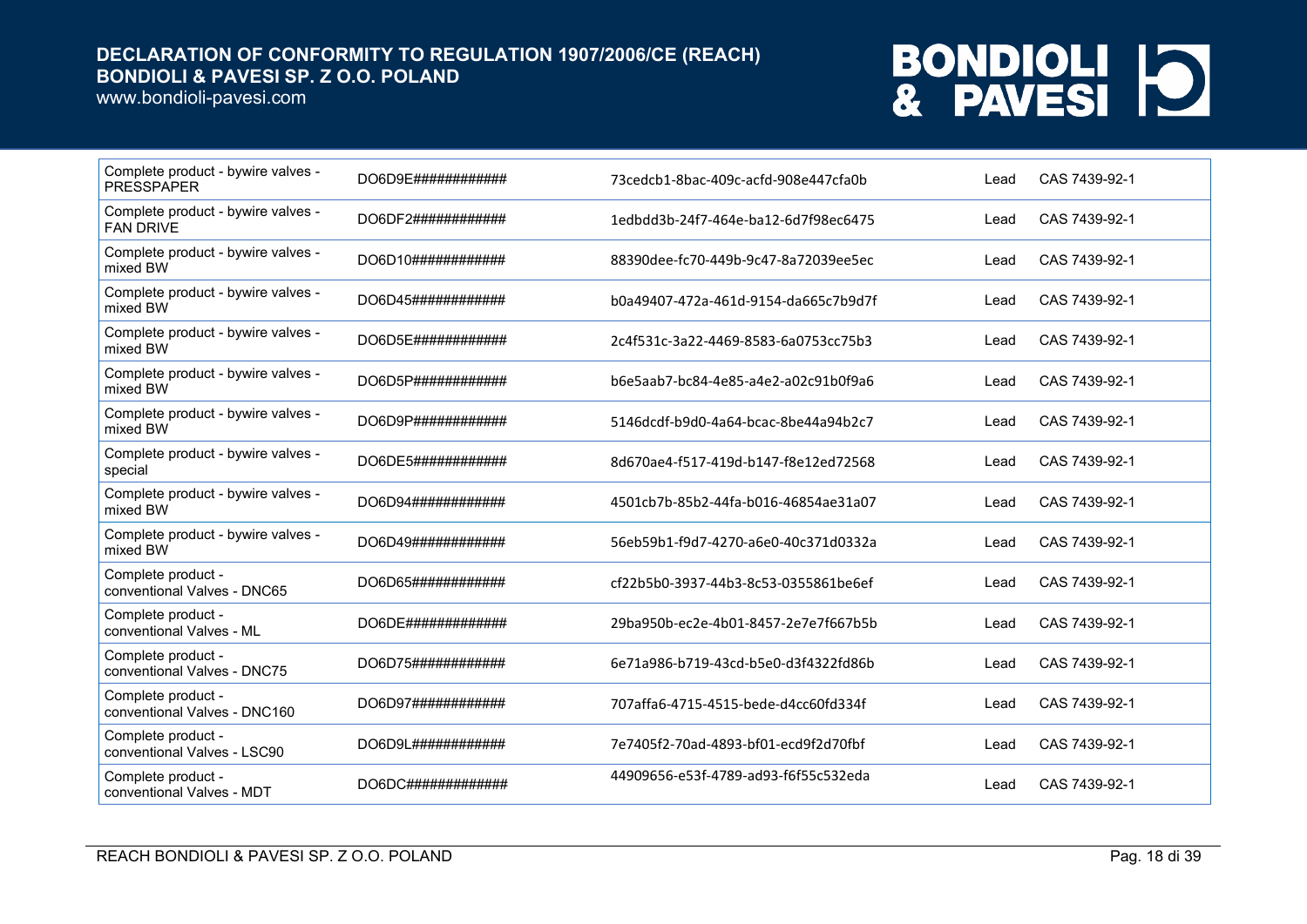www.bondioli-pavesi.com

| Complete product -<br>conventional Valves - DNC35         | DO6D35#############                 | 3c456606-7e61-4eac-b279-fe2923aef52f | Lead | CAS 7439-92-1 |
|-----------------------------------------------------------|-------------------------------------|--------------------------------------|------|---------------|
| Complete product -<br>conventional Valves - DN85          | DO6DR#############                  | 3bf57ff9-8d58-45f0-971f-1ae9f316ca43 | Lead | CAS 7439-92-1 |
| Complete product -<br>conventional Valves - LSM85         | DO6DS#############                  | 64034071-50bd-4476-808c-2d38ea50d71d | Lead | CAS 7439-92-1 |
| Complete product -<br>conventional Valves - DN            |                                     | 8870f6ce-0cef-4506-a0d2-7cf7e6d30e57 | Lead | CAS 7439-92-1 |
| Complete product -<br>conventional Valves - flow diverter | DO6DT#############                  | 3a1e005d-fa57-4b68-90f7-bf7c4cbbf5f3 | Lead | CAS 7439-92-1 |
| Complete product -<br>conventional Valves - DN90FC        | DO6DG#############                  | 4e5809fe-834a-4fb7-9a6a-e492b12a6470 | Lead | CAS 7439-92-1 |
| Complete product -<br>conventional Valves - DNS           | DO6DJ#############                  | 5d8b38c3-c7d9-492e-a8d7-0da72e27f0f9 | Lead | CAS 7439-92-1 |
| Complete product -<br>conventional Valves - DN            | DO6D X# # # # # # # # # # # # # # # | c0608f98-3613-4abd-a92d-26ec8f58da12 | Lead | CAS 7439-92-1 |
| Complete product -<br>conventional Valves - DN90FC        | DO6DL#############                  | 77c79075-a10b-423c-acb8-d3966021b5ea | Lead | CAS 7439-92-1 |
| Complete product -<br>conventional Valves - DL            | DO6DM#############                  | d592ae34-ab49-4f9c-96b1-635d84f4287f | Lead | CAS 7439-92-1 |
| Complete product -<br>conventional Valves - DN46          | DO6DZ#############                  | d909f2b5-0b0d-48af-a23b-99c7d2e5e696 | Lead | CAS 7439-92-1 |
| Complete product -<br>conventional Valves - DN45          | DO6DN#############                  | 635d7e71-5cc2-4671-9e44-ed01a8f78f1e | Lead | CAS 7439-92-1 |
| Complete product -<br>conventional Valves - DNS           | DO6DY#############                  | 46d230bc-e56e-44d2-a61b-dabf65ede0be | Lead | CAS 7439-92-1 |

| <b>SPARE PARTS</b>                              |                                |                                      |             |               |
|-------------------------------------------------|--------------------------------|--------------------------------------|-------------|---------------|
| Article name                                    | ltem number                    | <b>SCIP number</b>                   | <b>SVHC</b> |               |
| Spare parts - sections / inlet moduls -<br>BW05 | $DO6DC5T\#4\#4\#4\#4\#4\#4\#4$ | 01e20fee-320a-4467-9597-bbb34af94e53 | _ead        | CAS 7439-92-1 |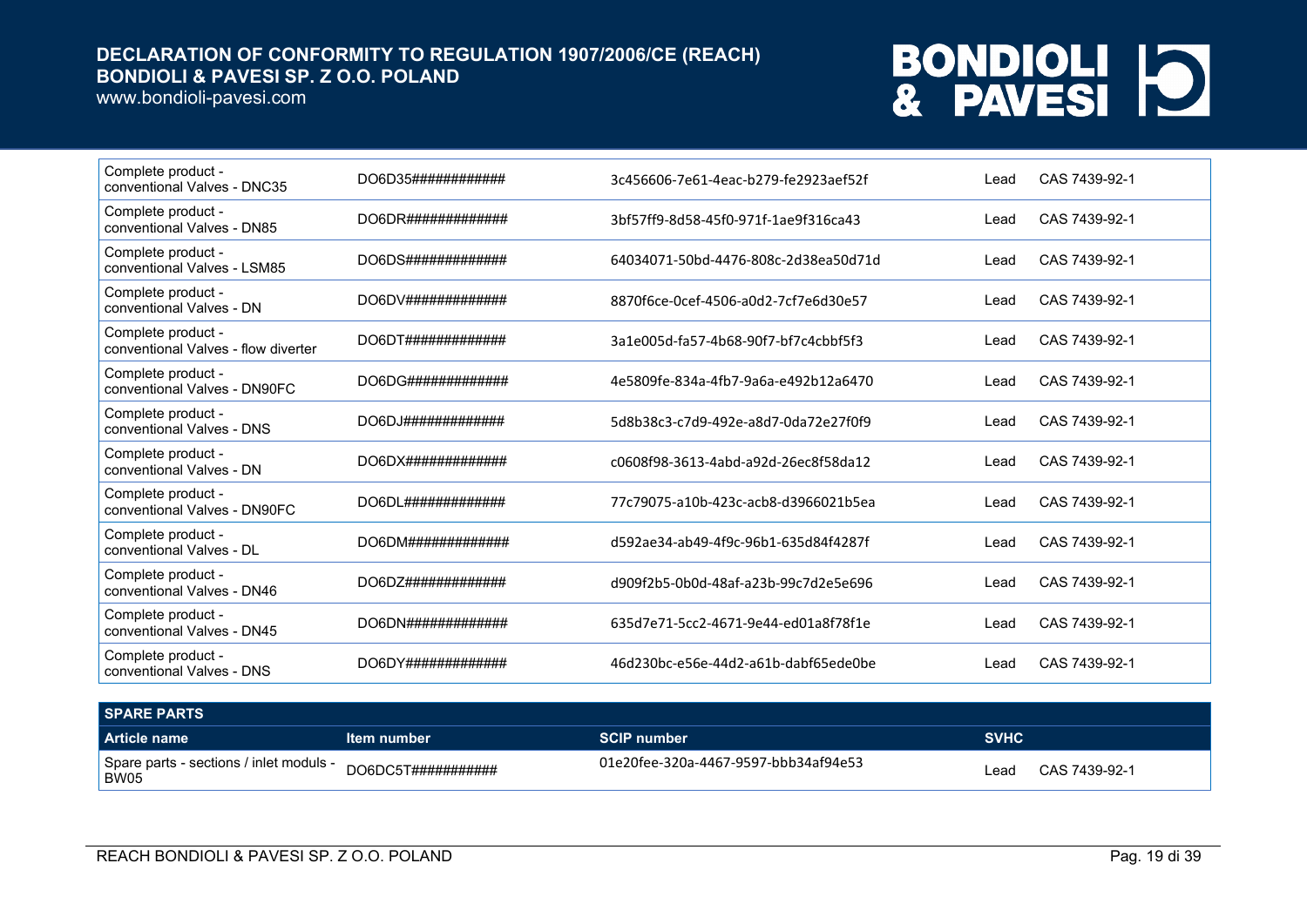www.bondioli-pavesi.com

| Spare parts - sections / inlet moduls -<br><b>BW05</b> | DO6DF5E###########  | 7e1b2cff-5567-4dc3-b84c-2bb00861aa01 | Lead | CAS 7439-92-1 |
|--------------------------------------------------------|---------------------|--------------------------------------|------|---------------|
| Spare parts - sections / inlet moduls -<br><b>BW05</b> | DO6DZ5E###########  | 5fd80356-7b5c-4fb5-8ac1-a28f797cc914 | Lead | CAS 7439-92-1 |
| Spare parts - sections / inlet moduls -<br><b>BW05</b> | DO6DF5T###########  | 4d9ce4b4-d446-4206-a6b0-b1354a232a0c | Lead | CAS 7439-92-1 |
| Spare parts - sections / inlet moduls -<br><b>BW05</b> | DO6DC5E############ | 8a6c90f2-44f9-4a29-afd7-d297a34e07b5 | Lead | CAS 7439-92-1 |
| Spare parts - sections / inlet moduls -<br><b>BW05</b> | DO6DA5P###########  | 219cae75-f1e2-4aa7-ba27-56df87c9cc95 | Lead | CAS 7439-92-1 |
| Spare parts - sections / inlet moduls -<br><b>BW05</b> | DO6DC5P###########  | 8bdff349-9096-47bd-8ee7-67a102f9c88d | Lead | CAS 7439-92-1 |
| Spare parts - sections / inlet moduls -<br><b>BW05</b> | DO6DA5E###########  | 53740fbc-a077-4c2d-9068-2c5bdbb85ae9 | Lead | CAS 7439-92-1 |
| Spare parts - sections / inlet moduls -<br><b>BW05</b> | DO6DA5R###########  | b338e177-fadc-4f2a-906f-98b515822ded | Lead | CAS 7439-92-1 |
| Spare parts - sections / inlet moduls -<br><b>BW05</b> | DO6DB4P###########  | ddc193d4-923f-490a-b80f-ddcd36d832f7 | Lead | CAS 7439-92-1 |
| Spare parts - sections / inlet moduls -<br><b>BW05</b> | DO6DP4P###########  | 704b09b5-970c-4a44-93e7-009e7bbe0b83 | Lead | CAS 7439-92-1 |
| Spare parts - sections / inlet moduls -<br><b>BW05</b> | DO6DF5G###########  | 58211984-3c4c-4b10-aafb-6eb02f190083 | Lead | CAS 7439-92-1 |
| Spare parts - sections / inlet moduls -<br><b>BW05</b> | DO6DE9P###########  | a64569ac-a760-41f8-9af4-60f9fd779382 | Lead | CAS 7439-92-1 |
| Spare parts - sections / inlet moduls -<br><b>BW05</b> | DO6DE5T###########  | c6dd1c59-80a2-4e27-b403-e3c9cdb4b687 | Lead | CAS 7439-92-1 |
| Spare parts - sections / inlet moduls -<br><b>BW05</b> | DO6DE5X############ | a289f028-80f6-40fc-b7be-e87742eee424 | Lead | CAS 7439-92-1 |
| Spare parts - sections / inlet moduls -<br><b>BW05</b> | DO6DE9E###########  | 42a739ac-a3d8-406b-bd05-ab97a420a790 | Lead | CAS 7439-92-1 |
| Spare parts - sections / inlet moduls -<br><b>BW05</b> | DO6DE9X###########  | 95699c78-7129-4433-8d9a-64cdf129e785 | Lead | CAS 7439-92-1 |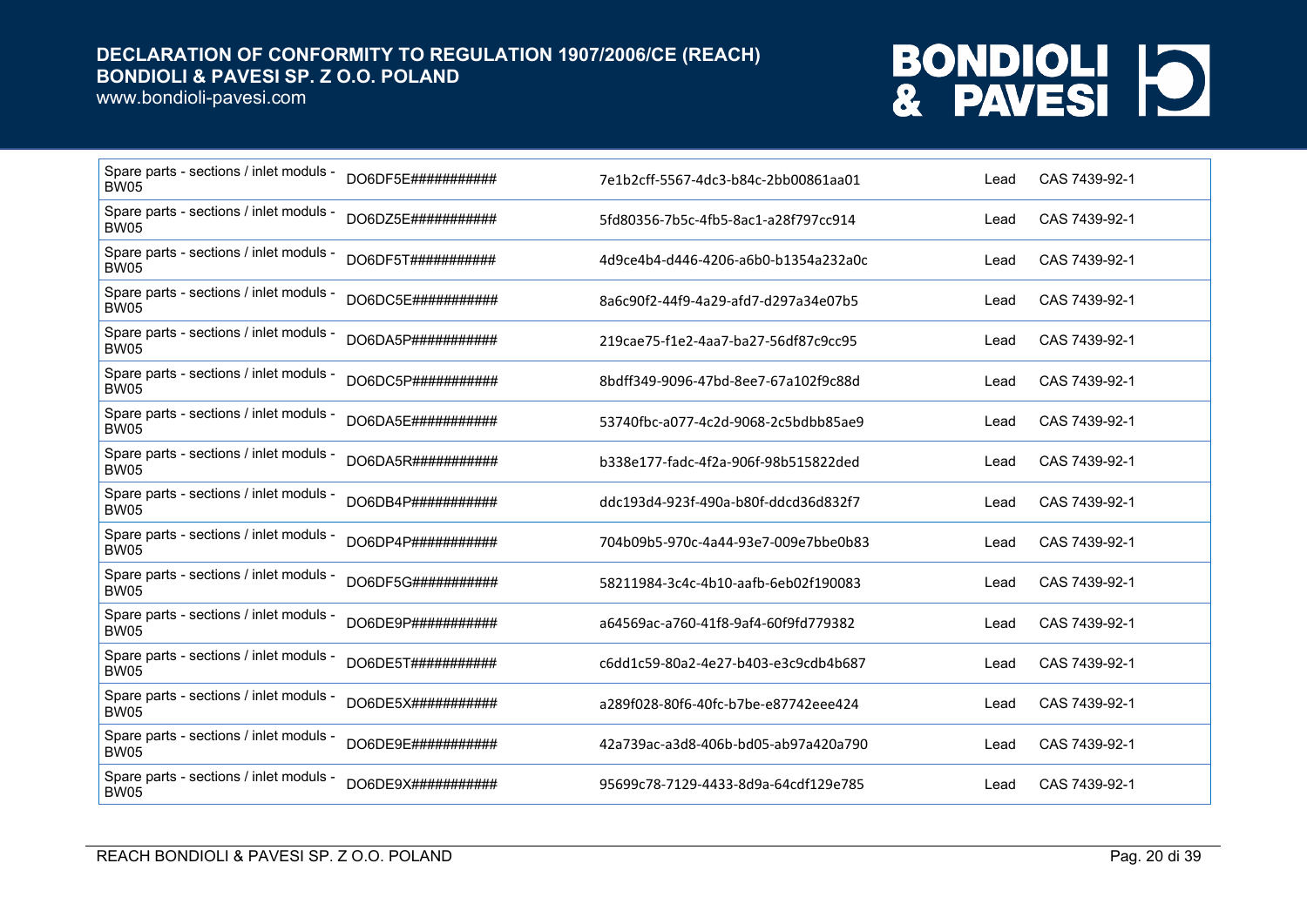www.bondioli-pavesi.com

| Spare parts - sections / inlet moduls -<br><b>BW05</b>   | DO6DY5R###########  | f28951c5-d942-4d04-b35a-d015c8a59b4e | Lead | CAS 7439-92-1 |
|----------------------------------------------------------|---------------------|--------------------------------------|------|---------------|
| Spare parts - sections / inlet moduls -<br><b>BW05</b>   | DO6DZ5R###########  | 45fd77a5-c743-45bd-8136-e179ca9430f1 | Lead | CAS 7439-92-1 |
| Spare parts - sections / inlet moduls -<br><b>BW05</b>   | DO6DF5P###########  | a212fbfa-925a-43a7-a37a-03a1ebf979e5 | Lead | CAS 7439-92-1 |
| Spare parts - sections / inlet moduls -<br><b>BW05</b>   | DO6DE5P###########  | 25d37ac2-aed1-4980-b555-e4215ba2c43c | Lead | CAS 7439-92-1 |
| Spare parts - sections / inlet moduls -<br><b>BW05</b>   | DO6DE5R###########  | 6d140c9a-95f4-4ff1-b936-61c9b9ba7d1e | Lead | CAS 7439-92-1 |
| Spare parts - sections / inlet moduls -<br><b>BW05</b>   | DO6DE5G############ | 478f9b65-5138-4067-8f52-80cf9a6728a5 | Lead | CAS 7439-92-1 |
| Spare parts - sections / inlet moduls -<br><b>BW05</b>   | DO6DE5T###########  | c6dd1c59-80a2-4e27-b403-e3c9cdb4b687 | Lead | CAS 7439-92-1 |
| Spare parts - sections / inlet moduls -<br><b>BW10</b>   | DO6DZ9E###########  | 6568d06d-39a5-4abf-ba0e-af2bf94671c5 | Lead | CAS 7439-92-1 |
| Spare parts - sections / inlet moduls -<br><b>BW10</b>   | DO6DB5P###########  | 6114b4e8-964b-49dd-9c1c-3ea428eb99ee | Lead | CAS 7439-92-1 |
| Spare parts - sections / inlet moduls -<br><b>BW10</b>   | DO6DB9P###########  | fc674c6b-7168-49e9-aec1-0cc18aaae1a7 | Lead | CAS 7439-92-1 |
| Spare parts - sections / inlet moduls -<br><b>BW10</b>   | DO6DA9E###########  | e74dc6d8-447f-4589-86c4-47581cf9d79f | Lead | CAS 7439-92-1 |
| Spare parts - sections / inlet moduls -<br><b>BW10</b>   | DO6DP9P############ | 104437d0-0408-4341-afec-31f712af58de | Lead | CAS 7439-92-1 |
| Spare parts - sections / inlet moduls -<br>DNC65         | DO6DB50###########  | 04dee60b-2016-4df6-a9f2-5c2d78351b7c | Lead | CAS 7439-92-1 |
| Spare parts - sections / inlet moduls -<br>LSC90         | DO6DB9L############ | ec4158fb-b757-46f3-bfed-7433b6a0abfd | Lead | CAS 7439-92-1 |
| Spare parts - sections / inlet moduls -<br><b>DNC100</b> | DO6DC10###########  | a0d3a9dc-a094-4e9a-99b1-88a0de9340ee | Lead | CAS 7439-92-1 |
| Spare parts - sections / inlet moduls -<br>DNC65         | DO6DH65###########  | 604adb7e-114a-4f89-868e-bee184ae96da | Lead | CAS 7439-92-1 |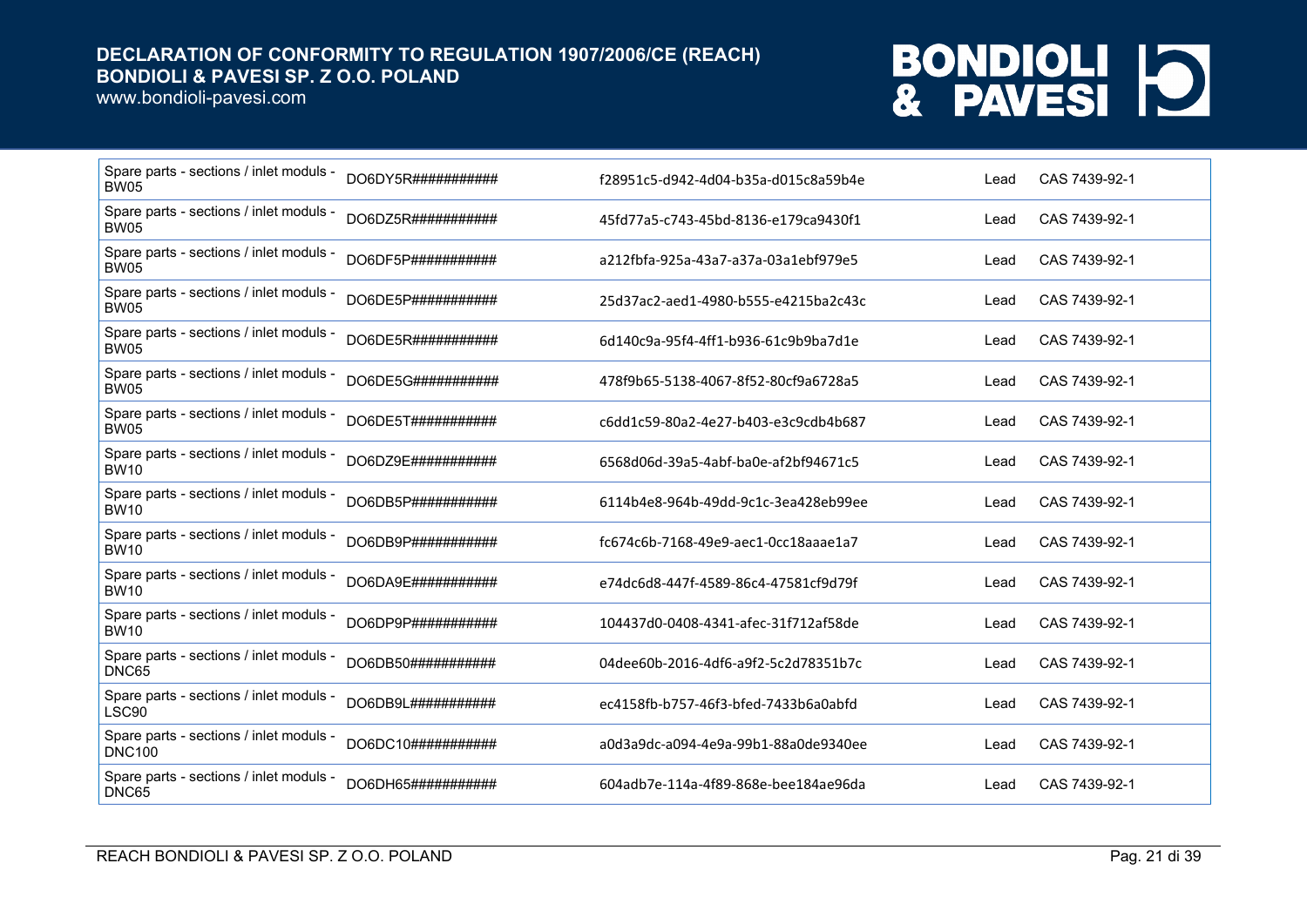www.bondioli-pavesi.com

| Spare parts - sections / inlet moduls -<br><b>DNC160</b> | DO6DE97###########         | 7914a768-553f-4981-8c05-24aed0218fe6 | Lead | CAS 7439-92-1 |
|----------------------------------------------------------|----------------------------|--------------------------------------|------|---------------|
| Spare parts - sections / inlet moduls -<br>DNC35         | DO6DF35############        | 94bdeddf-5861-4f7e-8d03-8193645262d2 | Lead | CAS 7439-92-1 |
| Spare parts - sections / inlet moduls -<br>DNC35         | DO6DB35###########         | 3c3d852c-a39c-4567-a411-7f7164bb1e5d | Lead | CAS 7439-92-1 |
| Spare parts - sections / inlet moduls -<br>DNC35         | DO6DA35###########         | 3fb9ef40-8738-4e79-8e14-ac71637881d5 | Lead | CAS 7439-92-1 |
| Spare parts - sections / inlet moduls -<br><b>DNC100</b> | DO6DB10###########         | ac4cad2c-4dca-4fc1-9530-dd22792569eb | Lead | CAS 7439-92-1 |
| Spare parts - sections / inlet moduls -<br>DNC35         | DO6DE35###########         | 29505ea7-5470-4f94-add7-66e364afb770 | Lead | CAS 7439-92-1 |
| Spare parts - sections / inlet moduls -<br>LSC90         | DO6DA9L###########         | 20ae4661-2030-4eae-98ff-54f6107ace10 | Lead | CAS 7439-92-1 |
| Spare parts - sections / inlet moduls -<br>DNC35         | DO6DC35############        | 1ff470b7-3fe5-4787-ac52-a982b24efb9c | Lead | CAS 7439-92-1 |
| Spare parts - sections / inlet moduls -<br>DNC65         | DO6DZ65###########         | 9d916c6e-5886-4e01-a49c-eabc550e573e | Lead | CAS 7439-92-1 |
| Spare parts - sections / inlet moduls -<br>DNC65         | DO6DC65###########         | ea8b51d3-9a28-4e53-ba00-d455cbbc6340 | Lead | CAS 7439-92-1 |
| Spare parts - sections / inlet moduls -<br><b>BW14</b>   | DO6DE10###########         | 043f9cd5-09cd-4166-9c2d-6f2f5e073011 | Lead | CAS 7439-92-1 |
| Spare parts - sections / inlet moduls -<br>mixed BW      | DO6D99E###########         | 5117df6d-e1a2-4a85-8f0e-2a1b126f55f1 | Lead | CAS 7439-92-1 |
| Spare parts - sections / inlet moduls -<br>DNC65         | DO6DA50###########         | 185e7741-d443-4497-b969-6d25c961af34 | Lead | CAS 7439-92-1 |
| Spare parts - sections / inlet moduls -<br>DNC65         | DO6DF65############        | bf0797b5-a6c6-4f42-8402-2ed6fbdeceaa | Lead | CAS 7439-92-1 |
| Spare parts - sections / inlet moduls -<br>DNC65         | DO6DT65###########         | d302a443-3e35-4d6d-961d-f4647094ee9e | Lead | CAS 7439-92-1 |
| Spare parts - sections / inlet moduls -<br><b>BW14</b>   | $DO6DE1X\#444444444444444$ | ce59c58f-f767-4732-87fc-521acd1b3e77 | Lead | CAS 7439-92-1 |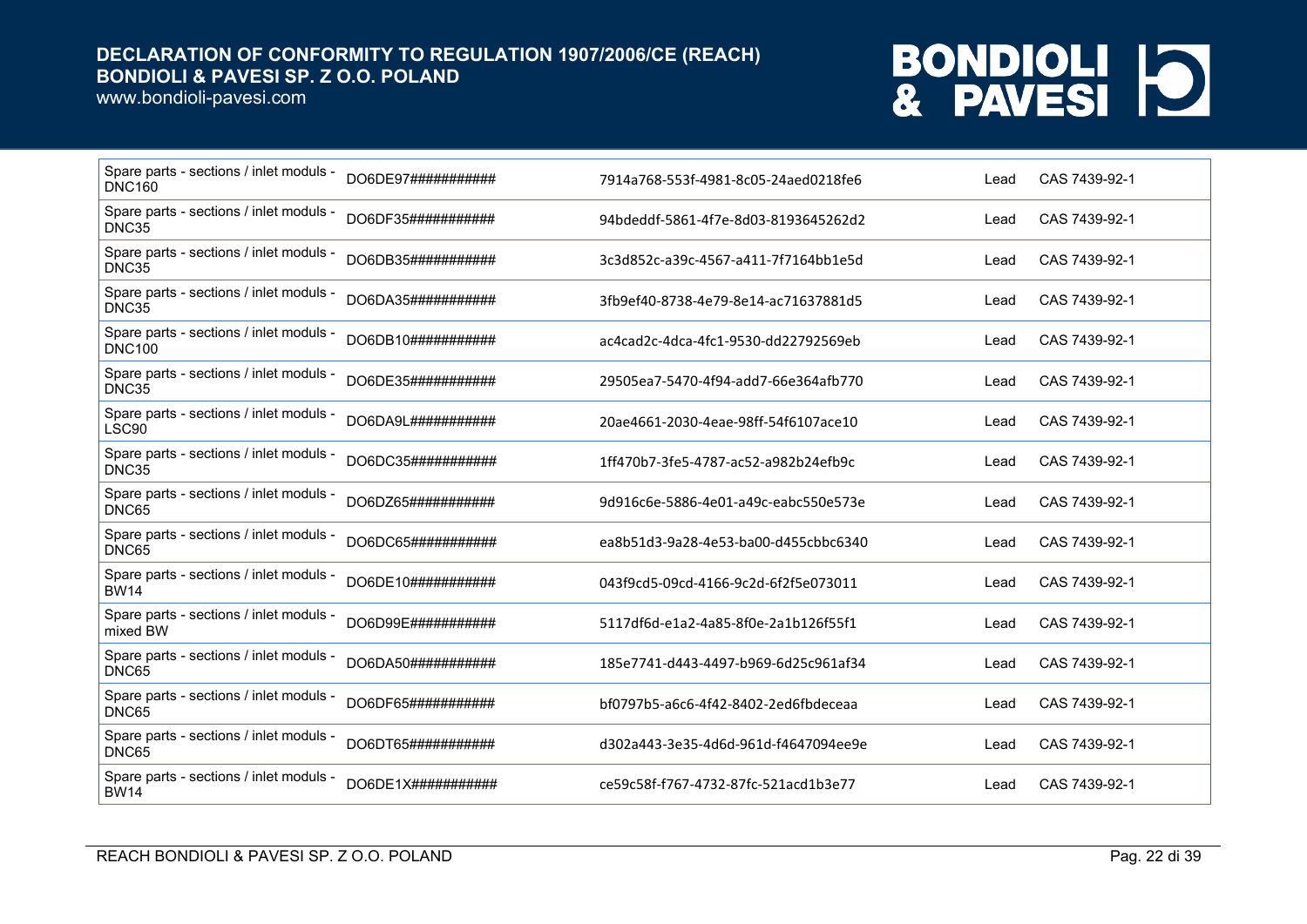www.bondioli-pavesi.com

| Spare parts - sections / inlet moduls -<br>DNC75                  | DO6DE75###########  | 84ae5916-7c7f-475d-8e9a-0d3c59fffccf | Lead | CAS 7439-92-1 |
|-------------------------------------------------------------------|---------------------|--------------------------------------|------|---------------|
| Spare parts - sections / inlet moduls -<br><b>DNC160</b>          | DO6DF97############ | c01adebc-825b-4bfa-afc1-fa4fb19a33ae | Lead | CAS 7439-92-1 |
| Spare parts - sections / inlet moduls -<br><b>DNC100</b>          | DO6DF10###########  | c9250a22-d5f8-4eae-bc83-00106ede049c | Lead | CAS 7439-92-1 |
| Spare parts - sections / inlet moduls -<br>DNC65                  | DO6DE65###########  | 0b5a827f-9142-4367-b985-ccc124fb6ff7 | Lead | CAS 7439-92-1 |
| Spare parts - sections / inlet moduls -<br>LSC90                  | DO6DE9L############ | 3e5335a1-4a45-4e57-937f-ae04eb802dff | Lead | CAS 7439-92-1 |
| components for distributors -<br>sections / inlet moduls - DNC160 | DO6DA97###########  | d2ca49d2-541f-4785-b24a-07816fd1d7a2 | Lead | CAS 7439-92-1 |
| components for distributors -<br>sections / inlet moduls - BW10   | DO6DD9E###########  | de83b4be-84e2-4976-9397-f9d3d53f4fa7 | Lead | CAS 7439-92-1 |
| components for distributors -<br>sections / inlet moduls - BW05   | DO6DF#############  | 7a113710-d73b-417b-883b-da65f9dda5df | Lead | CAS 7439-92-1 |
| components for distributors -<br>sections / inlet moduls - BW05   | DO6DE5E###########  | f98b414a-6ac0-417e-bb2e-3d9fd5091688 | Lead | CAS 7439-92-1 |
| components for distributors -<br>sections / inlet moduls - BW05   | DO6DD5E###########  | 7604ec83-8d97-4256-8bc4-a589b06035f3 | Lead | CAS 7439-92-1 |
| components for distributors -<br>sections / inlet moduls - DNC120 | DO6DA92############ | 81431cea-e90d-41aa-87f8-ffec01801645 | Lead | CAS 7439-92-1 |
| components for distributors -<br>sections / inlet moduls - BW05   | DO6DF#############  | 7a113710-d73b-417b-883b-da65f9dda5df | Lead | CAS 7439-92-1 |

| COMPONENTS FOR COMPLETE PRODUCT AND VALVE |                    |                                      |             |               |  |
|-------------------------------------------|--------------------|--------------------------------------|-------------|---------------|--|
| l Article name                            | Item number        | <b>SCIP number</b>                   | <b>SVHC</b> |               |  |
| Appendix                                  | DO20############## | 3a6a9dec-c038-4793-89d7-698061cd1f8a | ∟ead        | CAS 7439-92-1 |  |
| Hexagonal shaft                           | DO203############# | e3d055d7-4b11-4aa2-84f5-81b9b86176b6 | ∟ead        | CAS 7439-92-1 |  |
| Actuation appendix                        | DO207############# | 52d8e1f1-3683-4b30-9a3a-4c4109b38e2c | ∟ead        | CAS 7439-92-1 |  |
| Rod                                       | DO208############# | 15e18230-0aaf-4ee2-8748-80414c2fcccf | _eac        | CAS 7439-92-1 |  |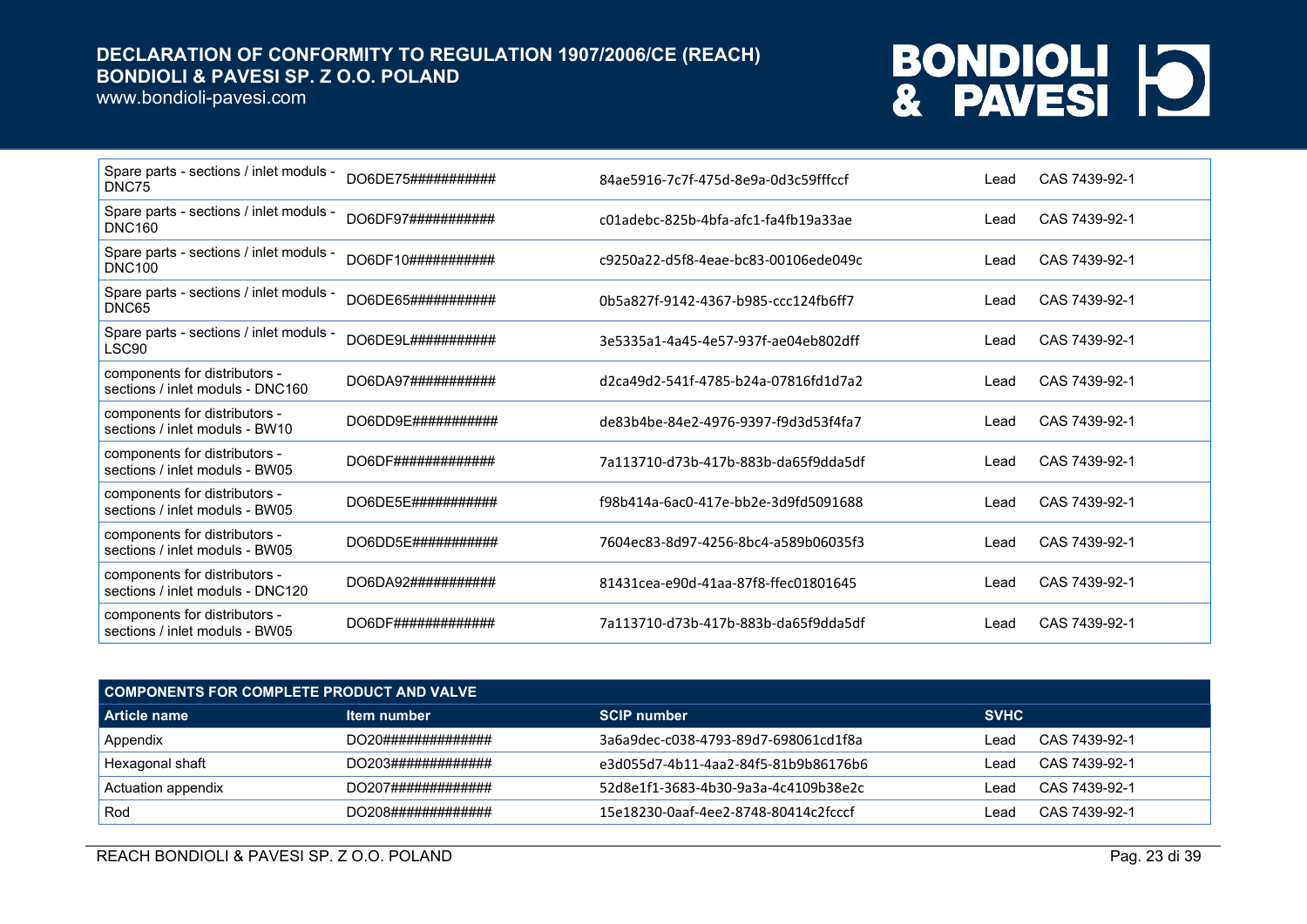www.bondioli-pavesi.com

| Hexagonal bar                      | DO209############# | 2eebaedd-3c68-494b-b105-ce4e581fb7b8 | Lead | CAS 7439-92-1 |
|------------------------------------|--------------------|--------------------------------------|------|---------------|
| Ceh Block                          | DO211############# | b28e1a7b-27b2-45d7-b617-27445d535868 | Lead | CAS 7439-92-1 |
| Rough Ceh Block                    | DO21102400117      | 7264f1ac-1182-44d8-814e-bcda61d6aa37 | Lead | CAS 7439-92-1 |
| Spool control bush                 | DO215############# | e6cda834-ee32-489f-884f-c22b50d25fb6 | Lead | CAS 7439-92-1 |
| <b>Bush</b>                        | DO2153028          | 072d1ddb-bd7a-4109-a5a6-1e6f027f59a6 | Lead | CAS 7439-92-1 |
| <b>Bush</b>                        | DO2153058          | dfb49693-c83a-436f-a97a-53c458cb3a0b | Lead | CAS 7439-92-1 |
| Bush for pneumatic actuator        | DO2153064          | 7f520b54-03b6-45ee-aed2-93a10e57984b | Lead | CAS 7439-92-1 |
| Kit emergency bush                 | DO2153071          | 9bd35daa-adc0-4b81-a5a2-943853c87369 | Lead | CAS 7439-92-1 |
| Bush M-F M8 BW05                   | DO2153080          | ba49f3b5-8c5f-4c2a-a4ce-cb29b47fe625 | Lead | CAS 7439-92-1 |
| <b>Bush</b>                        | DO21599999901      | 98ae0c40-4c6e-4774-ba34-c02874981313 | Lead | CAS 7439-92-1 |
| Spacer Intentional Lever           | DO217############# | 76a401e8-3242-4f01-b440-76eda83aa030 | Lead | CAS 7439-92-1 |
| Cap                                | DO220############# | 2803ee75-01f4-4cec-ab18-0af83e63d7ac | Lead | CAS 7439-92-1 |
| Check nut brass                    | DO229############# | d1228954-530f-4144-8f33-51075c2e93b9 | Lead | CAS 7439-92-1 |
| Cartridge body                     | DO233############# | 9728ece5-2a30-44e2-8349-24113ffae1c2 | Lead | CAS 7439-92-1 |
| Screw nut holder body              | DO233020232        | 9f8f655d-6a6e-4392-9e02-5fe0e0e2d081 | Lead | CAS 7439-92-1 |
| Actuation block body               | DO23305########### | 49233894-8275-469c-b215-291e41e89bcd | Lead | CAS 7439-92-1 |
| Power block hydraulic remote 3-way | DO2330500019       | b1e3d546-231f-40ca-b771-74a2d5d9f04b | Lead | CAS 7439-92-1 |
| Fr bloch for erv mdt               | DO2330500035       | 94a428f0-78d5-4433-8e2f-84b95851f50d | Lead | CAS 7439-92-1 |
| VL body                            | DO2330503814       | 67d41325-d515-4be6-a521-ed159cea6a20 | Lead | CAS 7439-92-1 |
| Shuttle valve body                 | DO23308########### | a7764f36-78f2-4370-bc97-66b6a286a0da | Lead | CAS 7439-92-1 |
| Nipple body                        | DO233080########## | f9929374-283e-45da-b3ad-6fcdeb0db14e | Lead | CAS 7439-92-1 |
| Male - female body                 | DO2330800######### | 7bc6d607-ccdc-41d3-9eb4-de920049b2e4 | Lead | CAS 7439-92-1 |
| Check valve body                   | DO2330800049       | 59d4ff5e-7701-406a-81ec-51890192a889 | Lead | CAS 7439-92-1 |
| Body for manual regulation kit     | DO2330800103       | 343e24bd-1cbe-44ed-992d-4e91a147a01f | Lead | CAS 7439-92-1 |
| Body block side shift lock device  | DO2330800106       | 693127d9-135c-4ce7-930c-5d077989a68d | Lead | CAS 7439-92-1 |
| Slider                             | DO236############# | 30c3f889-cfed-4af3-a3b7-5d22756989aa | Lead | CAS 7439-92-1 |
| Kit cursor + restrictor            | DO23601########### | 2a770cca-a67c-4aad-96fd-0f1a24aaa11a | Lead | CAS 7439-92-1 |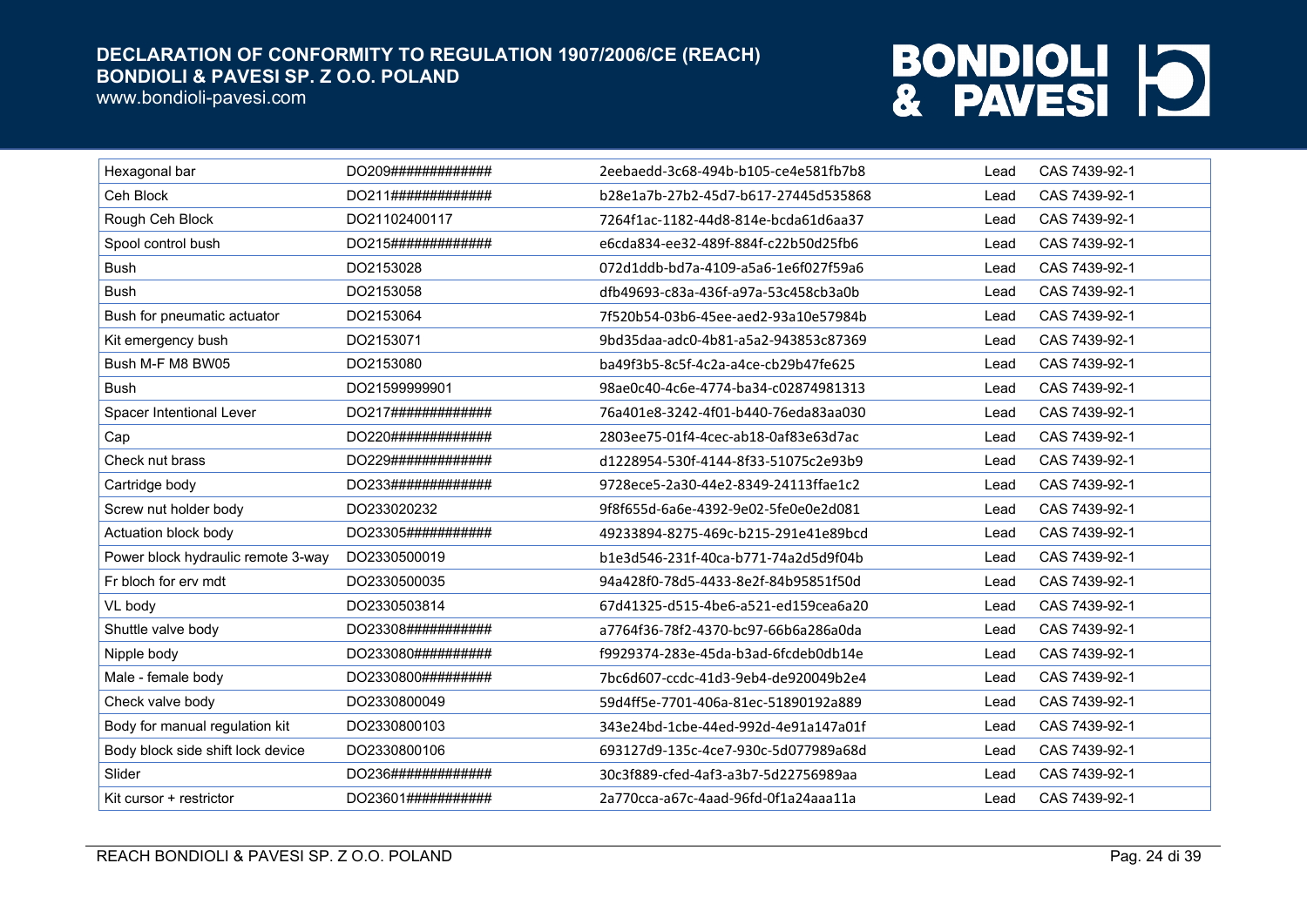www.bondioli-pavesi.com

| Flap ring                | DO238############# | 95a574c7-9b1e-4a7c-813b-3e36f44da62b | Lead | CAS 7439-92-1 |
|--------------------------|--------------------|--------------------------------------|------|---------------|
| <b>Disc</b>              | DO239############# | 04b357f0-e980-4a74-85cd-527d1fe82a73 | Lead | CAS 7439-92-1 |
| Spacer for spool control | DO240############# | 3e29d9f6-1baa-477a-bc42-ef9e503fb079 | Lead | CAS 7439-92-1 |
| Spacer                   | DO2400############ | 37ae0616-2c75-4376-87d9-757d31edf385 | Lead | CAS 7439-92-1 |
| Spacer                   | DO2400N5002        | 9315c92d-16d0-445a-93e4-b1cf63a92eab | Lead | CAS 7439-92-1 |
| Spacer                   | DO240990055        | 4362302b-fe56-4723-91df-3de609fb4628 | Lead | CAS 7439-92-1 |
| Spacer                   | DO240990056        | e8e00217-4bac-467e-afc1-a97d6f3fdccd | Lead | CAS 7439-92-1 |
| Filter                   | DO244002           | d0e95720-556c-4714-a74a-918317e4e8f2 | Lead | CAS 7439-92-1 |
| Spring retainer          | DO246############# | 789b8351-08af-447f-a99c-adfa7897c1cb | Lead | CAS 7439-92-1 |
| Spring retainer          | DO24606########### | 929ccdd1-397b-441c-8b11-e4d341ee4ccf | Lead | CAS 7439-92-1 |
| Valve seat vb            | DO24802001         | 74404a06-298d-411a-b93a-ab6f91472f12 | Lead | CAS 7439-92-1 |
| Fulcrum                  | DO249############# | 0613071c-85be-4cdb-a59f-7ce25691eda1 | Lead | CAS 7439-92-1 |
| Electric valve           | DO25103003         | 4ea710b3-d1c3-45cb-9510-a1ff2d88b469 | Lead | CAS 7439-92-1 |
| Retaining nut            | DO252############# | 322d34ea-8bab-4c21-aa15-d4f2f51ffd29 | Lead | CAS 7439-92-1 |
| Retaining nut            | DO25203########### | f975bdab-f660-4580-9565-7391b37771e5 | Lead | CAS 7439-92-1 |
| Retaining nut            | DO2520303######### | 0ea929df-f1b5-4135-a3e3-bde4cb80f40b | Lead | CAS 7439-92-1 |
| Grub screw               | DO253############# | 6c2ca2b9-756e-435b-8ff2-80b6f3018738 | Lead | CAS 7439-92-1 |
| Regulation screw         | DO2531############ | a4e3823e-dea1-4e51-b1a6-1ede7f2bbf68 | Lead | CAS 7439-92-1 |
| Grain                    | DO25311########### | e379e1f7-32fe-4419-9f68-dbde1e2de6ed | Lead | CAS 7439-92-1 |
| <b>Actuator lever</b>    | DO257############# | 0626e274-83a5-417e-83d3-868fc22aaa4b | Lead | CAS 7439-92-1 |
| Tcf sleeve               | DO25901007         | 69015276-dfd9-450e-bf2a-2b9ff59ce3ba | Lead | CAS 7439-92-1 |
| Hand grip                | DO260############# | 17dbaa47-07a0-4488-9d73-d0b14429b9f6 | Lead | CAS 7439-92-1 |
| Hand grip                | DO2600############ | a204eb4f-5968-4bba-85a9-c51a37b57df0 | Lead | CAS 7439-92-1 |
| Nipple male/female       | DO264############# | 7d719f87-2169-4614-89d3-969afcfdbbca | Lead | CAS 7439-92-1 |
| Shutter                  | DO267############# | 759540b3-0fee-4370-b625-45b84fc219c1 | Lead | CAS 7439-92-1 |
| <b>Brass Shutter</b>     | DO26702########### | d0f8a66b-3fa8-4bfc-9caf-c9d978725d0b | Lead | CAS 7439-92-1 |
| Shutter                  | DO267K############ | ae7c725f-b0b2-4e09-acef-d895f1d34431 | Lead | CAS 7439-92-1 |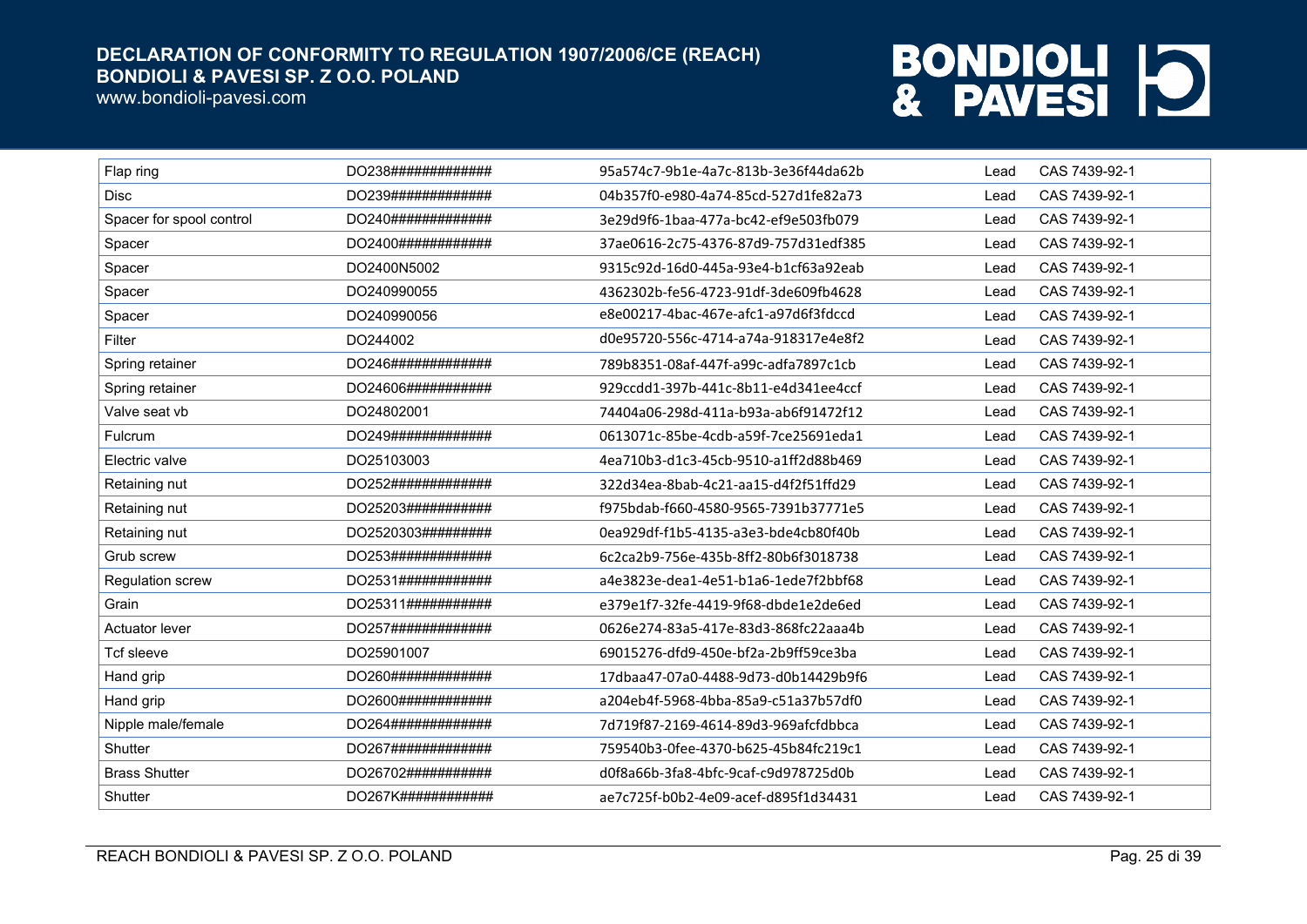www.bondioli-pavesi.com

| <b>Threaded Restrictor</b>       | DO269#############  | 24ca51d5-a864-4bb0-9be3-455c8844da38 | Lead | CAS 7439-92-1 |
|----------------------------------|---------------------|--------------------------------------|------|---------------|
| Internal Restrictor plug         | DO26905###########  | b3d56434-cc53-4531-98a1-270d4dfe7113 | Lead | CAS 7439-92-1 |
| <b>Brass threaded Restrictor</b> | DO26906############ | 32e04b71-8c96-4581-a4ce-baff8ab2a2db | Lead | CAS 7439-92-1 |
| Emergency kit pin                | DO270#############  | b9b5ffb4-077e-4d5c-a335-e0dd1f2f226e | Lead | CAS 7439-92-1 |
| Pin for emergency lever          | DO2700############  | 3b48a476-24a2-4b99-a224-339d790aacfe | Lead | CAS 7439-92-1 |
| Flow setting pin                 | DO27002012          | 79ffdb64-2706-4a7e-afa0-9ddec574fcdd | Lead | CAS 7439-92-1 |
| Dn - closing pin                 | DO27099006          | 0715c93f-5d5b-4fe5-9d22-1935d3181586 | Lead | CAS 7439-92-1 |
| Plate                            | DO271#############  | 4b7b37a5-9510-4672-84c7-4b7b40d8d0d4 | Lead | CAS 7439-92-1 |
| Plate                            | DO27104034          | 135f9f61-ef3c-4978-86ca-975d8596942a | Lead | CAS 7439-92-1 |
| VBD/VBS piston                   | DO27301###########  | c1c9969a-bed2-4ea7-a8a8-30aa4c7d0795 | Lead | CAS 7439-92-1 |
| Spool control piston             | DO27302###########  | ba278b72-5d5d-402f-9743-c5edbbbcdd95 | Lead | CAS 7439-92-1 |
| Piston for electro hydraulics    | DO27303###########  | 6d3cb6d0-31c5-4d0c-bb40-c29d6a3e83cc | Lead | CAS 7439-92-1 |
| Lever holder raw                 | DO275#############  | c5cbe564-137d-4057-9450-a822d4a8d193 | Lead | CAS 7439-92-1 |
| M14x1 internal spring holder     | DO27602010          | f94ccc24-f784-40f9-b93f-18d25f6d25e3 | Lead | CAS 7439-92-1 |
| Spool control cover              | DO277#############  | 73c70888-79c9-4156-85d6-aa2db797b11e | Lead | CAS 7439-92-1 |
| Spool control cover              | DO2779############  | 3f4bc2f8-2e62-4076-9783-4fc624d9b14b | Lead | CAS 7439-92-1 |
| Spring holder                    | DO279#############  | 9f7fb870-5015-47c2-ae8b-97379c1c74be | Lead | CAS 7439-92-1 |
| Extension                        | DO280019904         | 1c6ee23e-eff8-4216-9802-75db5daf7baf | Lead | CAS 7439-92-1 |
| Extension                        | DO280020101         | 8501d5a0-1eb6-4f4c-9ec3-28dd44279232 | Lead | CAS 7439-92-1 |
| Lever holder pin                 | DO281#############  | 94e37e41-fe06-475d-a371-51bf87fe95ab | Lead | CAS 7439-92-1 |
| Adapter                          | DO282#############  | 9ba21f2c-af3e-4db1-9dcd-2fc1ab69fc3d | Lead | CAS 7439-92-1 |
| Washer                           | DO283#############  | 790fc7b4-39e1-45b6-84ea-365904e9d340 | Lead | CAS 7439-92-1 |
| Washer                           | DO283011            | 9154ce25-9684-48eb-9a21-fc12ffbccc9b | Lead | CAS 7439-92-1 |
| Valve shutter                    | DO287#############  | b69a038e-b03b-44c5-9dac-5485107874ec | Lead | CAS 7439-92-1 |
| Pin                              | DO288#############  | 0b934982-5fd6-40c4-9064-8a1542e09ffa | Lead | CAS 7439-92-1 |
| Sphere holder                    | DO289#############  | 075585a7-2df4-4b49-b85c-9c177825f7dc | Lead | CAS 7439-92-1 |
| Spool                            | DO292#############  | 3f30bf28-715f-45a9-ab62-d6eeb59e5e4b | Lead | CAS 7439-92-1 |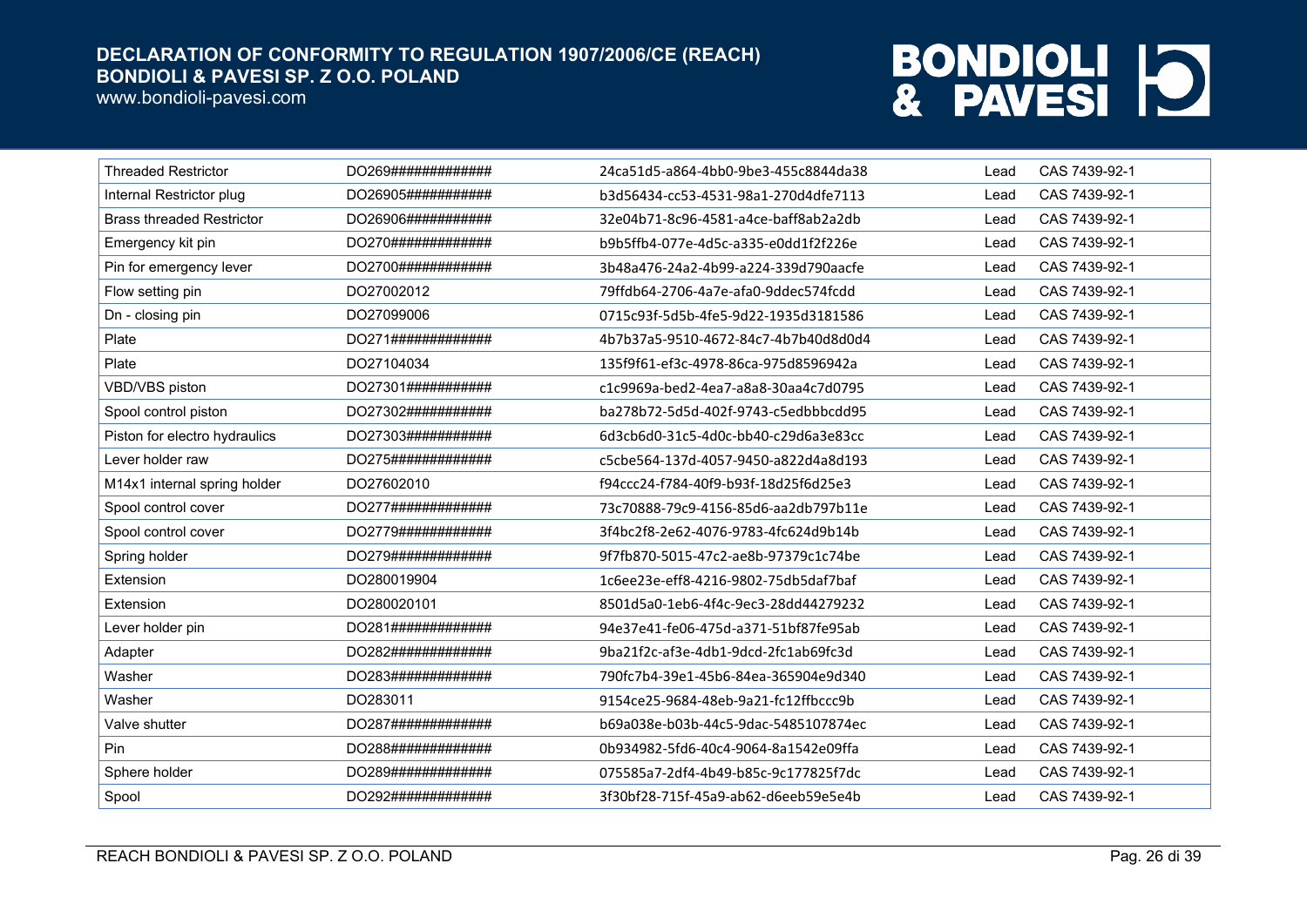www.bondioli-pavesi.com



| Kit spool DNM35/MD1                           | DO2921CC########## | 2ed997b4-7257-471e-97f0-72dc14012d2d | Lead | CAS 7439-92-1 |
|-----------------------------------------------|--------------------|--------------------------------------|------|---------------|
| DNM35 serial spool 1X                         | DO2921CN01X01      | 9ab39ae6-70f1-4864-b55a-0fe7b8b47213 | Lead | CAS 7439-92-1 |
| Kit spool BW14                                | DO29221X########## | ea63ac50-e087-4cc0-82e1-c1c496004239 | Lead | CAS 7439-92-1 |
| Kit spool BW10                                | DO29229E########## | edfa7b36-1154-4731-b8f1-309e827f4718 | Lead | CAS 7439-92-1 |
| Kit proportional spool LSC100                 | DO29229P########## | c8a33a0b-9654-4691-96cf-210bdae5293d | Lead | CAS 7439-92-1 |
| Kit spool BW14                                | DO2925L########### | 40b17c6d-d90f-422d-b760-e17fee27b81f | Lead | CAS 7439-92-1 |
| Kit kick out spool MD                         | DO2925S########### | 8692d839-d8b7-4cb0-a24c-4b27e0ce8848 | Lead | CAS 7439-92-1 |
| DN46 spool kick out                           | DO2926S401004      | 8760e2ee-a428-47e8-bcd5-bcc3a13f56e3 | Lead | CAS 7439-92-1 |
| Check valve plug                              | DO295############# | 55b80306-1f53-4228-b5c0-dcd97b792cda | Lead | CAS 7439-92-1 |
| Plug                                          | DO2950############ | 8d68e4f5-c44f-4575-bb4c-23d9fe41bbdd | Lead | CAS 7439-92-1 |
| Plug                                          | DO29501########### | 91f27a99-459b-45a3-83ef-9cefddbc53be | Lead | CAS 7439-92-1 |
| Upper plug erv DNC65                          | DO29501120006      | ae5ac036-f472-4ac9-876f-9649d7caba1e | Lead | CAS 7439-92-1 |
| Spring holder plug                            | DO29506########### | bd89e98c-a3bc-478e-a245-b4b7b01b941a | Lead | CAS 7439-92-1 |
| Minimum pressure valve plug 1 1/16-<br>12 UNF | DO29506116004      | c1e4677d-e3ed-424e-932b-0acf385b6492 | Lead | CAS 7439-92-1 |
| Fan drive check valve plug                    | DO29506180028ZN    | 56ec9f5b-6e7a-457b-aa03-1c33c1222a9f | Lead | CAS 7439-92-1 |
| M18x1 fan drive spring holder plug            | DO29506181008ZN    | 2eae7136-0c50-4753-802a-aaaf2ca03f8c | Lead | CAS 7439-92-1 |
| Spring holder plug                            | DO29507########### | d10ef338-ee10-4c12-84d6-2f2251ca4fb3 | Lead | CAS 7439-92-1 |
| Plug for DNS M18x1.5                          | DO29507180001      | 1ae594b5-778a-4e54-bc23-3484435bbb15 | Lead | CAS 7439-92-1 |
| Fulcrum holder plug M30x1                     | DO29507301002      | d27ab15a-c695-4c31-a71c-60a9b3d6a585 | Lead | CAS 7439-92-1 |
| Plug relief valve                             | DO29508########### | ad912808-0473-4fcf-9d26-d343bae98677 | Lead | CAS 7439-92-1 |
| Plug relief valve                             | DO29509########### | 64107ed1-1079-4b6c-beaa-c0d546d7592f | Lead | CAS 7439-92-1 |
| Spool control plug                            | DO29599########### | 31196e13-183e-4ca2-b3bc-65fc2f4eae66 | Lead | CAS 7439-92-1 |
| Internal shuttle plug BW05 LS                 | DO29599000001      | 9d24a0d9-5054-4860-90fe-adea14f036f8 | Lead | CAS 7439-92-1 |
| DN simple plug                                | DO29599005         | 5b6433ad-13f6-4793-b0bb-b25a07a510f0 | Lead | CAS 7439-92-1 |
| Plug 1/2"Gas                                  | DO29599019         | cd67563d-6a2f-425c-b48b-40a13a186827 | Lead | CAS 7439-92-1 |
| Plug for electro hydraulics P. 40-42-<br>46   | DO29599020         | 7d325840-b342-401e-8540-49f2e78a1141 | Lead | CAS 7439-92-1 |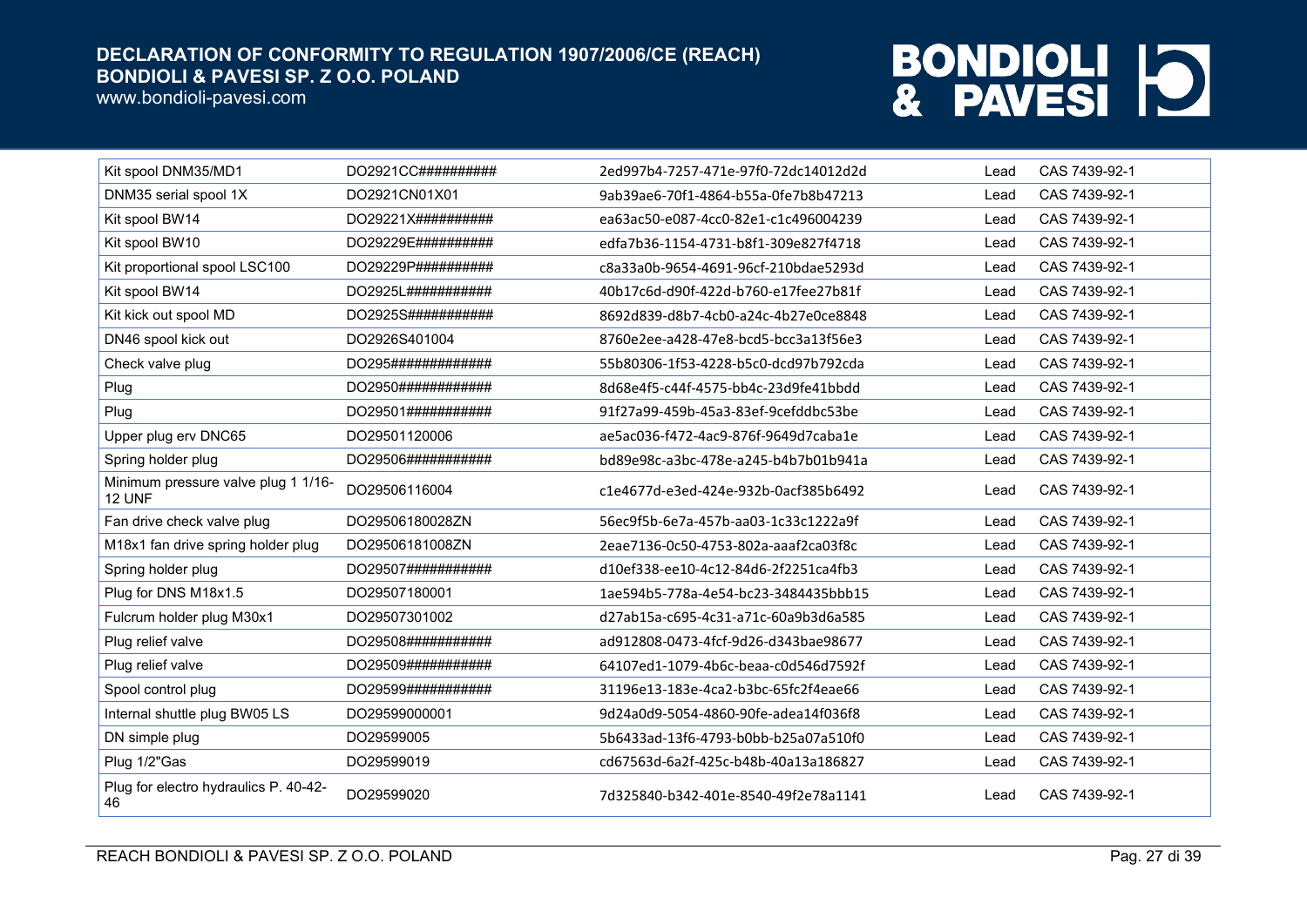www.bondioli-pavesi.com

| RF plug for DN                              | DO29599022         | cd5b619b-bdd2-415d-ad31-0377964bf1c5 | Lead | CAS 7439-92-1 |
|---------------------------------------------|--------------------|--------------------------------------|------|---------------|
| Piston holder plug                          | DO2959903######### | 9e914a21-dd52-4c6d-b208-7341725b074f | Lead | CAS 7439-92-1 |
| Plug M8x1                                   | DO29599030001      | 2ef8e4e8-e62a-4c5f-b023-be4313f42d98 | Lead | CAS 7439-92-1 |
| M8x1drilled sphere holder plug              | DO29599030005      | ff91ad8d-e379-49a7-af51-6bfa8d06c22c | Lead | CAS 7439-92-1 |
| Ports separation plug BW05                  | DO2959906003       | fcb0878d-a38e-442c-bee8-c152b3dee4bf | Lead | CAS 7439-92-1 |
| Plug with spacer cylinder Ø15mm<br>L.25mm   | DO29599061         | 37a513c9-98c8-42d1-a922-7d4b9c4da658 | Lead | CAS 7439-92-1 |
| Plug for regulation kit BW05RF              | DO295991800003     | 4c5f1ed9-95e3-4046-81db-52c4598b3132 | Lead | CAS 7439-92-1 |
| Plug with hole Ø8mm                         | DO29599180003      | af309631-864c-4e77-af9e-0eabd2ee850d | Lead | CAS 7439-92-1 |
| Body for manual actuator LSC100             | DO295992200001     | 4bd0caa2-7b95-4099-9ef9-b9b7fc144ff2 | Lead | CAS 7439-92-1 |
| Plug relief valve                           | DO295K############ | 3209ab3e-b49a-4278-8512-4580ebcbd4d2 | Lead | CAS 7439-92-1 |
| Plug PCE                                    | DO295KKK########## | 1c703983-43f4-4a32-90cb-952ed5ba7edc | Lead | CAS 7439-92-1 |
| M20x1.5 Plug for over center                | DO295KKKK00020     | 2efd510b-904d-488c-aecc-2d88bfad08f7 | Lead | CAS 7439-92-1 |
| Cap screw, flat head, M6x10                 | DO298046010        | da57e3cd-e788-4515-8d1a-1126790635fb | Lead | CAS 7439-92-1 |
| M8x16 screw                                 | DO298048016        | a8981726-cf62-46cb-83c5-8b13d41fd648 | Lead | CAS 7439-92-1 |
| Register screw                              | DO298KM12######### | fec36d55-37bc-40e4-937c-dc2fd955be73 | Lead | CAS 7439-92-1 |
| Solenoid valve 3 way                        | DO313############# | 78dfe5c3-5b1b-4570-a7c8-3c4a050883ed | Lead | CAS 7439-92-1 |
| Short Column 1/4"G (L. Hexagon<br>20mm)     | DO32301401401      | 0fb2a192-aecf-4952-87a7-4589d23b3ce8 | Lead | CAS 7439-92-1 |
| Grub Screw 5924 M10x1x45<br>DIN.913 ZINK    | DO34021039         | a9bb415f-00c1-4264-848c-e60a764f8c37 | Lead | CAS 7439-92-1 |
| Minipress 1/4"G seal                        | DO345090005        | ee102f8c-2a82-4d5b-9831-38f3c77253b9 | Lead | CAS 7439-92-1 |
| Nipple                                      | DO349############# | 8d0a8f70-b839-4bb5-870f-3968ddf31bc8 | Lead | CAS 7439-92-1 |
| Nipple M14x1.5 DIN EN ISO 8434-1<br>L serie | DO36002062M1401    | d0fc0b2a-804c-4e87-bff4-6b18dfbde5bb | Lead | CAS 7439-92-1 |
| Plug                                        | DO385############# | e256e649-ee2a-4e10-89ba-f6b2a82e1c76 | Lead | CAS 7439-92-1 |
| Pipe flexible                               | DO387############# | 5915c3fb-df3a-4a94-9e74-00d2b1acab67 | Lead | CAS 7439-92-1 |
| Pressure Gauge                              | DO393############# | 9317631d-d202-4f80-9983-5d4436d2a81b | Lead | CAS 7439-92-1 |
| block                                       | DO4K###A########## | b9080f1a-0d23-41e5-9e41-8ef15bbf727b | Lead | CAS 7439-92-1 |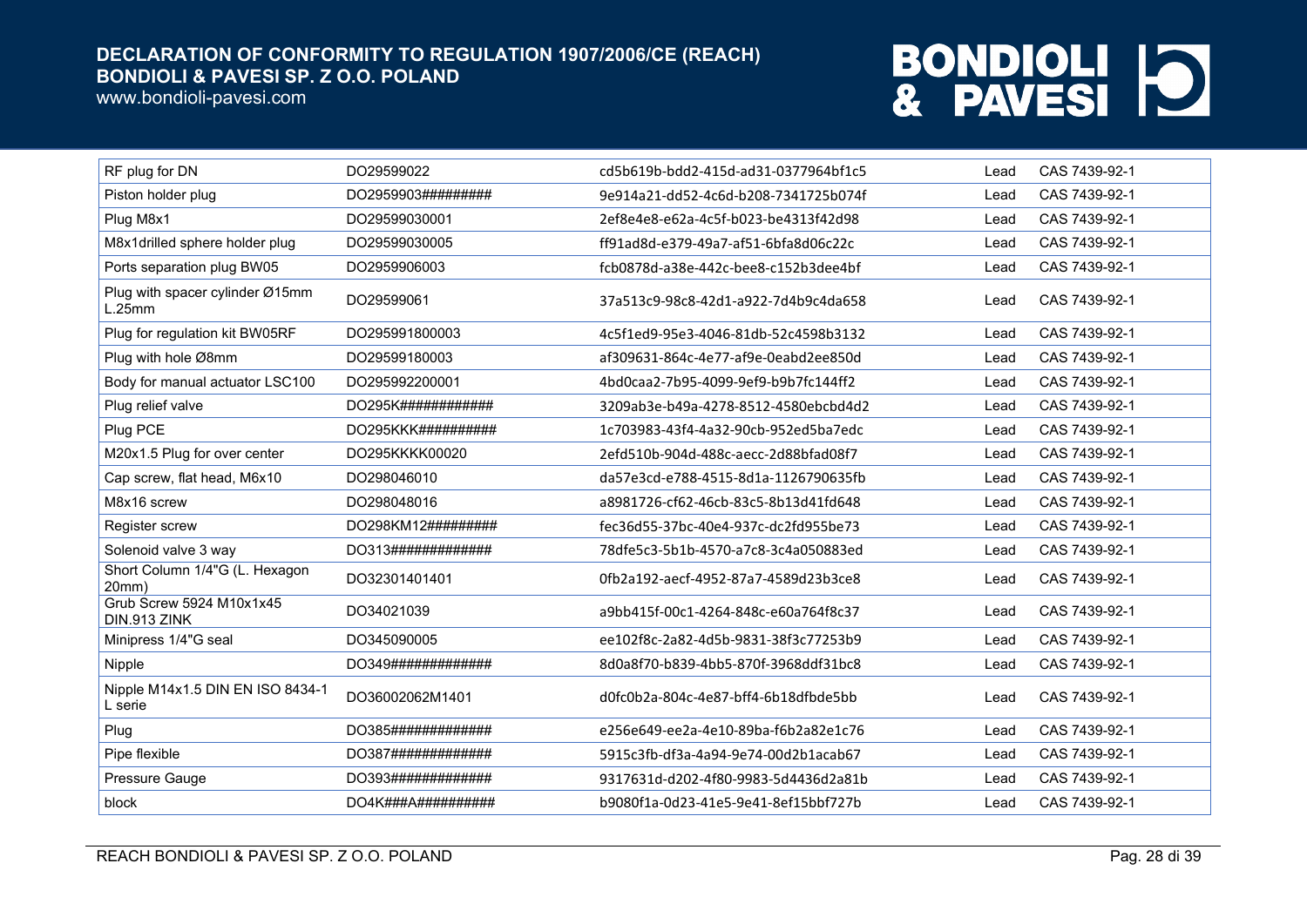www.bondioli-pavesi.com

| Block                   | DO4K###S##########  | .345cbac7-8f06-40b3-8a7b-dbd7d53421dd | _ead | CAS 7439-92-1 |
|-------------------------|---------------------|---------------------------------------|------|---------------|
| Main relief valve block | DO4K01EAG########## | 878c68da-3238-472d-8ebe-f1765cac1353  | _ead | CAS 7439-92-1 |
| Limit switch valve body | DO4K01KSG38#######  | 68e79302-a0cf-42db-ab6b-9e29537adf90  | ead  | CAS 7439-92-1 |
| Block T 3/8"G           | DO4K01SAG38001      | 72e2767b-87cc-431b-9be9-d63ec7065eca  | ead  | CAS 7439-92-1 |
| BW10 inlet body         | DO4WA9E###########  | 3844ab51-cf85-4888-b704-3712a96b85de  | ead  | CAS 7439-92-1 |
| BW05 plate              | DO4WZ5E###########  | 384915de-dcb6-43a0-8679-1b644b6e104c  | _ead | CAS 7439-92-1 |

| <b>KIT FOR COMPLETE PRODUCT</b>                    |                    |                                      |             |               |  |
|----------------------------------------------------|--------------------|--------------------------------------|-------------|---------------|--|
| <b>Article name</b>                                | Item number        | <b>SCIP number</b>                   | <b>SVHC</b> |               |  |
| Electro-Hydraulic Control kit                      | DO515############# | 43e9b39a-b1b1-4e91-a7e0-dfd5d8e2ed25 | Lead        | CAS 7439-92-1 |  |
| Electro-Hydraulic Control kit                      | DO51540010######## | d5785d8b-794c-4651-a573-ecc40ec444ca | Lead        | CAS 7439-92-1 |  |
| Electro-Hydraulic Control kit                      | DO5154601######### | a09f0550-ce80-43c5-a840-901b39cfe81f | Lead        | CAS 7439-92-1 |  |
| Compensator kit                                    | DO518############# | 372fc71c-abeb-423f-ab66-3cb7469758df | Lead        | CAS 7439-92-1 |  |
| Plug kit M22x1.5 screw selector                    | DO51822########### | d49e94cd-cc85-43cb-9f51-86f38228e573 | Lead        | CAS 7439-92-1 |  |
| Kit restrictor prop.                               | DO51899########### | 2545fae4-9242-4ed8-8ed4-9659bd413c61 | Lead        | CAS 7439-92-1 |  |
| Carry-over nipple                                  | DO531############# | c3672e74-0ed6-48bc-8cc5-efe8085751f6 | Lead        | CAS 7439-92-1 |  |
| Kit filter cartridge                               | DO53201            | a511ce21-8390-491d-9051-75705eadb0fd | Lead        | CAS 7439-92-1 |  |
| Cavity plug for replace the electric<br>control    | DO533############# | a2cef806-dcef-4957-b98b-3f77e26276f5 | Lead        | CAS 7439-92-1 |  |
| lever kit                                          | DO535############# | 71e198af-d803-445f-9b06-7f3344dc049b | Lead        | CAS 7439-92-1 |  |
| vnr kit                                            | DO536############# | 4fa75ede-11f2-48ca-9cb4-3cfdc456295a | Lead        | CAS 7439-92-1 |  |
| By-pass kit electric hydraulic                     | DO5374004001       | b449e508-92ce-4fcb-92e0-3bcc1cad4946 | Lead        | CAS 7439-92-1 |  |
| Intentional lever                                  | DO540############# | dbdc40a0-3b5f-47db-90cd-2ea5b45d6fb4 | Lead        | CAS 7439-92-1 |  |
| Kit camshaft + rod end M8 + spring<br>for Joystick | DO55408004         | 539f05a7-adeb-48af-a207-4de138fe9156 | Lead        | CAS 7439-92-1 |  |
| Joystick                                           | DO555############# | 921eea60-9222-4863-9181-10f411d1d21a | Lead        | CAS 7439-92-1 |  |
| microswitch                                        | DO560############# | 16145f37-425f-4bed-a503-8463c505a5e0 | Lead        | CAS 7439-92-1 |  |
| microswitch                                        | DO561############# | 5311eb3b-8a60-440e-8654-3fbe0462d5c8 | Lead        | CAS 7439-92-1 |  |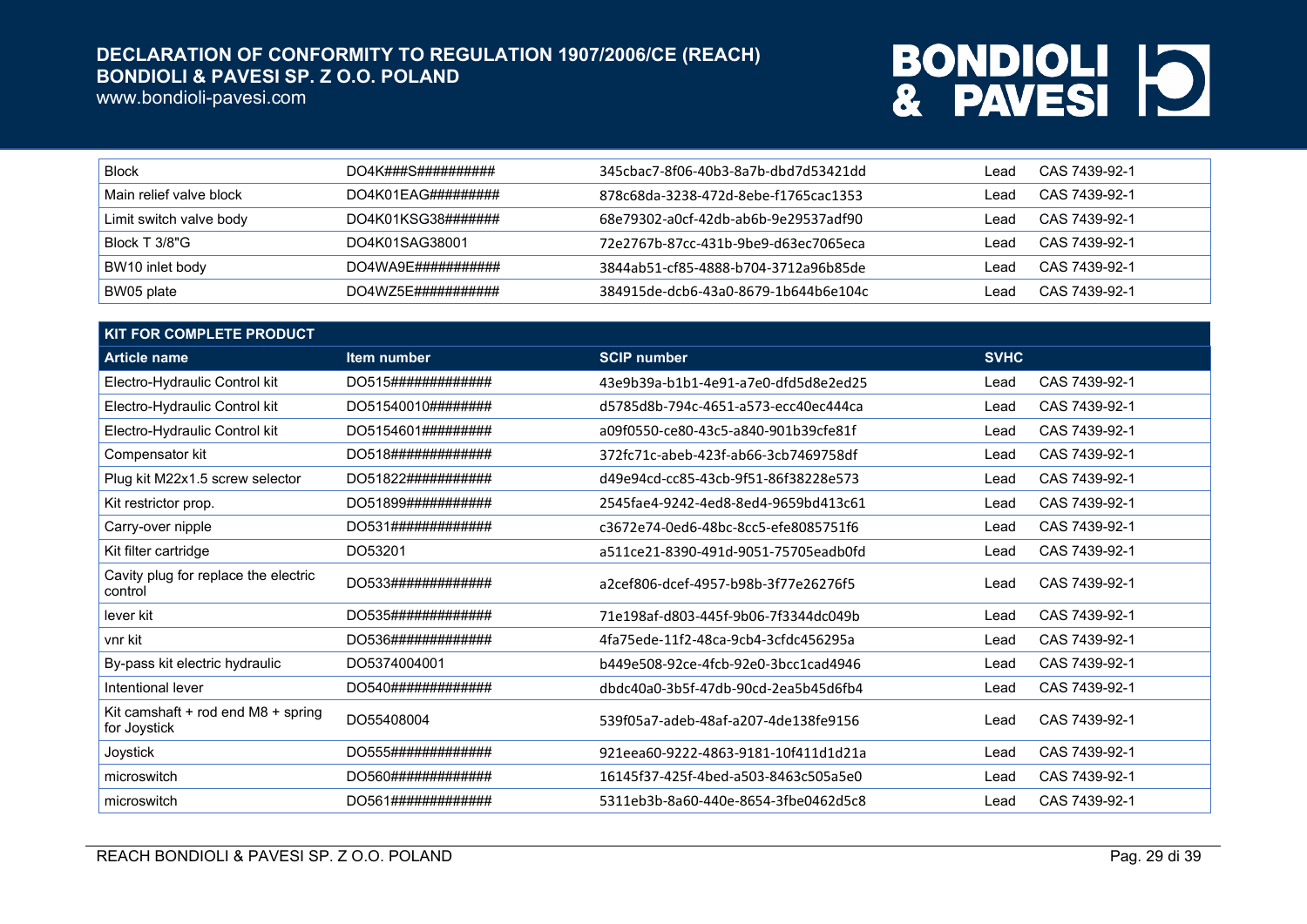www.bondioli-pavesi.com

| <b>Restrictor kit</b>                               | DO563############# | f0ecada0-647e-4a95-a16b-62fa1c940b59 | Lead | CAS 7439-92-1 |
|-----------------------------------------------------|--------------------|--------------------------------------|------|---------------|
| Plate kit                                           | DO564############# | 36a5a196-231b-412f-99d1-5b5569bb7329 | Lead | CAS 7439-92-1 |
| Lever holder kit                                    | DO570############# | 8b105dd7-3b84-40e1-a1ea-29adbf2f2e04 | Lead | CAS 7439-92-1 |
| Kit spool control cover with<br>microswitch         | DO575370604        | 37d2dd2a-810e-4082-acc8-4342d4d1dfff | Lead | CAS 7439-92-1 |
| Spool control kit                                   | DO580############# | 85109ae1-ed4a-4eca-b154-49af4d7f5d40 | Lead | CAS 7439-92-1 |
| Bonden plug kit                                     | DO587############# | 1ab0adf4-6960-4655-8174-af01537e4663 | Lead | CAS 7439-92-1 |
| Shuttle valve                                       | DO587300001        | 5715ad30-1644-4125-a55d-5dbd251cd505 | Lead | CAS 7439-92-1 |
| Plug kit 3 way compensator                          | DO587318########## | 1cf6e8b6-f4af-453c-8db5-526e071724bb | Lead | CAS 7439-92-1 |
| pce plug kit                                        | DO587320002        | 65263a51-d9f4-4ad4-a92d-78453528be5d | Lead | CAS 7439-92-1 |
| Kit plug for PCE                                    | DO587334002        | a403b4b8-5662-4a98-8fdd-e80fe8501189 | Lead | CAS 7439-92-1 |
| Replacement vbd kit                                 | DO587S34########## | 8c0d88e6-86c2-41f9-9426-4e7303f14dc5 | Lead | CAS 7439-92-1 |
| Plug kit                                            | DO587S34001        | 66d62d30-3c5d-4b77-9255-752777df07f8 | Lead | CAS 7439-92-1 |
| stroke limiter / actuator                           | DO588############# | 44273e2a-0dc5-4434-8eb6-12af5e14f89f | Lead | CAS 7439-92-1 |
| Kit compensator + restrictor                        | DO5882############ | 67f81f96-d0ca-436b-91ea-6d5e5057ed68 | Lead | CAS 7439-92-1 |
| Kit compensator + restrictor                        | DO5883############ | 634ae0ac-a38b-41fc-942b-4bbdce3c0ace | Lead | CAS 7439-92-1 |
| Kit plug PCE080 M24x1.5                             | DO58868            | 93026e0e-e0ac-4b8d-8763-40081d711cc8 | Lead | CAS 7439-92-1 |
| Kit plug                                            | DO588K############ | 9941c8aa-f6e6-4b3b-83a1-0e4963069245 | Lead | CAS 7439-92-1 |
| stroke limiter / actuator                           | DO588KKKK######### | 1ec02623-04da-4f27-88d8-7a7dc63cef2b | Lead | CAS 7439-92-1 |
| Kit nipple                                          | DO589############# | bd42a0b3-d966-4c39-875c-6e879f1584f3 | Lead | CAS 7439-92-1 |
| Check valve kit                                     | DO596############# | c6f1ce8a-1147-4ab3-8517-9bb66abe00e9 | Lead | CAS 7439-92-1 |
| Over center kit                                     | DO596M20########## | 8ac3ae86-256f-4357-aa39-7c4fb132f0cd | Lead | CAS 7439-92-1 |
| Regulation kit                                      | DO597R4########### | 5505fded-71bf-4080-bd05-4344098078a9 | Lead | CAS 7439-92-1 |
| Kit electric proportional actuator                  | DO598############# | 3ebcb6f4-61e7-443b-a47e-b48d9f088501 | Lead | CAS 7439-92-1 |
| Kit spare part (plate + screw +<br>sphere + spring) | DO59900010R        | 3c8cc003-244c-4c6a-8333-7451111a3f12 | Lead | CAS 7439-92-1 |
| Kit pneumatic control                               | DO5XG############# | e871e22c-cbbd-45dc-866c-3866caf1400b | Lead | CAS 7439-92-1 |
| Kit CEH                                             | DO5XH############# | 017ba741-65fc-43f7-9480-3a2f7a201db9 | Lead | CAS 7439-92-1 |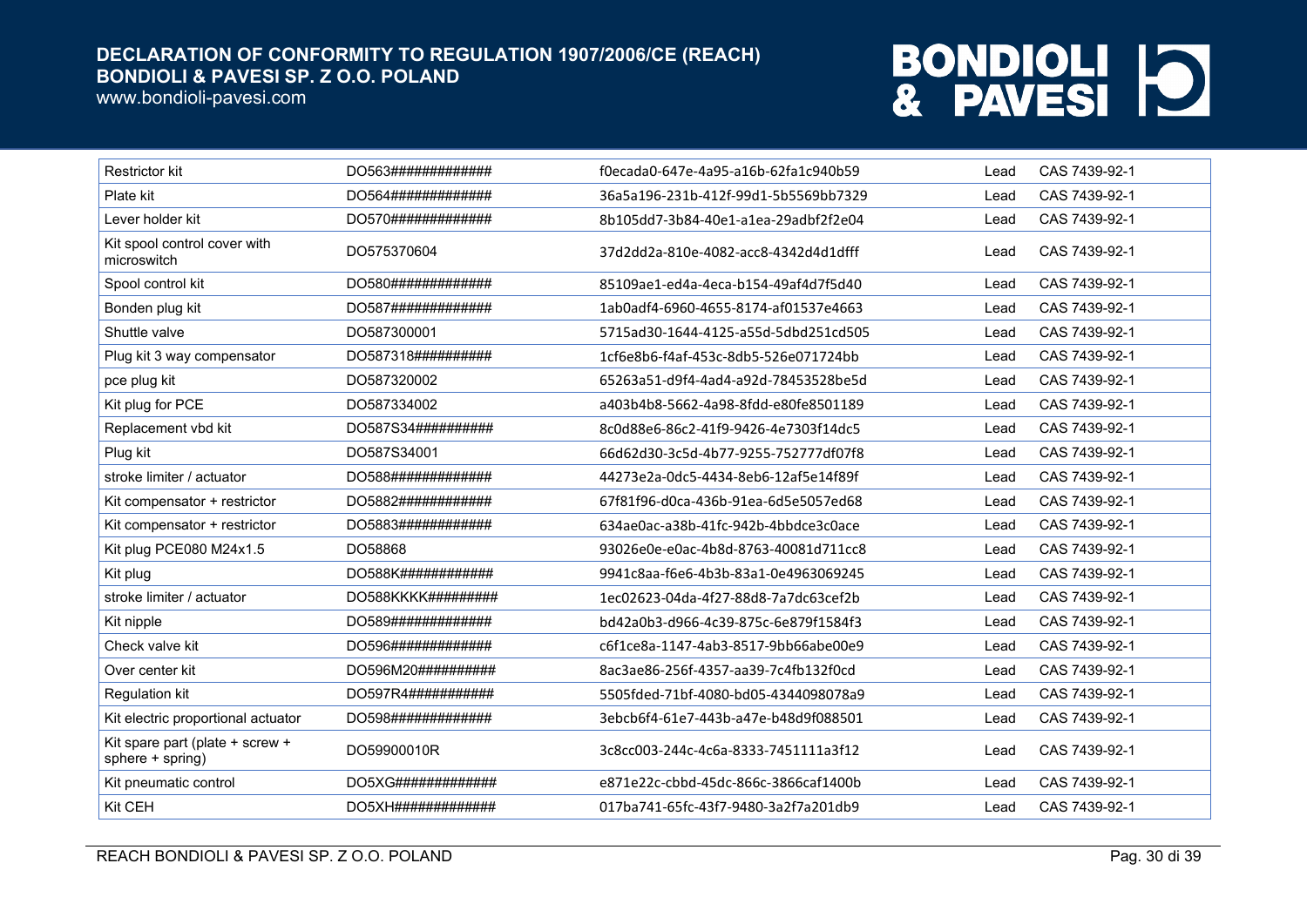www.bondioli-pavesi.com

| Kit cable drive with block for terv      | DO5XC############# | 2a25e0f3-2447-4033-a3d1-939a39ed5b51 | ∟ead | CAS 7439-92-1 |
|------------------------------------------|--------------------|--------------------------------------|------|---------------|
| Double effect pneumatic spool<br>control | DO5XG65402001      | hfb34b03-a326-41f0-a1ee-768802088f73 | _ead | CAS 7439-92-1 |
| Kit CEH                                  | DO5XM############# | 5ce73fe9-7576-4941-be3b-da34d7a0e437 | ∟ead | CAS 7439-92-1 |
| Sphere actuator                          | DO5XB############# | 8d63cd5e-8afb-4b9c-95b6-11ae43d60708 | Lead | CAS 7439-92-1 |
| Sphere actuator                          | DO5XA############# | b27625aa-2d1a-4c22-9f94-d58f1d8f4afa | Lead | CAS 7439-92-1 |
| kit on-off actuator                      | DO77############## | 3b1539cd-d8ea-456b-ace4-4e6bd5274740 | Lead | CAS 7439-92-1 |
| Spool position sensor                    | DO73273299######## | 6bbe033a-9f17-4dd5-b159-de7311e0f37c | _ead | CAS 7439-92-1 |
| Pilot                                    | DO770############# | a5612d9e-e793-4429-8e4c-ed5056ef8120 | Lead | CAS 7439-92-1 |
| Kit TCF                                  | DO745############# | 7ea1d7d8-168f-41ab-beec-22b4ae3d14cb | _ead | CAS 7439-92-1 |

| <b>VALVE</b>               |                        |                                      |             |               |
|----------------------------|------------------------|--------------------------------------|-------------|---------------|
| <b>Article name</b>        | Item number            | <b>SCIP number</b>                   | <b>SVHC</b> |               |
| Cartridge valve PCE        | DO5KPW############     | d0b25b2b-d139-40a1-8c7a-d4c03bd41bbc | Lead        | CAS 7439-92-1 |
| Cartridge                  | DO5KD#############     | d6f2e03e-6569-4379-b9cf-c07300a4cce6 | Lead        | CAS 7439-92-1 |
| Cartridge                  | DO5KPA############     | ff4f7591-d0eb-4cba-bf3e-1ddeaa435d59 | Lead        | CAS 7439-92-1 |
| Cartridge valve PCE        | DO5KPY############     | f5461558-90d9-42eb-983d-c4a9b0a33043 | Lead        | CAS 7439-92-1 |
| Valve PSP10                | DO5KPM############     | d2f736e4-b7ca-4658-9a8d-a38ab4c11e01 | Lead        | CAS 7439-92-1 |
| Compensated bleeding valve | DO5KFG############     | b8dc4641-eeba-46f5-a974-16de3bac0222 | Lead        | CAS 7439-92-1 |
| Cartridge valve PCE        | DO5KPK############     | 050a5ea7-d87b-43a4-a7a0-840b5702d0e6 | Lead        | CAS 7439-92-1 |
| Valve PCE                  | $DO5KPZ$ ############# | 399d02c8-59af-457c-9fee-b710b0609a0e | Lead        | CAS 7439-92-1 |
| <b>Valve PCF</b>           | DO5KPB############     | 09233aad-cd65-4644-856f-e1f81333833a | Lead        | CAS 7439-92-1 |
| Electro-valve SPA08        | DO5KS#############     | 9c90caec-557a-40ae-b109-e536d4225367 | Lead        | CAS 7439-92-1 |
| Kit compensator RF1        | DO5KLPRF##########     | 528591e3-b8a0-4342-95b9-7cbe98af71a9 | Lead        | CAS 7439-92-1 |
| Valve PSS08                | DO5KPH############     | 8736b5d2-54c3-4339-a4f1-5bbdb9accd08 | Lead        | CAS 7439-92-1 |
| Cartridge valve PCE        |                        | 99a2a47e-f639-46fe-ae8e-53b810b4c22a | Lead        | CAS 7439-92-1 |
| Valve FCC10320             | DO5KFC############     | cd2e62f7-ad84-4c50-9f13-9b2d7214af9b | Lead        | CAS 7439-92-1 |
| Valve FSC10430             | DO5KFE############     | 7b0ddb28-9fbb-4daa-9c7c-9727d5fc58b3 | Lead        | CAS 7439-92-1 |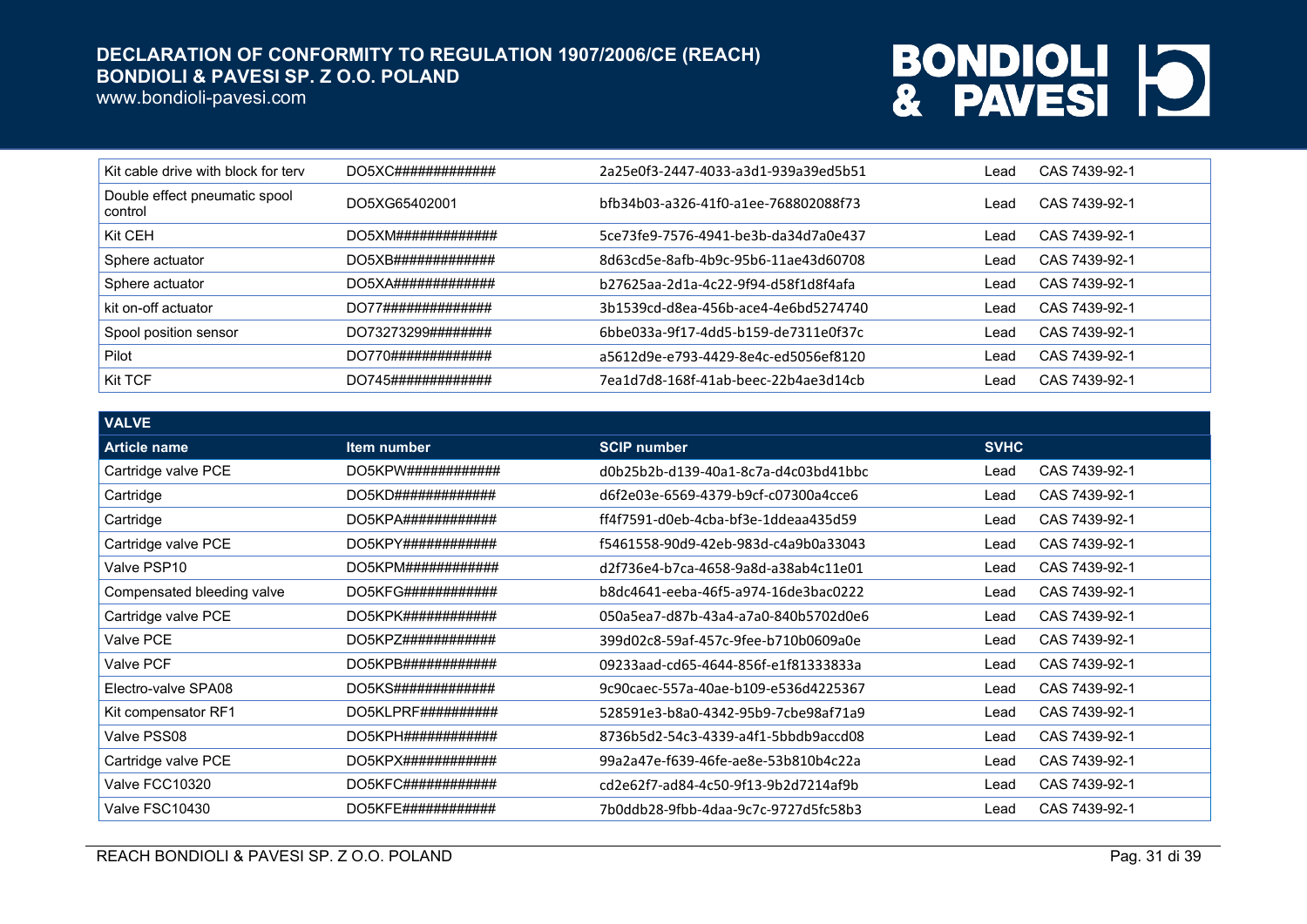www.bondioli-pavesi.com

| Valve FCM                                      | DO5KFA############         | 956f55f6-95f0-4ea6-90e9-da222a2a44ab | Lead | CAS 7439-92-1 |
|------------------------------------------------|----------------------------|--------------------------------------|------|---------------|
| Cartridge PSU                                  | DO5KPL############         | 46101334-33e9-4eab-a962-7cdb3e897e4f | Lead | CAS 7439-92-1 |
| Cartridge PRD                                  | DO5KPD############         | 4d56b8f4-0179-4940-9909-48a5ce854859 | Lead | CAS 7439-92-1 |
| Valve FSC10320                                 | DO5KFB############         | 31b2c0c8-df15-4627-8b5c-1f91666cb165 | Lead | CAS 7439-92-1 |
| Valve FCU08220                                 | DO5KFD############         | da5c6645-ac72-4653-abcd-6ee715b9f6c8 | Lead | CAS 7439-92-1 |
| Relief valve                                   | DOVPD#############         | e23443ee-c720-42e4-8398-1ffcf7e03808 | Lead | CAS 7439-92-1 |
| Check valve                                    | DOWBHH#H#H#H#H#H#H#        | aeba9bff-4dd7-4f96-a11e-867ad931e697 | Lead | CAS 7439-92-1 |
| Differential cartridge 180 BAR                 | DOWMFC06R018001            | 456353ab-e4f3-474d-8d2c-7b2358ee200e | Lead | CAS 7439-92-1 |
| Solenoid directional valve WS08                | DO7KSGH###########         | 292517fd-e265-49ce-a2c6-7967d254488d | Lead | CAS 7439-92-1 |
| Electric valve FP-22-PD                        | DO7KSGFP##########         | aa1f6110-3315-45bd-9d1f-d24f74adce8f | Lead | CAS 7439-92-1 |
| Valve (SPA) - (SPC) - (SCC) - (SCA)<br>- (SCC) | DO7KSBAA##########         | f866e776-76eb-419d-8244-efc1a785589a | Lead | CAS 7439-92-1 |
| 3/2 solenoid directional valve                 | DO7KSDHD##########         | 973f3e02-8ce5-4b5f-a887-5a3c335f2159 | Lead | CAS 7439-92-1 |
| <b>Relief valve PCDA</b>                       | DOWLP#############         | 061b8ae8-da5d-4c61-9ef2-59b352d20f14 | Lead | CAS 7439-92-1 |
| Valve VPP                                      | DOWPP#############         | b54893ee-bc06-47db-b6d4-8413a701e0ed | Lead | CAS 7439-92-1 |
| Unidirectional valve                           | <b>DOVUS##############</b> | 29c4a3ce-b83b-4bdf-8f8e-27dc287f687d | Lead | CAS 7439-92-1 |
| Relief valve DNC65-DN85                        | DOWLDC06G025001            | 0de5c59d-afc7-474e-a6b0-c6690acf23b0 | Lead | CAS 7439-92-1 |
| Cartridge SV08 - SV12 - SV16                   | DO7KSBHY##########         | b02904bb-adca-4b88-b12a-1a8baf46d145 | Lead | CAS 7439-92-1 |
| 2 way valve TT-S2A-00                          | DO7KSBTN000100001          | 1818d29e-68e5-4573-bd12-65bdca50584f | Lead | CAS 7439-92-1 |
| Over-center valve                              | DOVFC#############         | 15f77802-de36-4243-a3c9-69772dd348df | Lead | CAS 7439-92-1 |
| Pressure reducing/relieving DR08               | DO7KPEHD##########         | 1fedd015-371b-4618-9d32-c0a4c3cc9d1a | Lead | CAS 7439-92-1 |
| Over center valve                              | DO7K0CFP##########         | 63a1fa7a-4111-4265-9588-c97f95b24cfd | Lead | CAS 7439-92-1 |
| Electro valve EE PRB                           | DO7KPCTN##########         | c2d5bb4e-f9a3-4460-a6f1-b5dae43e1c28 | Lead | CAS 7439-92-1 |
| Electro proportional valve                     | DO7KRFTN##########         | 6afaff4f-95c1-4e84-a43e-0c6c42bf8349 | Lead | CAS 7439-92-1 |
| Electric valve SV12-21P-0-N                    | DO7KPLHY##########         | 9e099df4-911a-44d8-b52d-59620dc00e03 | Lead | CAS 7439-92-1 |
| Pressure relief valve PDB08P                   | DO7KPDHD000060001          | 9c9abfd1-194f-42bd-ae85-1d967c8e3e2a | Lead | CAS 7439-92-1 |
| Priority unloading pilot operated              | DO7KPG0C080030001          | 3ce7d4ab-8535-4dd7-a290-1fbbee6afe0d | Lead | CAS 7439-92-1 |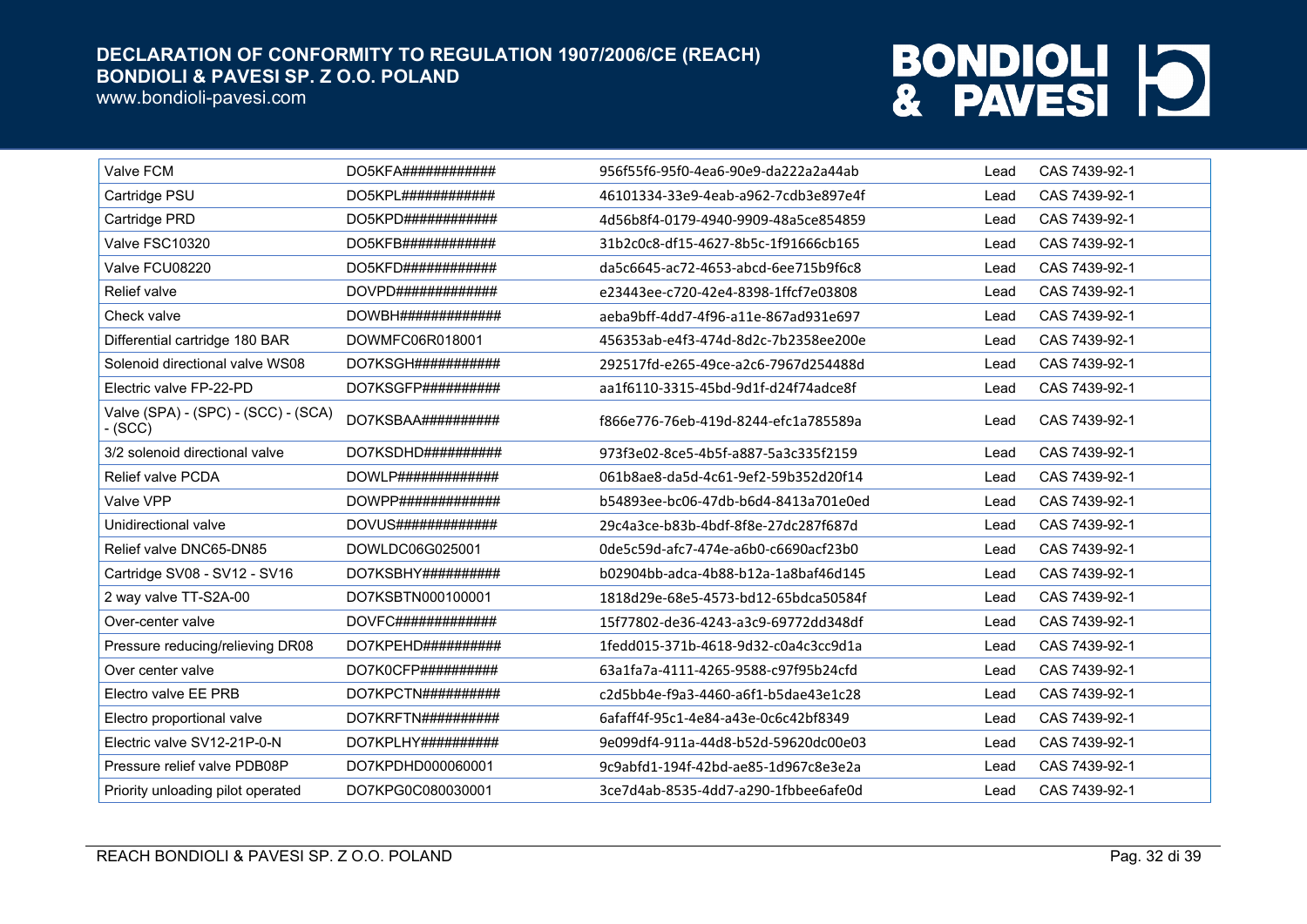www.bondioli-pavesi.com

| Flow regulator valve               | <b>DOVRF#############</b> | eb2bab85-5700-4101-8982-dacef96d0860 | Lead | CAS 7439-92-1 |
|------------------------------------|---------------------------|--------------------------------------|------|---------------|
| <b>Valve FX61914C01</b>            | DO7KDBFP000001            | 9fc07a8e-167b-42d2-9b5e-a50db45bcac4 | Lead | CAS 7439-92-1 |
| Check valve 7/8"14UNF              | DO7KDAHY000060001         | 90dfaa23-7572-439a-832d-9fb9e4678416 | Lead | CAS 7439-92-1 |
| Relief valve                       |                           | 96dcd955-1392-44e4-9118-f70cbd8e941b | Lead | CAS 7439-92-1 |
| Pressure reducing valve            | DOWRP#############        | d95e39e6-1b65-40d6-b6dc-61ad74e7b091 | Lead | CAS 7439-92-1 |
| <b>VNR</b>                         | DOVNR#############        | b5b52ffd-0a89-4e1d-99de-6471f7769afb | Lead | CAS 7439-92-1 |
| manual flow regulator              | DOWSR#############        | 19961c9f-dc73-46ba-bfbe-7b250257d085 | Lead | CAS 7439-92-1 |
| Check valve block                  | DOVBHDE###########        | 59e0f24c-e0fe-4d38-9de0-0b5a225747a6 | Lead | CAS 7439-92-1 |
| Valve for DN                       | DOVBHLPM20170             | 27173730-4e4b-49c5-bde5-45f9d5487430 | Lead | CAS 7439-92-1 |
| VLB (150 BAR) relief valve 3/8"G   | DOVBHLP038060SE           | 2c019c6b-3eac-4d2c-bcbd-6251475f1c78 | Lead | CAS 7439-92-1 |
| Flow limiter valve                 | DOVLP#############        | 6475b42e-ffe2-4e15-b045-2ab7d6f1a1ff | Lead | CAS 7439-92-1 |
| Relief valve                       | DOWPD############         | 8696b79d-4751-4eea-a308-d56c5b038f91 | Lead | CAS 7439-92-1 |
| Check valve                        | DOWUS#############        | 28675cea-45b2-4d04-a0b5-69680a669edb | Lead | CAS 7439-92-1 |
| Cross relief valve VCRB1           | DOVPDPP012########        | 95161921-9070-42c5-84f8-94470d0d9d11 | Lead | CAS 7439-92-1 |
| Compensated bleeding valve         | DOWFC#############        | 2f9c61bb-e9c9-4399-acdb-b8256d6f154d | Lead | CAS 7439-92-1 |
| In line relief valve               | DOVPDL############        | 398018af-3c22-46ce-bc17-de35a793aa1b | Lead | CAS 7439-92-1 |
| Check valve                        | DOVBH#HHHHHHHHHHHH        | b7c1cee6-fc62-45d1-bb6a-ec74192a559a | Lead | CAS 7439-92-1 |
| Solenoid valve                     | DO74005CE6NC12            | 37cbc475-4a9d-443b-be6c-a80a0285f9ac | Lead | CAS 7439-92-1 |
| Cartridge valve TS10               | DO7KPAHY##########        | 2749e4d4-6418-4d2b-8a42-5e047682b90a | Lead | CAS 7439-92-1 |
| <b>Proportional Cartridge</b>      | DO7KRFHY##########        | bdb6f84c-c18c-45b2-9235-fbd81ba2912d | Lead | CAS 7439-92-1 |
| Electric valve 3 way               | DO7KSD5TKKK#######        | 5fe4a060-af98-4627-abd7-166c6724485c | Lead | CAS 7439-92-1 |
| Valve SP12                         | DO7KSPHY##########        | 0cc93368-70c5-45b5-afae-7f367509401a | Lead | CAS 7439-92-1 |
| Valve electro-proporz. TS38 - TS08 | DO7KPEHY##########        | 4ddeffc5-ab53-4bac-b1fd-326eb42d14cc | Lead | CAS 7439-92-1 |
| Electric valve FP-22-CS            | DO7KSCF###########        | 30e3b7d3-c95a-4d4f-91a7-d70f72911de5 | Lead | CAS 7439-92-1 |
| Flow regulator valve               | DOVRF#############        | eb2bab85-5700-4101-8982-dacef96d0860 | Lead | CAS 7439-92-1 |
| electric valve 2 way               | DO8KS#############        | 334b43f9-21b0-4e6f-acab-e9e24d4a804a | Lead | CAS 7439-92-1 |
| electric valve 2 way               | DO8KA#############        | ee464189-c02b-495e-a85d-48d7ed445884 | Lead | CAS 7439-92-1 |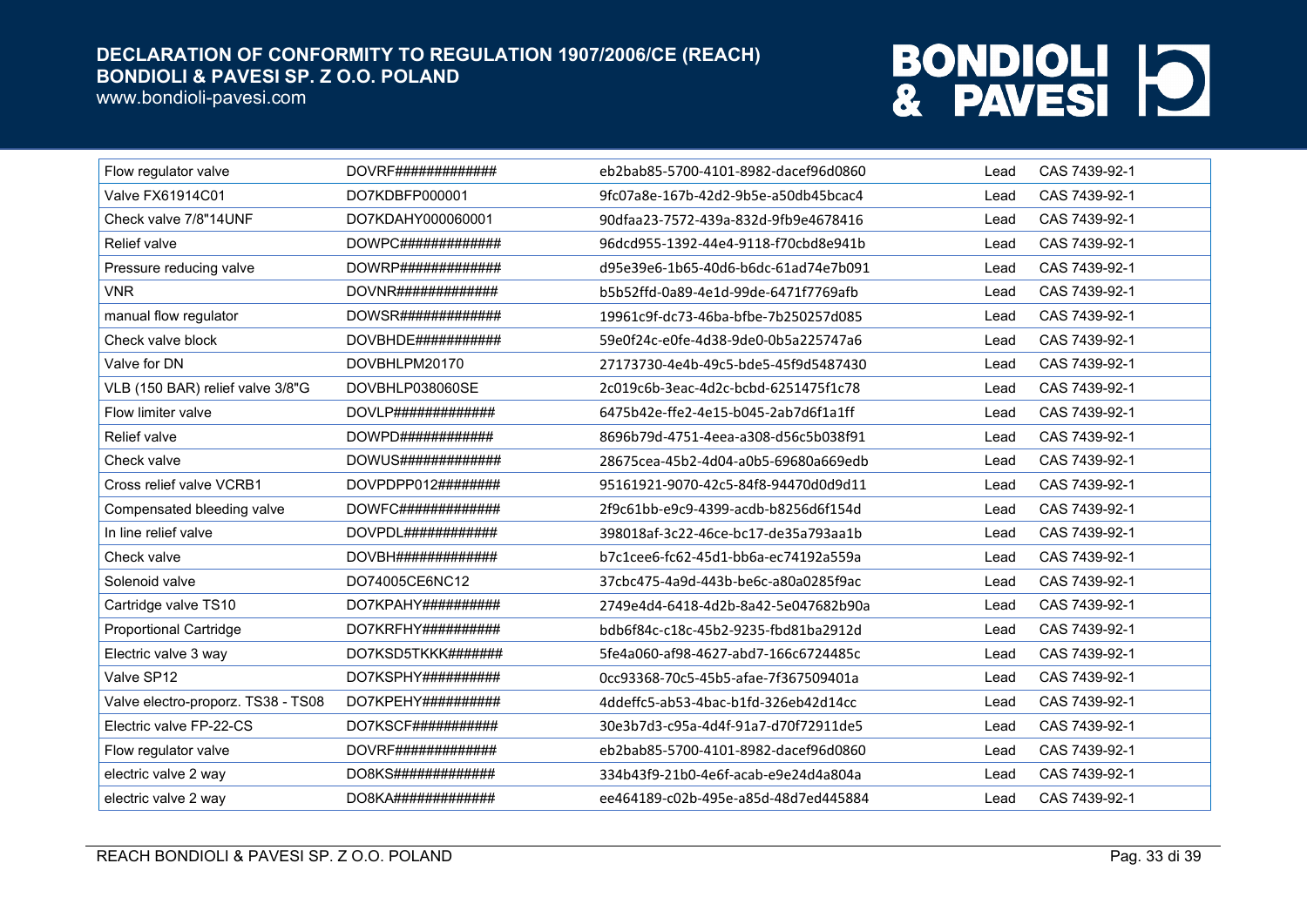www.bondioli-pavesi.com

| VRF02CS Flow restrictor   | DOVSR00S3401       | a03a4538-2990-4fcf-95ee-b3988992b21e | ead  | CAS 7439-92-1 |
|---------------------------|--------------------|--------------------------------------|------|---------------|
| I MDT RF                  | DOVCRF002          | ea6954d4-b81d-4b83-ac79-3061cae8797a | _ead | CAS 7439-92-1 |
| Flow divider              | DOVFC023-4075LHC   | a8d261bb-ac48-44d0-9cb3-17e86ffc4167 | ead  | CAS 7439-92-1 |
| Flow divider              | DOVFC161/2050LHC   | fc1ca477-157f-4567-b541-23d5509fa680 | _ead | CAS 7439-92-1 |
| Simple effect check valve | DOVBHSES34003      | fa796fa5-7c63-4fc7-ae24-cc891588eeac | _ead | CAS 7439-92-1 |
| pressure reducing valve   | DOVXH############# | 3529d108-e8f2-41d9-b4dc-a3c234248109 | _ead | CAS 7439-92-1 |

| <b>INTEGRATED SYSTEM</b>     |                     |                                      |             |               |
|------------------------------|---------------------|--------------------------------------|-------------|---------------|
| <b>Article name</b>          | Item number         | <b>SCIP number</b>                   | <b>SVHC</b> |               |
| Flanged block                | DO6KWUSG12000002    | f8d4d064-05b3-40ef-999c-4239eea5ff26 | Lead        | CAS 7439-92-1 |
| Integrated system            | DO6KSB8G##########  | 676d7582-6335-4ec2-afbb-e0c6b96ffdc1 | Lead        | CAS 7439-92-1 |
| Hydraulic clutch valve block | DO6K999S910000003   | 16a27b32-5076-4725-a99d-67c6ed279199 | Lead        | CAS 7439-92-1 |
| S.I. block+PRD 10323+wus     | DO6K05040M160001    | 562d3111-0d8c-4516-a77f-3dc7793b7601 | Lead        | CAS 7439-92-1 |
| Rotary feedthrough           | DO6K00000M14######  | 2df2a73b-5515-4c85-8bbb-5dd535bb637a | Lead        | CAS 7439-92-1 |
| Manifold n°6 cavity          | DO6K06015G000001    | 377dd420-5219-4108-adb8-c473cfc62206 | Lead        | CAS 7439-92-1 |
| Integrated system VPDB1      | DO6KPLB###########  | ad3efb95-edba-4590-a23b-55d135f06ce3 | Lead        | CAS 7439-92-1 |
| Relief valve crossover ports | DO6KPCB130S34C001   | eba2e0be-14e3-45d7-b3ba-83bcd7ec789b | Lead        | CAS 7439-92-1 |
| N°4 cavity manifold          | DO6K04############  | 8ac5f4bd-763a-41af-b2be-786f757353c9 | Lead        | CAS 7439-92-1 |
| <b>Block</b>                 | DO6K030############ | 7ced838f-1847-43e3-a9ba-27c668dd3f61 | Lead        | CAS 7439-92-1 |
| Hitch control valve          | DO6K03100#########  | 88c717a0-529a-43a3-8e0d-b4b218496393 | Lead        | CAS 7439-92-1 |
| Integrated system block      | DO6KSB8G140000002   | df4a0589-4a5e-478a-be75-f16665e8d883 | Lead        | CAS 7439-92-1 |
| Hydraulic reversing valve    | DO6K999###########  | 3099233a-7984-4660-9fb5-54477b6b47d7 | Lead        | CAS 7439-92-1 |
| <b>Block</b>                 | DO6K010###########  | 8de11ca8-54c9-47e8-af45-a80e8bb6f58f | Lead        | CAS 7439-92-1 |
| <b>Block</b>                 | DO6K040###########  | 519c56b0-18d5-41c7-bfe2-711d36c04d47 | Lead        | CAS 7439-92-1 |
| Valve FRF                    | DO6KRF############  | 414a5a18-b7d7-4cc1-8fae-125e49ed9da3 | Lead        | CAS 7439-92-1 |
| Limit switch valve           | DO6KFS############  | 96f8660d-3163-495e-bfd1-6aca2fb87487 | Lead        | CAS 7439-92-1 |
| N°9 cavity manifold          | DO6K09############# | c56cbd3e-d788-4652-b824-08d5f4658ef1 | Lead        | CAS 7439-92-1 |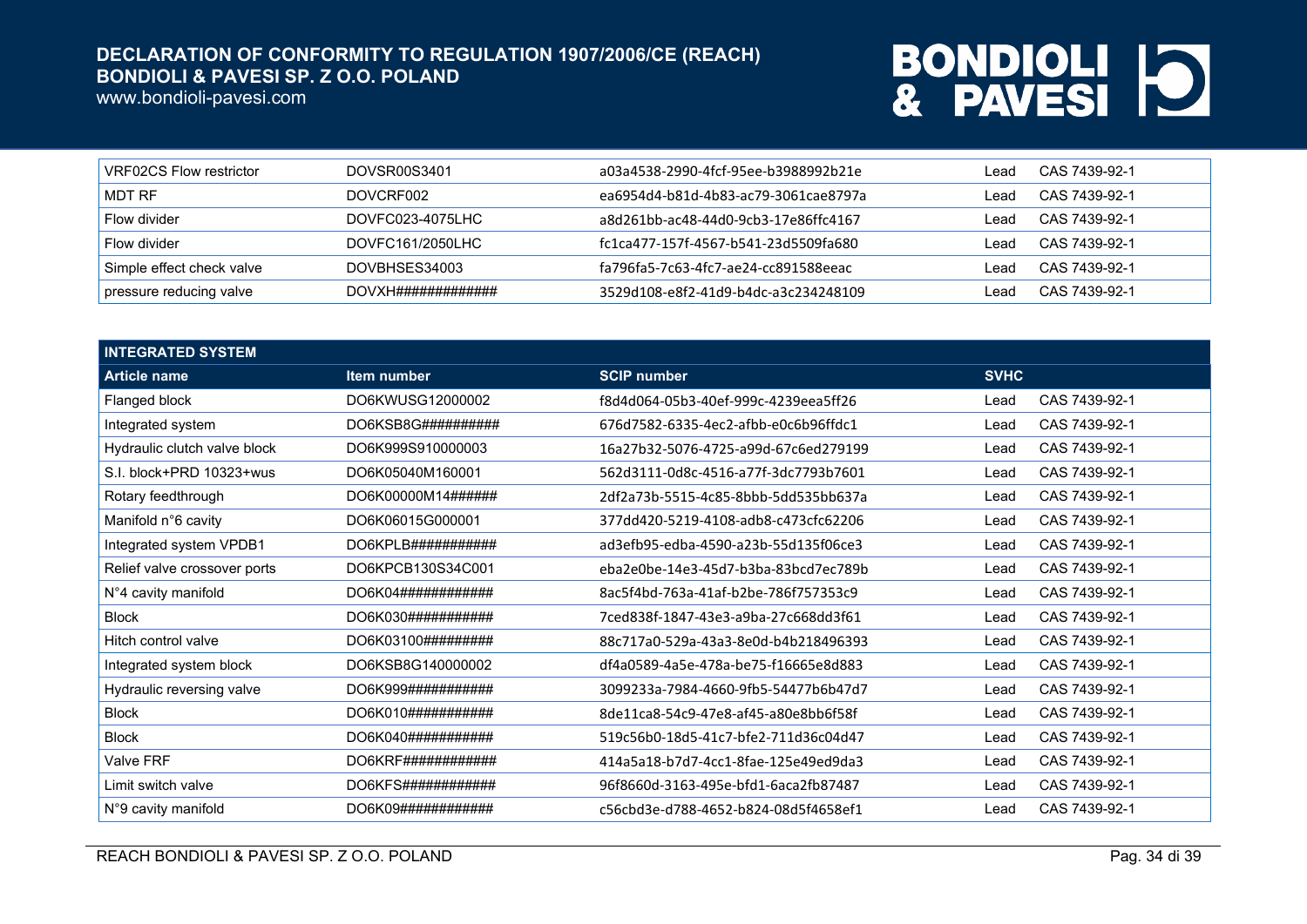www.bondioli-pavesi.com

| N°7 cavity integrated system                       | DO6K07040G000004   | 5ba8436f-a504-475e-84fb-010517d93b93 | Lead | CAS 7439-92-1 |
|----------------------------------------------------|--------------------|--------------------------------------|------|---------------|
| N°3 cavity manifold                                | DO6K03############ | d71b6598-1fca-44d4-b084-7e39d2e70db2 | Lead | CAS 7439-92-1 |
| Integrated system block                            | DO6K01############ | fb0836e7-b1f4-409a-a5dc-77dfe3e63407 | Lead | CAS 7439-92-1 |
| Block n°2 cavity                                   | DO6K02############ | 1ecf94b9-38d4-4373-85aa-9726235978e2 | Lead | CAS 7439-92-1 |
| Integrated system block SSD +<br>SVH <sub>08</sub> | DO6KSD8G380000001  | 9a5bcdeb-e871-4d83-9b53-5883e7c7c7a0 | Lead | CAS 7439-92-1 |
| Integrated system block                            | DO6KSD0G120000001  | a735dcb6-413a-42ea-ab32-2b8bc4edc565 | Lead | CAS 7439-92-1 |
| Integrated system block SSD 10 +<br>$C4 + SVH$     | DO6KSSDG120000001  | 3da2e0a8-5b85-4406-9763-ecb9853645cc | Lead | CAS 7439-92-1 |
| Block n°5 cavity                                   | DO6K05100G340001   | 712e8072-66fd-4f3b-9f05-f9997b110906 | Lead | CAS 7439-92-1 |
| Flow divider block                                 | DO6KRPT########### | 45c047f2-848c-47d9-8354-ccae029e5e1b | Lead | CAS 7439-92-1 |
| <b>Block</b>                                       | DO6K050########### | 15a008ce-6c85-473e-9d64-53865311e9c4 | Lead | CAS 7439-92-1 |
| <b>Block</b>                                       | DO6K020########### | 0cd47d54-36c0-4b25-bac0-4e85b65aeb2f | Lead | CAS 7439-92-1 |
| Integrated system block + bleeding<br>valve        | DO6KWFCG140000003  | 1b2a6bc7-582f-4c9b-b5f2-d8225364925a | Lead | CAS 7439-92-1 |
| Cetop block                                        | DO6D001N990000002R | b1b14e9e-8de4-46bb-9d69-972827122791 | Lead | CAS 7439-92-1 |

| <b>COOLING CORES (NO ACCESSORIES)</b>                               |              |                                      |                       |  |
|---------------------------------------------------------------------|--------------|--------------------------------------|-----------------------|--|
| Article name                                                        | Item number  | <b>SCIP number</b>                   | <b>SVHC</b>           |  |
| COPPER OIL COOLING CORE                                             | FR661####### | 55124355-9a9b-41e7-a186-8f570c924249 | CAS 7439-92-1<br>Lead |  |
| COPPER WATER RADIATOR                                               | FR454####### | f24e9482-3d23-465f-90fc-82f56e9b3e5b | CAS 7439-92-1<br>Lead |  |
| COMBINED WATER-OIL-<br>INTERCOOLER HEAT<br>EXCHANGER WITHOUT SHROUD | FR483####### | f9724894-785a-44dd-8e9a-a3b2247da7eb | CAS 7439-92-1<br>Lead |  |
| ALUMINUM OIL COOLING CORE                                           | FR686####### | 63a2b2b0-1c8c-4690-81b1-ec523e95743b | CAS 7439-92-1<br>Lead |  |
| ALUMINUM COMBINED COOLING<br><b>CORES</b>                           | FR687####### | fd438110-47fa-4357-b499-a28702a79735 | CAS 7439-92-1<br>Lead |  |

| COOLING CORES (WITH ACCESSORIES)             |              |                                      |                                                      |  |
|----------------------------------------------|--------------|--------------------------------------|------------------------------------------------------|--|
| l Article name                               | Item number  | <b>SCIP number</b>                   | <b>SVHC</b>                                          |  |
| COPPER OIL COOLER WITH<br><b>LELECTROFAN</b> | FR653####### | a34391f2-b5ff-4487-9343-52043657c648 | CAS 7439-92-1<br>∟ead<br>Lead monoxide CAS 1317-36-8 |  |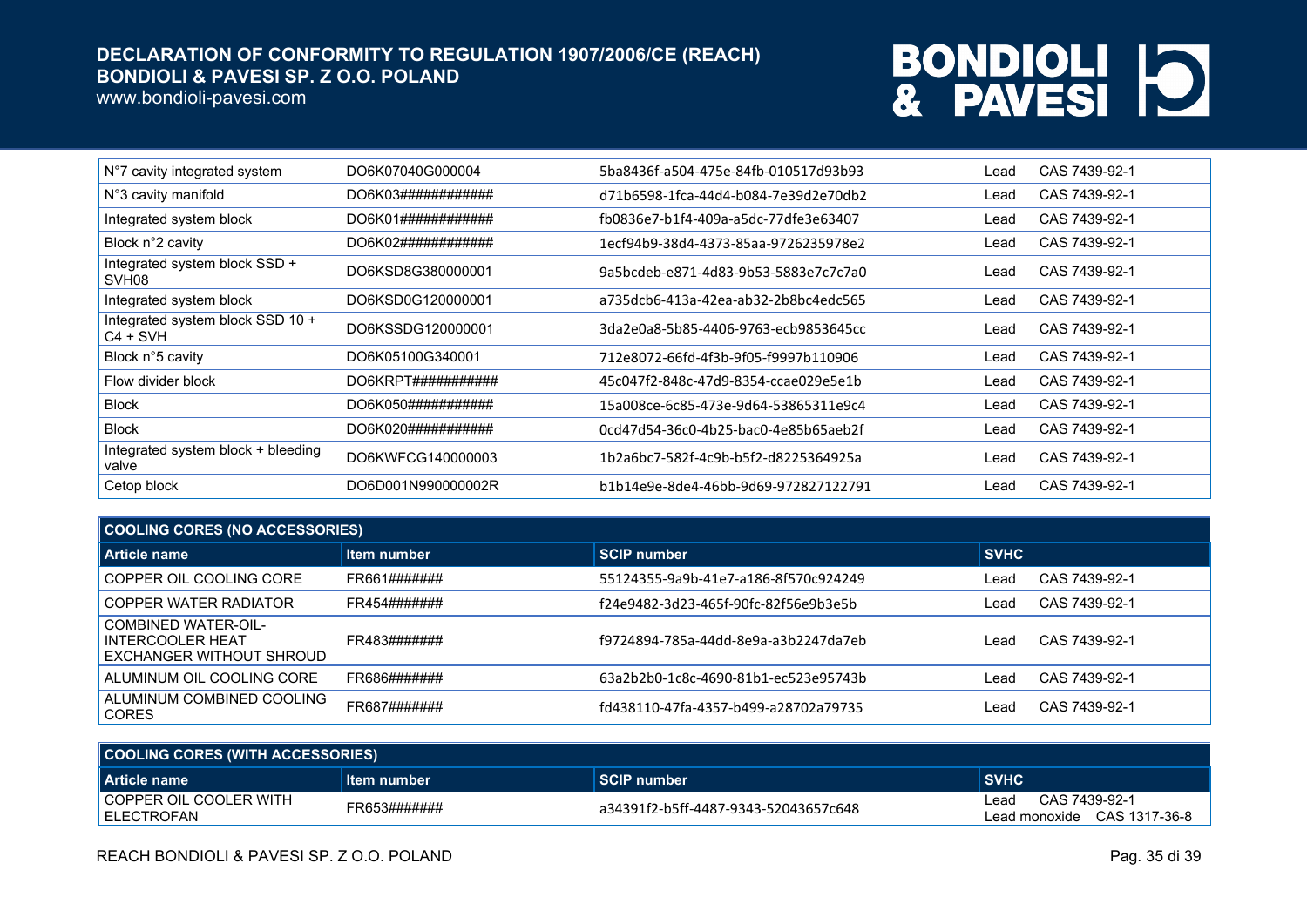www.bondioli-pavesi.com

|                                                                                                      |              |                                      | CAS 127-19-5<br><b>DMAc</b>                                                          |
|------------------------------------------------------------------------------------------------------|--------------|--------------------------------------|--------------------------------------------------------------------------------------|
| COPPER OIL COOLER WITH<br><b>HYDRAULIC MOTOR</b>                                                     | FR654####### | 3af9b7f6-6f85-4a8b-9afc-9f56b2cd9678 | CAS 7439-92-1<br>Lead                                                                |
| <b>WATER RADIATOR WITH</b><br>ACCESSORIES (ALUMINUM-<br>COPPER)                                      | FR655####### | 51355a32-72ea-4770-809c-bf55a005ce9e | CAS 7439-92-1<br>Lead<br>Lead monoxide CAS 1317-36-8<br>CAS 127-19-5<br><b>DMAc</b>  |
| OIL HEAT EXCHANGER                                                                                   | FR674130000# | 8be49d7b-b763-405d-9391-9a1c932a9079 | CAS 7439-92-1<br>Lead                                                                |
| COPPER WATER COOLING CORE<br>+ STEEL FRAME                                                           | FR676####### | 1d53aad1-39f0-4663-bfce-540a86e9c0b1 | CAS 7439-92-1<br>Lead                                                                |
| COPPER AND ALUMINUM<br>COMBINED HEAT EXCHANGERS +<br><b>ACCESSORIES</b>                              | FR685####### | 2839aeb8-f811-435e-9dc8-7596cbe67317 | CAS 7439-92-1<br>Lead                                                                |
| COPPER WATER COOLING CORE<br>+ ACCESSORIES                                                           | FR682####### | 988d3781-dd6e-4b76-a5a1-c60293c6fc48 | CAS 7439-92-1<br>Lead                                                                |
| KIT HEAT EXCHANGER +<br>DISMOUNTED ACCESSORIES                                                       | FR465####### | 421489ed-e4ef-4e49-a434-33a39fb25a99 | CAS 7439-92-1<br>Lead<br>Lead monoxide CAS 1317-36-8<br>CAS 127-19-5<br><b>DMAc</b>  |
| <b>COMBINED WATER-OIL-</b><br><b>INTERCOOLER HEAT</b><br><b>EXCHANGER WITH</b><br><b>ACCESSORIES</b> | FR481####### | dd7a3088-8117-4900-aa07-6117033e3cfe | CAS 7439-92-1<br>Lead                                                                |
| OIL COOLER WITH ELECTROFAN                                                                           | FR633####### | 746bc398-347d-43f3-8044-7b0addc2b24d | CAS 7439-92-1<br>l ead<br>Lead monoxide CAS 1317-36-8<br><b>DMAc</b><br>CAS 127-19-5 |
| OIL COOLER WITH HYDRAULIC<br><b>MOTOR</b>                                                            | FR634####### | 6a7e8a14-9d58-4dca-8164-159d2869a339 | CAS 7439-92-1<br>Lead                                                                |
| COMBINED HEAT EXCHANGER<br><b>WITH ELECTROFAN</b>                                                    | FR657####### | 87abc6c7-b333-4a0e-8150-23f649bcb911 | CAS 7439-92-1<br>l ead<br>Lead monoxide CAS 1317-36-8<br>CAS 127-19-5<br><b>DMAc</b> |
| <b>INTERCOOLER WITH</b><br><b>ELECTROFAN</b>                                                         | FR659####### | e9f5060a-9b57-41c5-ac73-bce84df787c0 | CAS 7439-92-1<br>Lead<br><b>DMAc</b><br>CAS 127-19-5                                 |
| <b>COMBINED WATER-OIL-</b><br><b>INTERCOOLER</b> (accessories<br>included)                           | FR669####### | 02359d95-097c-4790-99ba-c40cfd455f94 | CAS 7439-92-1<br>Lead                                                                |
| <b>URCA - Compact Autonomous</b><br>Cooling Package                                                  | FR670####### | 5060ae6e-d043-4075-aa86-96380122fb6b | CAS 7439-92-1<br>Lead                                                                |
| <b>GRA - Compact Autonomous</b><br>Cooling Package                                                   | FR675####### | 9e1d3c4d-01ec-450a-b5ae-7121da11d597 | CAS 7439-92-1<br>Lead<br>Lead monoxide CAS 1317-36-8<br>CAS 127-19-5<br><b>DMAc</b>  |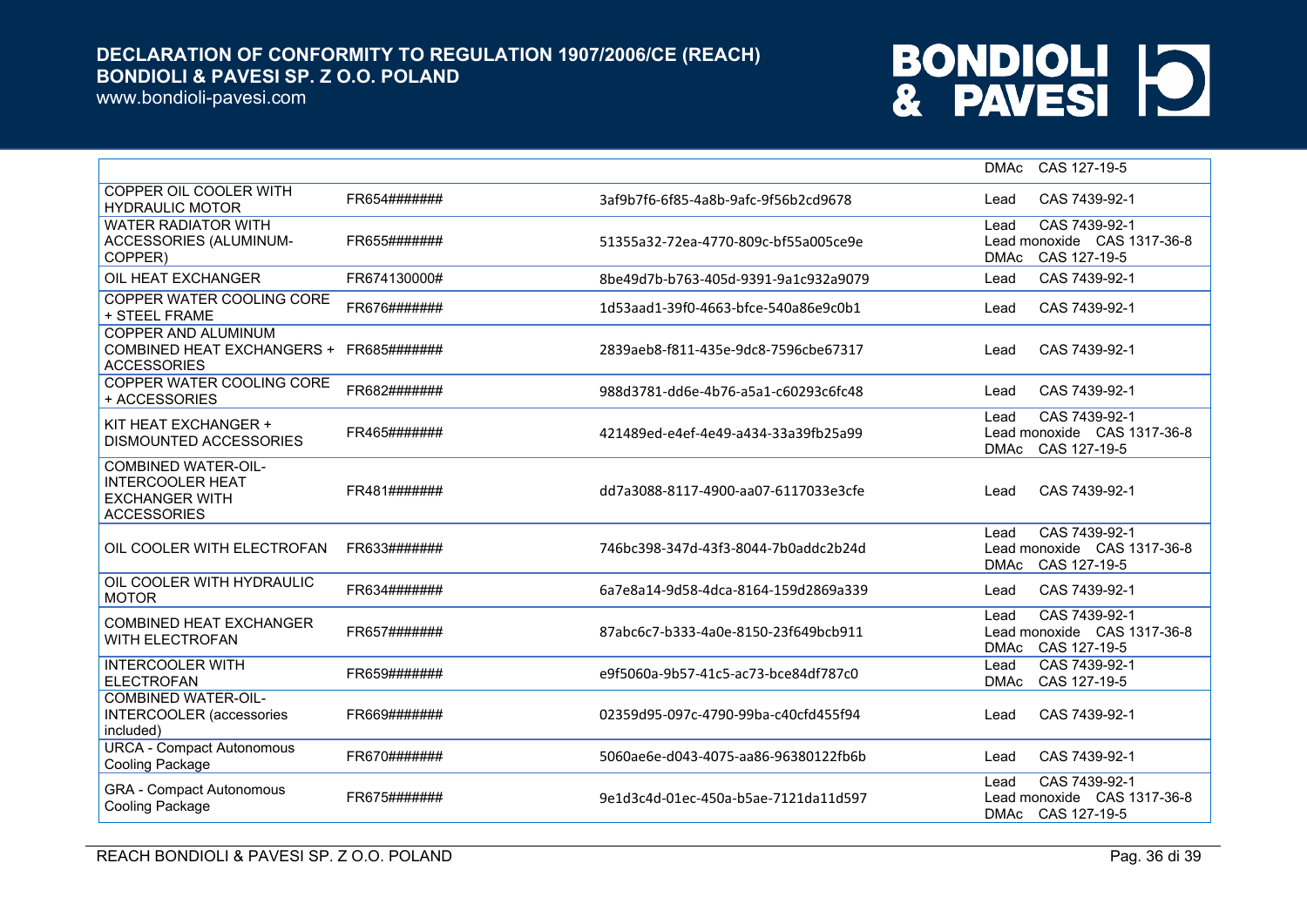www.bondioli-pavesi.com

| <b>GRA - Compact Autonomous</b><br>Cooling Package Tested               | FR695386000# | 26bed790-6fa9-40db-b9d3-c10748a2a59b | Lead         | CAS 7439-92-1                 |
|-------------------------------------------------------------------------|--------------|--------------------------------------|--------------|-------------------------------|
| OIL HEAT EXCHANGER WITH<br><b>ELECTROFAN</b>                            | FR6732000001 | 1d8855fa-f71b-44cd-b9c4-47ff5a5fce8e | Lead<br>DMAc | CAS 7439-92-1<br>CAS 127-19-5 |
| COPPER AND ALUMINUM<br>COMBINED HEAT EXCHANGERS +<br><b>STEEL FRAME</b> | FR679####### | 5b4eeddf-8294-46a0-8961-44dd8cce3552 | Lead         | CAS 7439-92-1                 |
| WATER RADIATOR + SHROUD                                                 | FR668####### | 4089545b-ea9b-4af8-85ad-61094c3197bb | Lead         | CAS 7439-92-1                 |
| WATER RADIATOR WITH<br><b>HYDRAULIC MOTOR</b>                           | FR656####### | 94ea24c0-3ddd-4cad-8364-399178579a69 | Lead         | CAS 7439-92-1                 |
| COMBINED HEAT EXCHANGER<br>WITH HYDRAULIC MOTOR                         | FR658####### | df2c9508-3fbc-4dea-9afb-18eb574f6274 | Lead         | CAS 7439-92-1                 |

| <b>ACCESSORIES</b>              |                    |                                      |                                                                                      |  |
|---------------------------------|--------------------|--------------------------------------|--------------------------------------------------------------------------------------|--|
| <b>Article name</b>             | <b>Item number</b> | <b>SCIP number</b>                   | <b>SVHC</b>                                                                          |  |
| <b>BITELLI MODIFICATION KIT</b> | FR4351300001       | d4441ef6-f878-4e12-9ac1-f1ca5f26c65a | CAS 7439-92-1<br>Lead                                                                |  |
| FAN SHROUD (grille included)    | FR666#######       | 8cd60d2f-4c17-426c-b1d7-82b7c116b142 | CAS 7439-92-1<br>Lead                                                                |  |
| <b>KIT EXPANSION TANK</b>       | FR4072130001       | 602fe12f-0638-4b22-8c62-99e0afc0fdce | CAS 7439-92-1<br>Lead                                                                |  |
| OIL TANK                        | FR4380127001       | 12793d85-9e79-44fb-bd11-f2b4a69902e1 | CAS 7439-92-1<br>Lead                                                                |  |
| PAINTED PROTECTION GRILLE       | FR328######        | 7bf655e9-2480-4649-a5c7-9b6b199bac74 | CAS 7439-92-1<br>Lead                                                                |  |
| <b>PROTECTION GRILLE</b>        | FR327######        | 7b2f692e-b53e-4296-a19d-7a1f768b0406 | CAS 7439-92-1<br>Lead                                                                |  |
| <b>METAL EXPANSION TANK</b>     | FR433#######       | ee48100f-ef4e-45f1-9dd6-99a8ada65ea1 | CAS 7439-92-1<br>Lead                                                                |  |
| <b>GEAR MOTORS</b>              | FR33203####        | 67d86f19-1888-4a55-99b3-374fa6279b01 | CAS 7439-92-1<br>Lead                                                                |  |
| TERMOSTAT                       | FR361######        | a8f19f4c-8b90-4055-b9e6-d1008269aad7 | CAS 7439-92-1<br>Lead                                                                |  |
| THERMOSTATIC BYPASS VALVE       | FR389002127        | 2f68832a-54fa-428d-ab26-42f5f0427d8a | CAS 7439-92-1<br>Lead                                                                |  |
| ACCESSORY KIT GRILLE+AC FAN     | FR417#######       | 47133caf-464a-4343-aa26-b0439a6c2d35 | CAS 7439-92-1<br>Lead<br>Lead monoxide  CAS 1317-36-8<br>CAS 127-19-5<br><b>DMAc</b> |  |
| ACCESSORY KIT GRILLE+FAN        | FR416#######       | feb20087-c917-4c8d-b125-d9bb57a647cc | CAS 7439-92-1<br>Lead                                                                |  |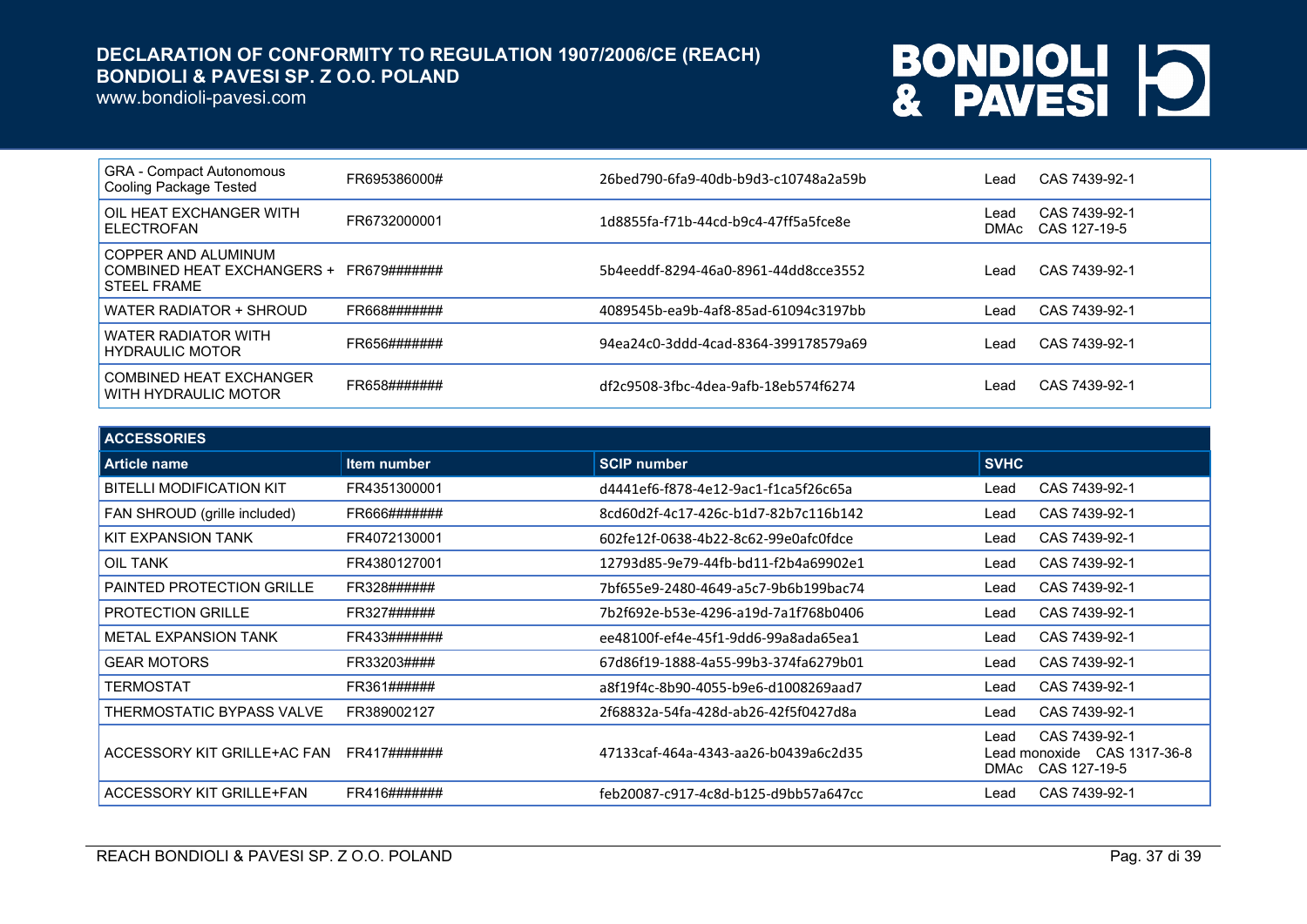www.bondioli-pavesi.com

| AC AXIAL FANS WITH<br><b>PROTECTION GRILLE</b>    | FR859######     | 23762ddb-24bf-47ff-ba0a-aa5327fd9151 | CAS 7439-92-1<br>∟ead<br>Lead monoxide CAS 1317-36-8<br>DMAc CAS 127-19-5   |
|---------------------------------------------------|-----------------|--------------------------------------|-----------------------------------------------------------------------------|
| AC AXIAL FANS FOR SELLING                         | FR861######     | 276c9a0a-ea6f-4149-acaf-09fd86074dc4 | CAS 7439-92-1; Lead<br>Lead<br>monoxide CAS 1317-36-8; DMAc<br>CAS 127-19-5 |
| AC AXIAL FANS WITH<br><b>ACCESSORIES</b>          | FR861######(WA) | 0f242935-bab8-4f03-b7f8-40143c3e5e51 | CAS 7439-92-1<br>∟ead<br>CAS 127-19-5<br>DMAc                               |
| AC AXIAL FANS HP WITH<br><b>PROTECTION GRILLE</b> | FR860######     | c121514c-3bc8-455a-ad30-0dcc17235505 | CAS 7439-92-1<br>∟ead<br>CAS 127-19-5<br><b>DMAc</b>                        |
| <b>CAPACITOR</b>                                  | FR39400#        | 9361c71c-3ffd-4f8f-b5b1-d3c70580587d | CAS 7439-92-1<br>∟ead                                                       |
| <b>ELECTRONIC KIT</b>                             | FR350#######    | 9336c0eb-7532-42a4-886d-571300b7d231 | CAS 7439-92-1<br>∟ead<br>Lead monoxide  CAS 1317-36-8                       |
| Level Sensor                                      | FR348#######    | f4b21a08-f436-4654-8a74-7f8cd9629108 | CAS 7439-92-1<br>Lead                                                       |

| <b>COMPONENTS</b>                           |              |                                      |             |               |
|---------------------------------------------|--------------|--------------------------------------|-------------|---------------|
| Article name                                | Item number  | <b>SCIP number</b>                   | <b>SVHC</b> |               |
| <b>BRASS TUBE</b>                           | FR116###     | 85f124b0-9410-476b-b797-82661ff57d6b | Lead        | CAS 7439-92-1 |
| THREADED BAR                                | FR3750802    | 58a00ebb-b679-4923-b90c-a0d747be3b30 | Lead        | CAS 7439-92-1 |
| <b>BRASS PIPE</b>                           | FR257####### | 51552274-5f17-405a-897c-56f46802691e | Lead        | CAS 7439-92-1 |
| Magnetic oil-drain plug with copper<br>seal | FR346723008  | 9fcd3d30-b367-4829-841d-41392eb73180 | Lead        | CAS 7439-92-1 |
| <b>HOSE CONNECTOR</b>                       | FR34661####  | 43b4d915-b2fd-4d4f-8893-2efae356798a | Lead        | CAS 7439-92-1 |
| DOMED CAP NUT                               | FR316013###  | 1dd45447-579e-4f2e-b978-ae5e722770f5 | Lead        | CAS 7439-92-1 |